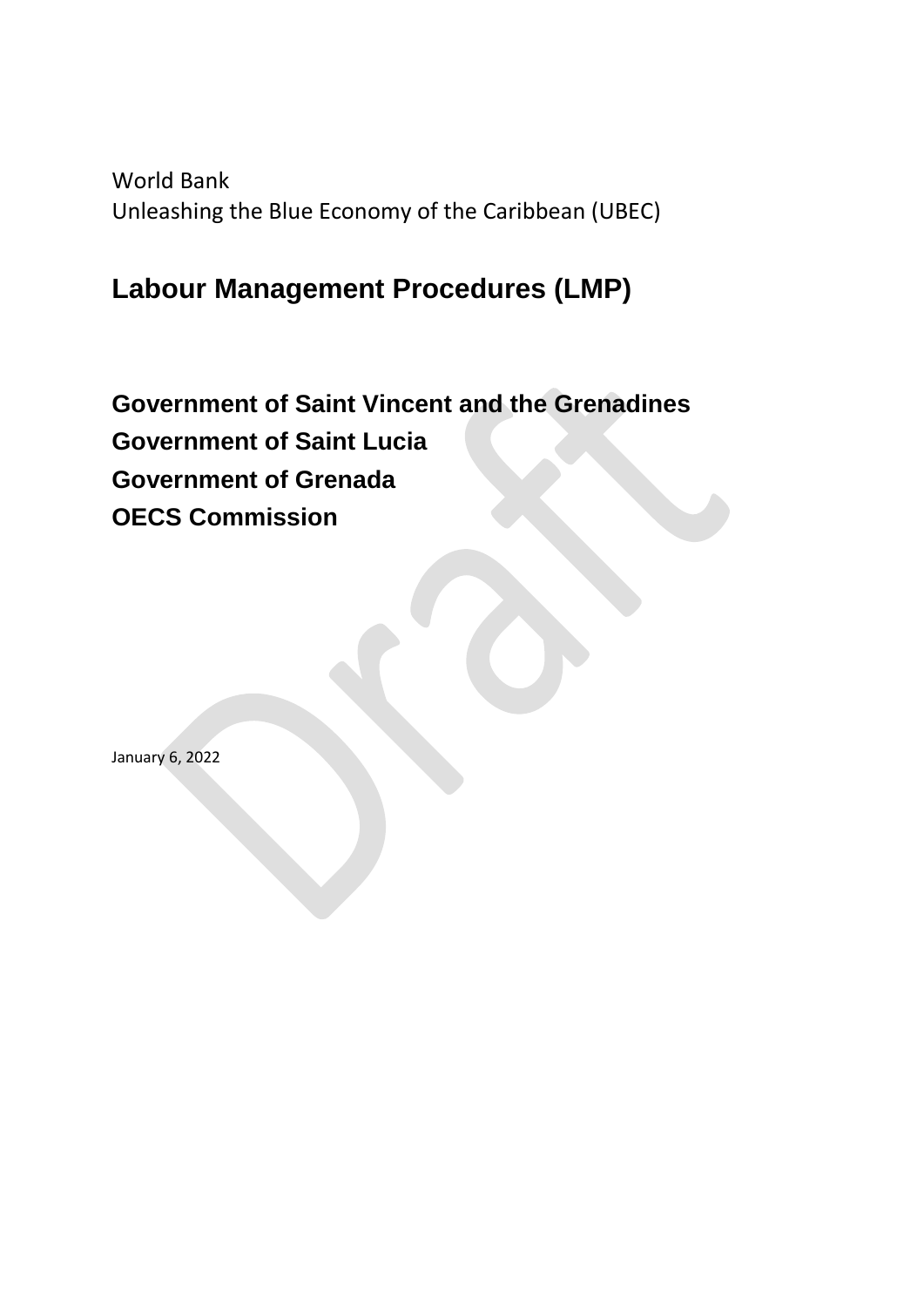# Contents

| 1.  |     |                                                                                 |  |
|-----|-----|---------------------------------------------------------------------------------|--|
| 2.  |     |                                                                                 |  |
| 3.  |     |                                                                                 |  |
| 4.  |     |                                                                                 |  |
| 5.  |     | OVERVIEW OF LABOUR RELATIONS AND OCCUPATIONAL HEALTH AND SAFETY LEGISLATION  13 |  |
| 6.  |     |                                                                                 |  |
| 7.  |     |                                                                                 |  |
|     | 7.1 |                                                                                 |  |
|     | 7.2 |                                                                                 |  |
|     | 7.3 |                                                                                 |  |
|     | 7.4 |                                                                                 |  |
| 8   |     |                                                                                 |  |
| 9   |     |                                                                                 |  |
| 10  |     |                                                                                 |  |
| 11. |     |                                                                                 |  |
| 12. |     |                                                                                 |  |
| 13. |     |                                                                                 |  |
|     |     |                                                                                 |  |
|     |     |                                                                                 |  |
|     |     |                                                                                 |  |
|     |     |                                                                                 |  |
|     |     |                                                                                 |  |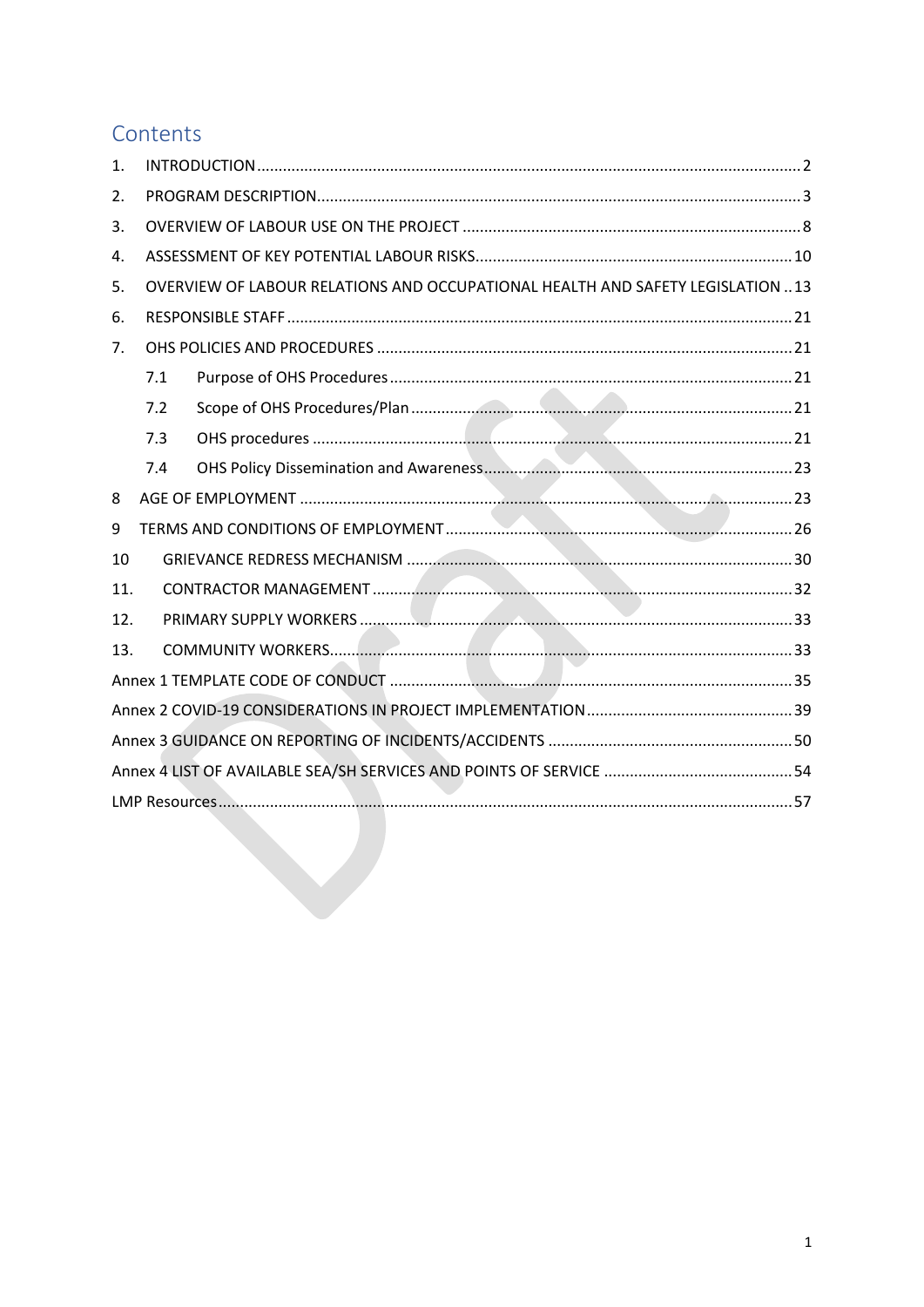## <span id="page-2-0"></span>1. INTRODUCTION

**.** 

Labour Management Procedures (LMP) for the World Bank Unleashing the Blue Economy of the Caribbean (UBEC) program set out the approach to meeting the objectives and requirements set forth in the World Banks's Environmental and Social Framework (ESF), specifically the objectives and requirements of Environmental and Social Standards 2 (ESS2): Labour and Working Conditions and Occupational Health and Safety<sup>1</sup> ESS2 is designed to ensure World Bank-financed projects meet with the following six objectives:

- 1. Promote safety and health at work;
- 2. Promote the fair treatment, non-discrimination, and equal opportunity of project workers;
- 3. Protect project workers, including vulnerable workers such as women, persons with disabilities, children (of working age, in accordance with this ESS) and directly-hired workers, contracted workers, primary supply workers, and community workers, as appropriate;
- 4. Prevent the use of all forms of forced labour and child labour;
- 5. Support the principles of freedom of association and collective bargaining of project workers in a manner consistent with national law; and,
- 6. Provide project workers with accessible means to raise workplace concerns.

The procedures laid out in this document seek to ensure that measures are in place to manage risks associated with employment under the project and help to determine the resources necessary for effective planning and management, in line with ESS2.

The LMP identifies the different types of project workers that are likely to be involved and sets out the way in which they will be managed. The LMP describes worker characteristics, provides an overview of key potential labour risks, and identifies relevant legislation that relates to labour and occupational health and safety (OHS) in each country participating in the UBEC project. The LMP also establishes the minimum age of employment and identifies procedures to ensure persons below the minimum age are not employed by the Project. Finally, the LMP describes the Grievance Redress Mechanism (GRM) available to project workers which will include considerations for Sexual Exploitation and Abuse and Sexual Harassment (SEA/SH).

The LMP also describes the OHS measures that will be established to protect project workers from COVID-19 outbreaks associated with Project's works, as guided by the Bank's

<sup>1</sup> See World Bank Template on Labour Management Procedure ESS2 <http://pubdocs.worldbank.org/en/755121538513950752/Labor-Management-Procedures.docx> ; and the guidance -note- for borrowers for ESS2: Labor and Working Conditions [http://documents1.worldbank.org/curated/en/149761530216793411/ESF-Guidance-Note-2-Labor-and-](http://documents1.worldbank.org/curated/en/149761530216793411/ESF-Guidance-Note-2-Labor-and-Working-Conditions-English.pdf)[Working-Conditions-English.pdf.](http://documents1.worldbank.org/curated/en/149761530216793411/ESF-Guidance-Note-2-Labor-and-Working-Conditions-English.pdf)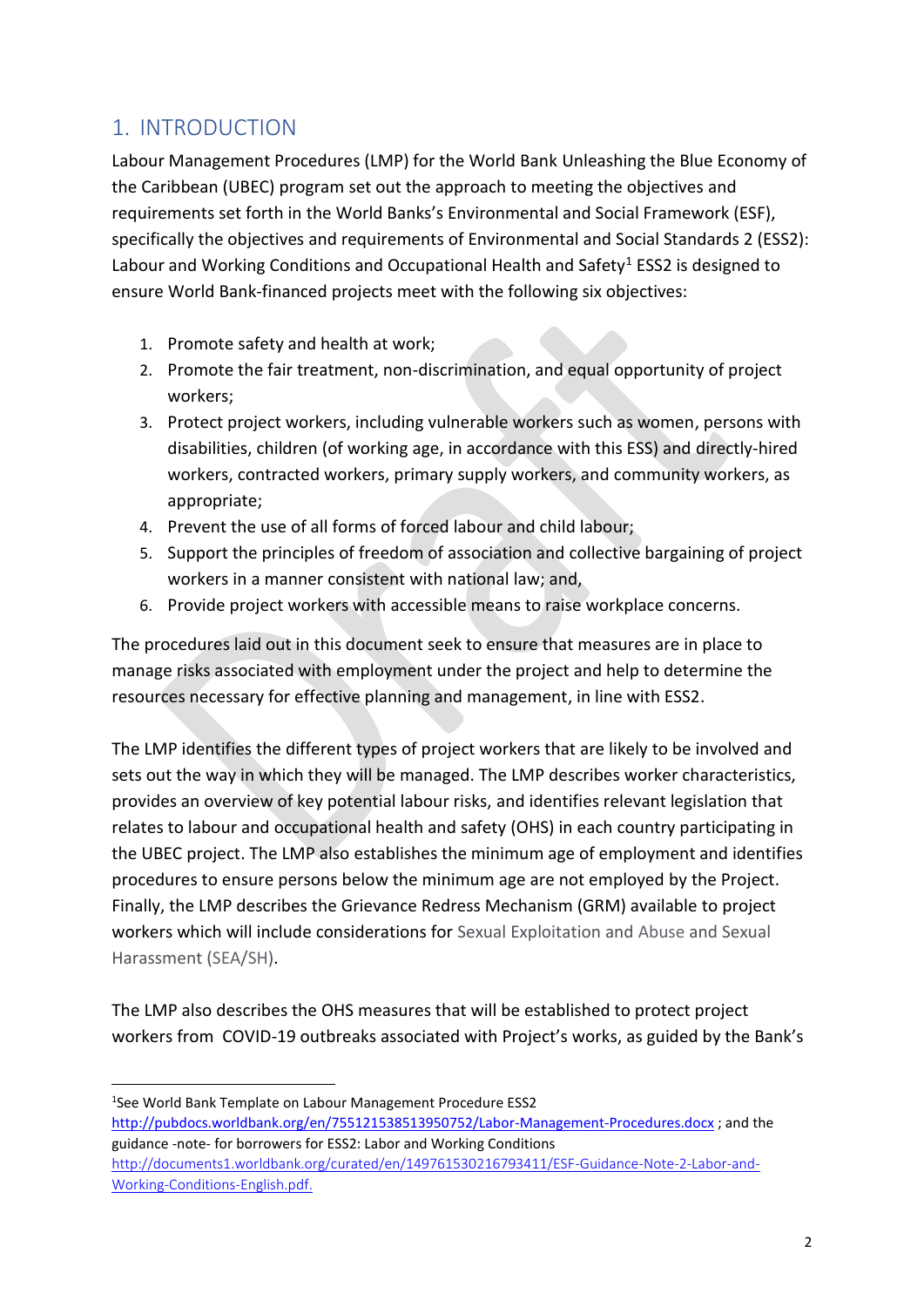interim note, "Covid-19 Considerations in Construction and Civil Works Projects" and WHO guidance. A code of conduct (COC) for project workers is suggested in Annex 1. The CoC addresses the need to include provisions on non-discrimination and the prevention of GBV and Sexual Exploitation, Abuse and Sexual Harassment (SEA/SH) as specified in the Bank's GBV guidance note<sup>2</sup>.

The LMP is a living document and is meant to be updated throughout the project cycle. In case of discrepancies between this LMP and ESS2 requirements, the ESS2 requirements prevail and apply to the Project.

# <span id="page-3-0"></span>2. PROGRAM DESCRIPTION

 $\overline{a}$ 

The Unleashing the Blue Economy of the Caribbean (UBEC) Program is to be implemented as a Series of Projects (SOP) over a five to fifteen-year period, with each project implemented over a five-year period as per projected country demand<sup>3</sup>. UBEC's Project Development Objective (PDO) is to strengthen the enabling environment for the blue economy, economic recovery and resilience of selected coastal assets in participating countries and at subregional level. The PDO serves as an overall framework for strengthening the management and resilience of marine and coastal assets to stimulate select OECS economies at the regional, national and community levels. In particular, participating countries will benefit from improved competitiveness of their economies in two critical, interconnected sectors – tourism and fisheries – and one underlying enabling infrastructure service, waste management.

While the UBEC program challenges are regional in nature, addressing these will require interventions and institution building at both the regional and national levels. Coordination among participating countries is critical for enhancing synergies given their economic dependence on tourism and their shared marine ecosystems and fishery resources, as well as mitigating coastal and marine pollution.

The SOP approach enables countries to join the program when they are ready, and to participate at different implementation levels within the same PDO framework. Investment projects to be initiated in FY2022 are to be led by the governments of Grenada, Saint Lucia, Saint Vincent and the Grenadines (SVG) and the OECS Commission. A second phase comprising at least one additional country-level investment projects is expected to be initiated in FY2023-2025; other Caribbean countries may participate from FY2024 onwards. The design of the second and subsequent phase of projects will consider the capacity of

<sup>&</sup>lt;sup>2</sup> World Bank. 2018. Good Practice Note Addressing Gender Based Violence in Investment Project Financing involving Major Civil Works.

[http://documents1.worldbank.org/curated/en/399881538336159607/Environment-and-Social-Framework-ESF-](http://documents1.worldbank.org/curated/en/399881538336159607/Environment-and-Social-Framework-ESF-Good-Practice-Note-on-Gender-based-Violence-English.pdf)[Good-Practice-Note-on-Gender-based-Violence-English.pdf](http://documents1.worldbank.org/curated/en/399881538336159607/Environment-and-Social-Framework-ESF-Good-Practice-Note-on-Gender-based-Violence-English.pdf)

<sup>&</sup>lt;sup>3</sup> The term "Program" in this document refers to a Series of Projects (SOP). The SOP approach provides flexibility for considerable economies of scale and facilitates positive spillovers that accommodate for financial constraints.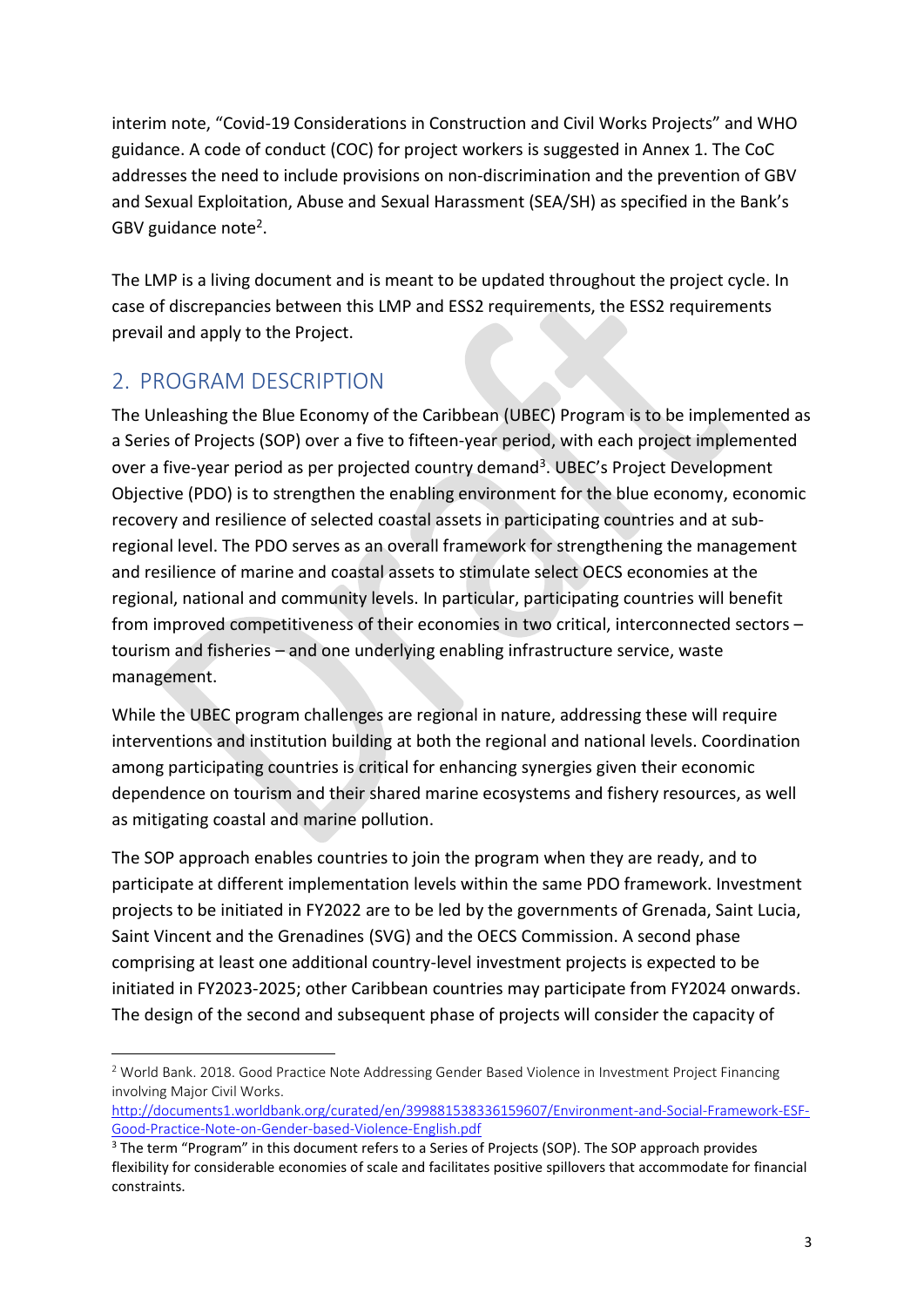institutions, technical competencies, and challenges, and will benefit from lessons learned from phase 1.

The Project is comprised of four components implemented in the tourism, fisheries and waste management sectors in the three Eastern Caribbean countries and at the regional level through the OECS Commission.

## **COMPONENT 1: STRENGTHENING GOVERNANCE, POLICIES AND CAPACITY BUILDING FOR KEY PRODUCTIVE SECTORS**

This component, through its two sub-components, targets national and regional policies, strategies, institutions, legal frameworks, and capacity building by the public sector necessary to support economic recovery and jobs and to improve the management of natural assets contributing to the regional marine environmental health and resilience.

**Subcomponent 1.1 Strengthening Regional Policies, Institutions and Coordination.** This subcomponent will support the harmonization of regulations and government procedures, while boosting regional cooperation to allow for stronger economies of scale in the region. With the OECS Commission playing a strategic role in strengthening regional integration and helping to manage shared economic resources in the interest of OECS countries, the regional approach will address potential transboundary issues and increase the impact of national interventions. The regional approach is essential to address transboundary issues such as fisheries, intra-regional tourism, and for phasing out single-use plastics. This subcomponent will support: i) renewal of the OECS Common Tourism Policy to increase competitiveness based on a blue economy approach; ii) update of the OECS Regional Fisheries Policy and develop a regional strategy for Illegal, Unreported and Unregulated (IUU) fishing; and, iii) the use of Management Strategy Evaluation processes to enhance collaboration between resource managers and decision makers and to explore the tradeoffs in performance of promising candidate management strategies through national, subregional and regional processes, and iv) the development of an OECS Waste Management Policy and Action Plan, and other regional policy reforms to address marine litter.

**Subcomponent 1.2 Strengthening National Policies, Institutions and Capacity Building:** This subcomponent is designed to strengthen governance and the regulatory framework of tourism, fisheries and aquaculture, and waste management at the national level in the three participating countries. This will be achieved through (i) support for sectoral standards, policies, and/or operational guidelines, (ii) policy measures aimed at increasing value-added investments and reducing plastic pollution and enhancing domestic waste management, and (iii) capacity development to ensure the region has access to a skilled workforce.

## **COMPONENT 2 - SCALE UP ACCESS TO FINANCE AND INFRASTRUCTURE INVESTMENTS IN THE BLUE ECONOMY**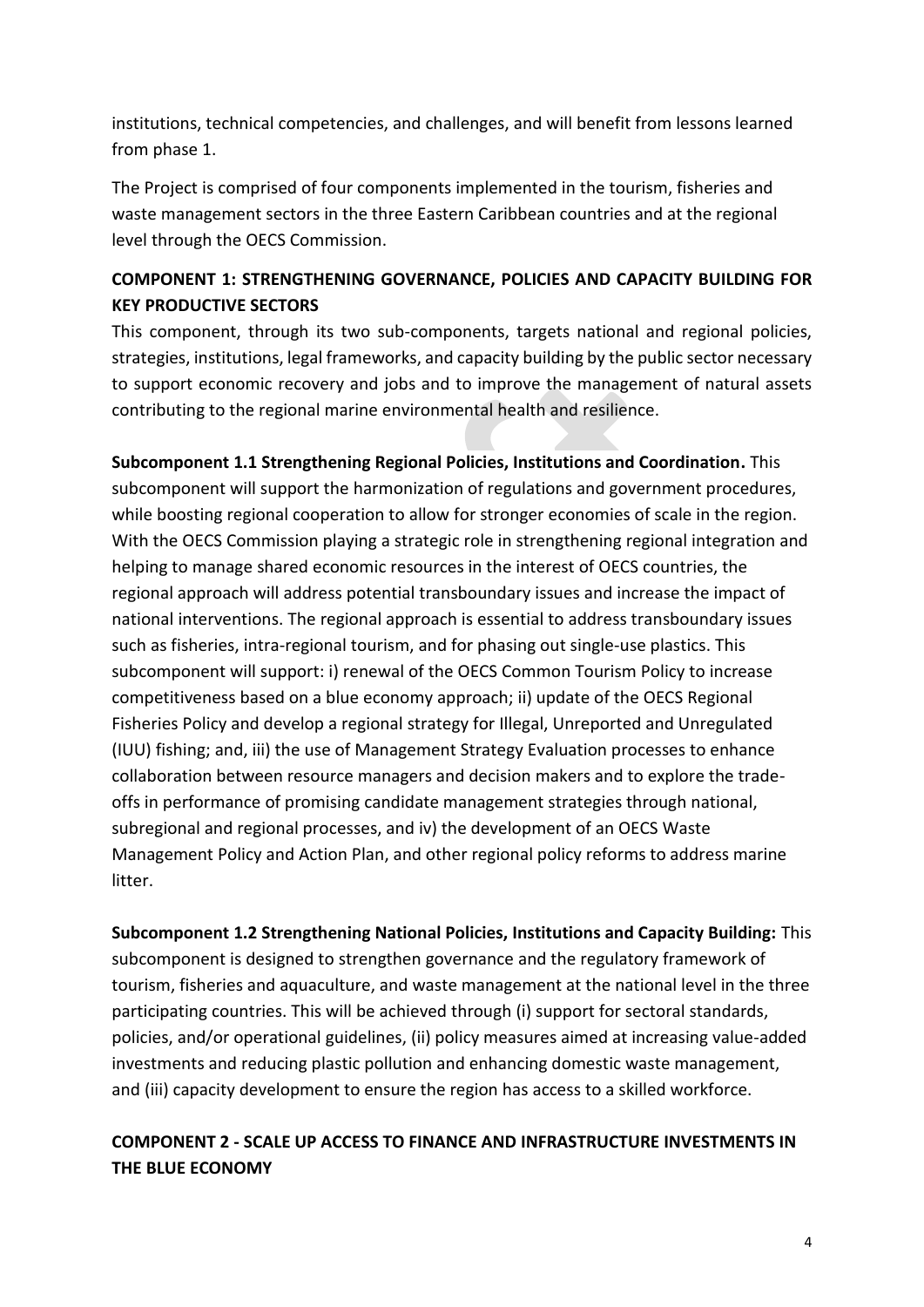Delivered through two subcomponents, this component includes an innovative financing mechanism to enable private sector-led growth and direct investments into economic activities that enhance ocean health and resilience leading to an increase in employment and greater Gross Domestic Product (GDP) contribution from ocean assets.

**Subcomponent 2.1-Scale Up Access to Finance to Micro, Small and Medium-sized Enterprises (MSMEs) and Fisherfolk Communities:** The project will focus on two financing mechanisms under this subcomponent.

*The Regional MSME matching grants program* is designed to finance business development services (BDS) and matching grants to increase the productivity, job creation, and upgrade the capabilities of MSMEs and communities within the blue economy value chains for the region's tourism, fisheries and aquaculture, and waste management sectors. The matching grants will be provided both at the individual firm level (Window 1) and at the value chain group level (Window 2). Specific attention will be given to assisting youth and womenowned MSMEs and those that work within regional supply chains to address and build business ideas out of critical regional problems such as plastics or sargassum. Eligibility criteria will ensure MSMEs with commercial viability adopt an approach of building back better, respecting the integrity and resilience of the regional coastal ecosystems. The program will be managed at the regional level by the OECS Commission to foster greater regional collaboration.

*Expansion of the regional climate-risk insurance for fisheries* focuses on the Caribbean Ocean and Aquaculture Sustainability Facility (COAST) fisheries risk insurance scheme. The COAST insurance product supports governments' efforts to rapidly channel financial resources to those fishers most impacted by extreme weather events, by providing governments with funding to cover the most immediate needs of fishers following a natural disaster or extreme weather event. COAST enhances inclusiveness by covering, among others, fish vendors and processors, most of whom are women. Through formal registration in the scheme, these women, for the first time, will be insured to support their livelihoods. On a pilot basis, the Caribbean Catastrophe Insurance Facility (CCRIF) has made the COAST product available to Grenada and Saint Lucia, for the 2019/20, 2020/21 and 2021/22 policy years. This Project UBEC will now extend this risk insurance product to SVG and continue to support Grenada and Saint Lucia to scale up efforts in the application of this insurance product.

**Subcomponent 2.2 Scale Up Infrastructure Investments for Economic Resilience and** 

**Ocean Health:** This subcomponent will support direct investments in resilient coastal infrastructure that generate jobs in the short-term and lay the foundation for long-term recovery through investments that help build a low-carbon, less polluting, more sustainable and resilient coastal economy that is adaptive to climate change. Public investments supported by this sub-component will serve to de-risk private investment by improving,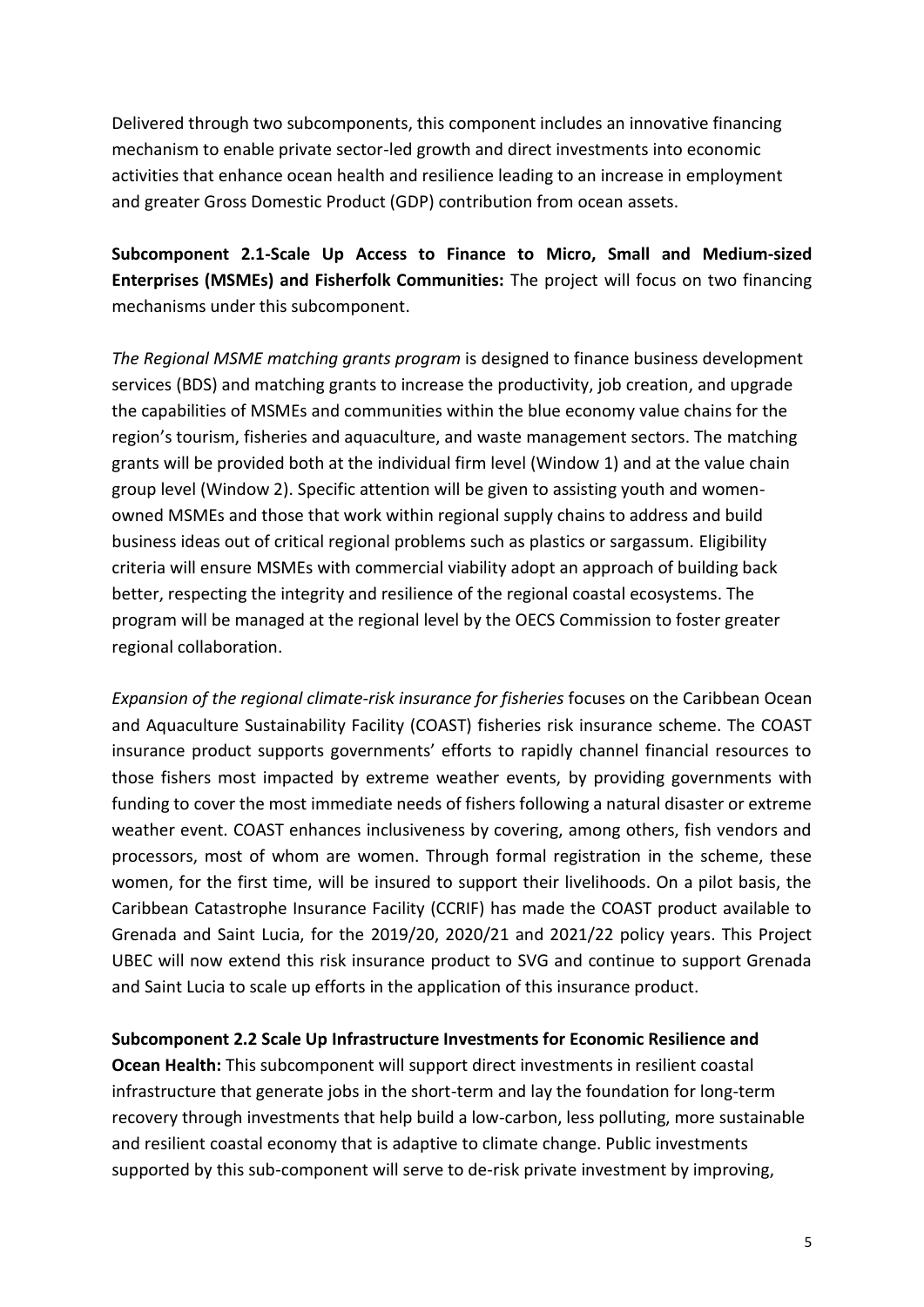restoring or preserving healthy and functioning marine ecosystems, and measures to prevent further degradation of key marine/coastal hotspots. This activity will also finance pre-feasibility studies, climate risk screening, cost-benefit analysis, environmental and social impacts, and public consultations. Example of activities to be financed will include: i) enhancements of marine-based tourism infrastructure (e.g. yachting, mooring buoys, visitor information, signage, access) to improve visitor experience and generate value from marine and coastal natural assets; ii) targeted investments in waste collection, segregation, recycling and disposal infrastructure to improve solid waste management systems and reduce plastics pollution; iii) pre- to post-harvest fisheries improvements to increase the value of fish products (such as small-scale solar powered processing and cold storage facilities), and investments in aquaculture to support food security and economic diversification for local communities; and, iv) restoration of nature-based infrastructure for coastal resilience (e.g. replanting coastal mangroves) and adoption of innovative technologies to strengthen monitoring and surveillance of the marine ecosystems.

## **COMPONENT 3: CONTINGENT EMERGENCY RESPONSE COMPONENT (CERC)**

This component will support the capacity of the participating countries to rapidly respond in the event of a future eligible crisis or emergency defined as "an event that has caused, or is likely to imminently cause, a major adverse economic and/or social impact associated with natural or man-made crises or disasters." Such events may include a disease outbreak such the COVID-19 pandemic. This component would draw from uncommitted loan resources from other project components to cover the emergency response.

## **COMPONENT 4 - PROJECT MANAGEMENT, COMMUNICATION AND REGIONAL COORDINATION**

The objective of this component is to ensure effective project implementation, monitoring of activities and final project evaluation. The component will finance the expenditures of Project Implementation Unit (PIU) in each country related to project coordination and management; compliance with environmental and social safeguards; monitoring, evaluation, and impact assessment; data collection; fiduciary administration, accounting and financial/technical audits; stakeholder and citizens' engagement mechanism, including a GRM; communications; and regional coordination.

### **Institutional Structure for Project Implementation**

The program will be implemented at both the national and regional levels, under a coordinated framework. The implementation arrangements are designed to ensure clear ownership of the project components and to strengthen regional and inter-ministerial coordination among and within the participating countries.

Phase 1 national participants will include the governments of Grenada, Saint Lucia and Saint Vincent and the Grenadines, with the OECS Commission as the regional entity. At the national level, the Ministry of Implementation (MOIID) in Grenada, the Ministry of Finance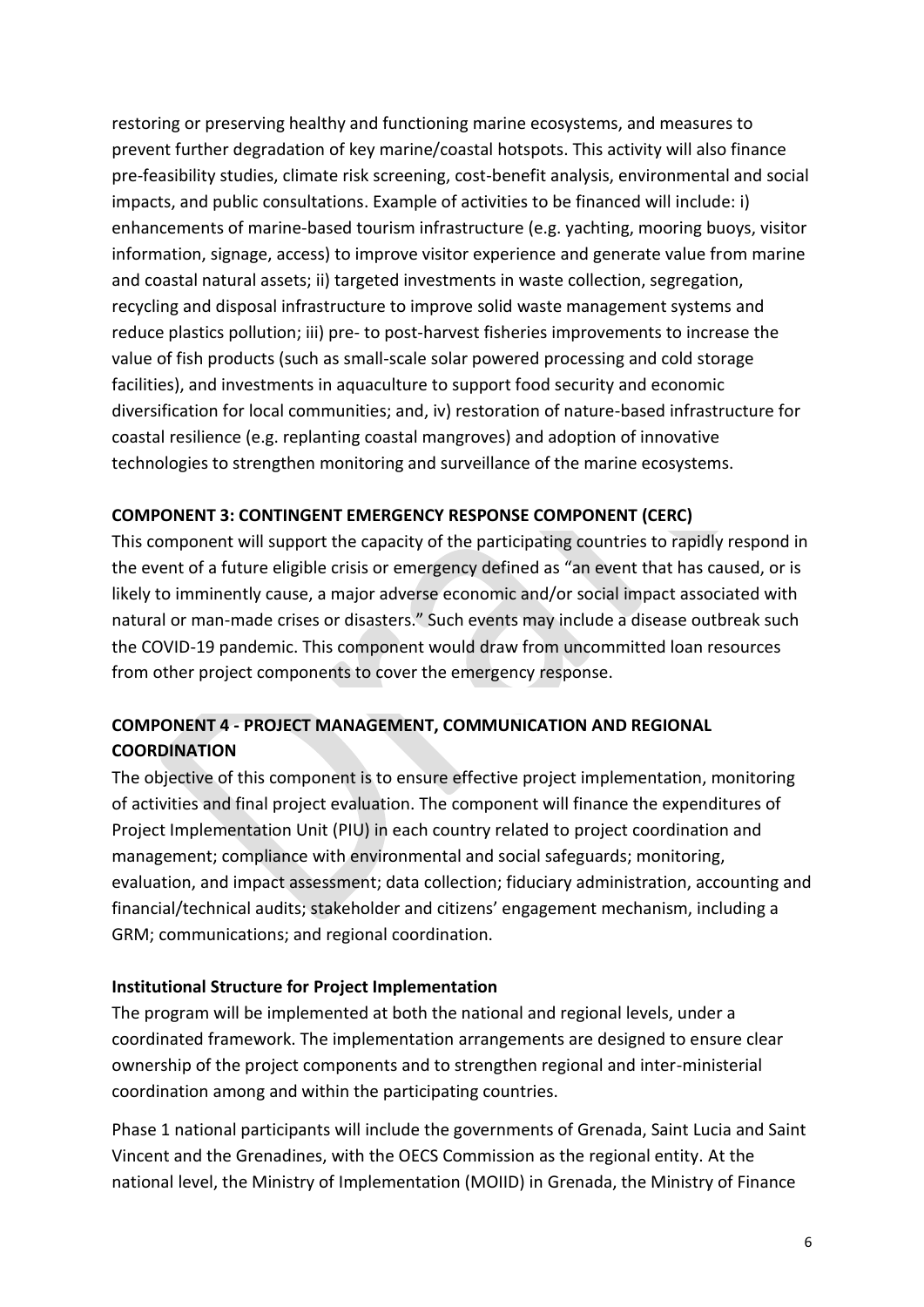(MoF) of Saint Lucia, and the Ministry of Tourism, Civil Aviation, Sustainable Development and Culture (MTSD) of Saint Vincent and the Grenadines will be responsible for project execution, in close collaboration with the implementing line ministries for each component. At the regional level, the OECS Commission will be the institution principally responsible for regional coordination, knowledge exchange, and providing additional capacity to project implementation and monitoring of impacts.

The Regional Project Steering Committee (PSC) will conduct the overall management/ oversight of the project. The PSC would be composed of a Permanent Secretary-level representative from the Ministry of Finance from each country, and a representative from the OECS Commission (Director General or delegate). The PSC will be responsible for: 1) oversight of annual workplans, 2) regional procurement decisions, 3) discussion and agreement on regional policy issues related to the blue economy, 4) oversight of regional fiduciary matters; and 5) oversight of reporting requirements from National PIUs.

A dedicated Project Implementation Unit (PIU) will be established within the OECS Commission and within each participating country. The regional PIU will be led by a full-time Project Manager and will include a full-time M&E specialist, a full-time procurement specialist, a dedicated technical specialist for each of the three project sectors, an environmental and a social specialist.

Each country will have a national PIU responsible for implementing national-level activities and coordinating with relevant national ministries. National level PIUs will have a full-time project manager that will be housed at the Ministry of Implementation for Grenada, the Ministry of Finance for SLU, and the Ministry of Tourism for SVG. The full-time project manager will be responsible for ensuring the delivery of all national activities, including obtaining the necessary approvals for procurement and ESF documents, data collection and reporting on national M&E indicators.

In each country, the National Ocean Governance Committee will serve as the National Blue Economy Technical Committee (NBETC) for the Project. The NBETC will advise the national PIUs on the technical implementation and contracting of activities related to the areas of Tourism, Fisheries and Aquaculture, and Solid Waste Management, and the Regional PIU on policy issues. The Regional Ocean Governance Team (OGT) will work to facilitate coordination between the governments and regional institutions and help address strategic issues impacting project implementation. It will also be responsible for oversight of the regional activities and ensure coordination with other OECS countries not participating in the Project.

Responsibilities of the national E&S specialists are detailed in the ESMF and include but are not limited to include screening, risk assessment, review and approval of national ESF documents and the supervision of all national-scale E&S investments, including monitoring and reporting on national scale project and sub-project compliance with ESF instruments.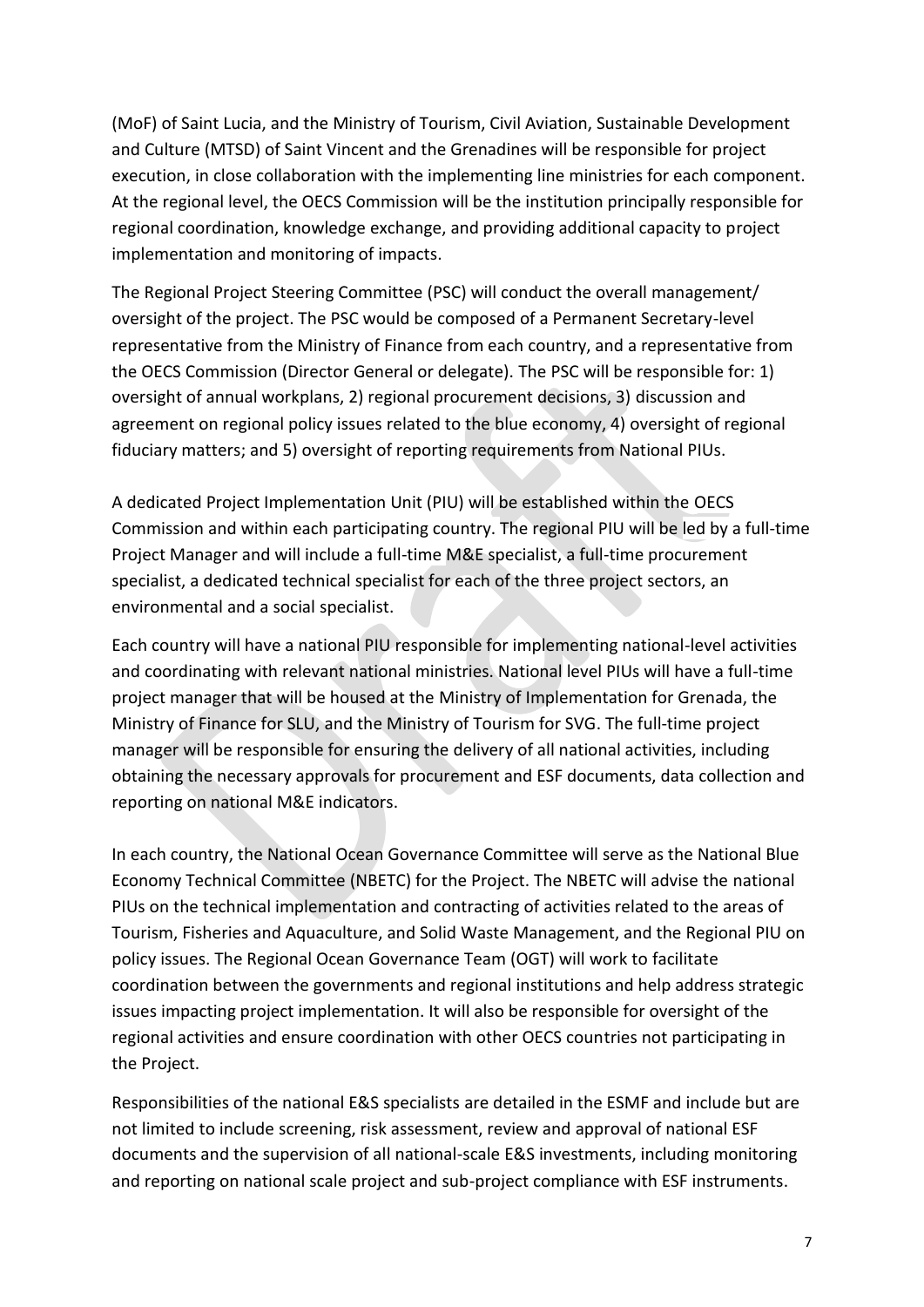# <span id="page-8-0"></span>3. OVERVIEW OF LABOUR USE ON THE PROJECT

The LMP and ESS2 apply to all Project workers whether full-time, part-time, temporary, seasonal or migrant, hired in relation to any of the Project's components. ESS2 defines four types of workers: direct workers, contracted workers, primary supply workers and community workers (See Box 1 for definition). While the labour requirements for the project have not yet been fully defined, the LMP anticipates the reliance on direct and contracted workers. At this stage of the Project, it is not envisaged that the Project will engage primary supply and community workers, as defined under ESS2, but related provisions have been included in this LMP, should it be applicable in the future.

## **Box 1 World Bank Environmental & Social Framework Definitions of Categories of Workers**

The World Bank ESF Guidance note on ESS2 Labour and Working Conditions provides the following definitions of workers<sup>4</sup>:

A "direct worker" is a worker with whom the project has a directly contracted employment relationship and specific control over the work, working conditions, and treatment of the project worker.

Where government civil servants are working in connection with the project, whether fulltime or part-time, they will remain subject to the terms and conditions of their existing public sector employment agreement or arrangement, unless there has been an effective legal transfer of their employment or engagement to the project.

A "contracted worker" is a worker employed or engaged by a third party to perform work or provide services related to the core functions of the project, where the third-party exercises control over the work, working conditions, and treatment of the project worker.

A "primary supply worker" is a worker employed or engaged by a primary supplier, providing goods and materials to the project, over whom a primary supplier exercises control for the work, working conditions, and treatment of the person.

A "community worker" may take the form of labour provided by the community as a contribution to the project in support of project activities fostering community-driven development. For example, this could take the form of participation in the construction of small-scale community infrastructure.

<sup>1</sup> 4 See World Bank. 2018. ESF Guidance Note on ESS2 Labor and Working Conditions section on Scope of Application, paragraphs 4-7.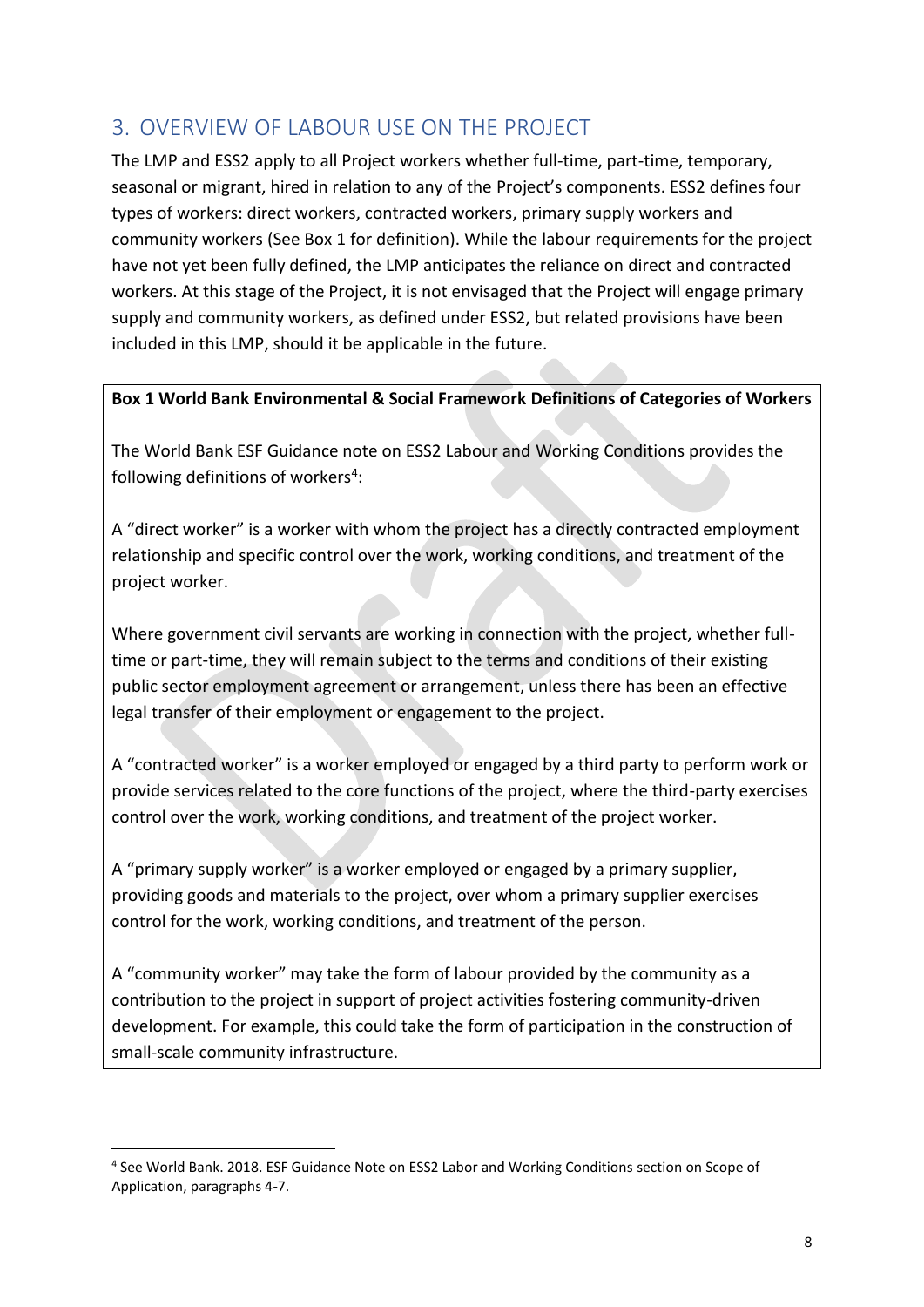The regional PIU within the OECS Commission will be led by a full-time Project Manager and will include a full-time M&E specialist, a full-time procurement specialist, a dedicated technical specialist for each of the three project sectors, an environmental and a social specialist. Each national PIU will be composed of, at a minimum, a project manager, a financial management specialist, an environmental specialist and a social specialist. Based on the project components, it is expected that the project will engage consultants to carry out capacity building activities to support tourism and fishing sector companies to market new products and reach new markets, undertake greening operations to address climate adaptation and mitigation, and adopt health and safety protocols, among others. All the consultants directly hired to work in the PIU are Direct Workers under ESS2.

Consultants will also be engaged to conduct the studies and technical assistance for the strategic infrastructure investment under subcomponent 2.2. It is expected that the project will also engage local contractors to complete any civil work associated with funded blue economy infrastructure. Depending on the nature of the sub-project, contractors or beneficiaries may engage community workers.

### **Project Labour Requirements**

**Direct Workers.** Direct workers will be hired by the PSC and PIUs, employing consultants and support staff on a contractual basis. Terms and conditions of support staff and consultants are guided by National Labour Law and pertinent ESS2 requirements.

**Contracted Workers:** Based on the requirements of the activities, the PSC and PIUs will employ contractors who will hire contracted workers based on their level of skills and subproject needs. Contracted Workers will be subject to ESS2 requirements. If agreed with the PSC/PIU, sub-contracts of the work could be given. Sub-contractors recruited may supply labourers as per the agreed terms and conditions and these will also be subject to the requirements of ESS2 for Contracted Workers as well as the requirements of this LMP. The regional grants activity under sub-component 2.1 and direct investment activities under 2.2 may include the provision of jobs through labour intensive civil work to be implemented by project contractors. In addition to relevant national laws and World Bank ESSs, including requirements under ESS2, contractors will be required to ensure that the World Bank's interim note on "COVID-19 Considerations in Project Implementation" (Annex 2) is followed in contracting project workers.

**Primary Supply Workers:** They may be recruited by the suppliers, as required. Their tenure of service will be based on supplies as procured. Generally, the timing of labour requirements will be based on the project implementation schedule to be developed for the project. They are not envisaged under this project.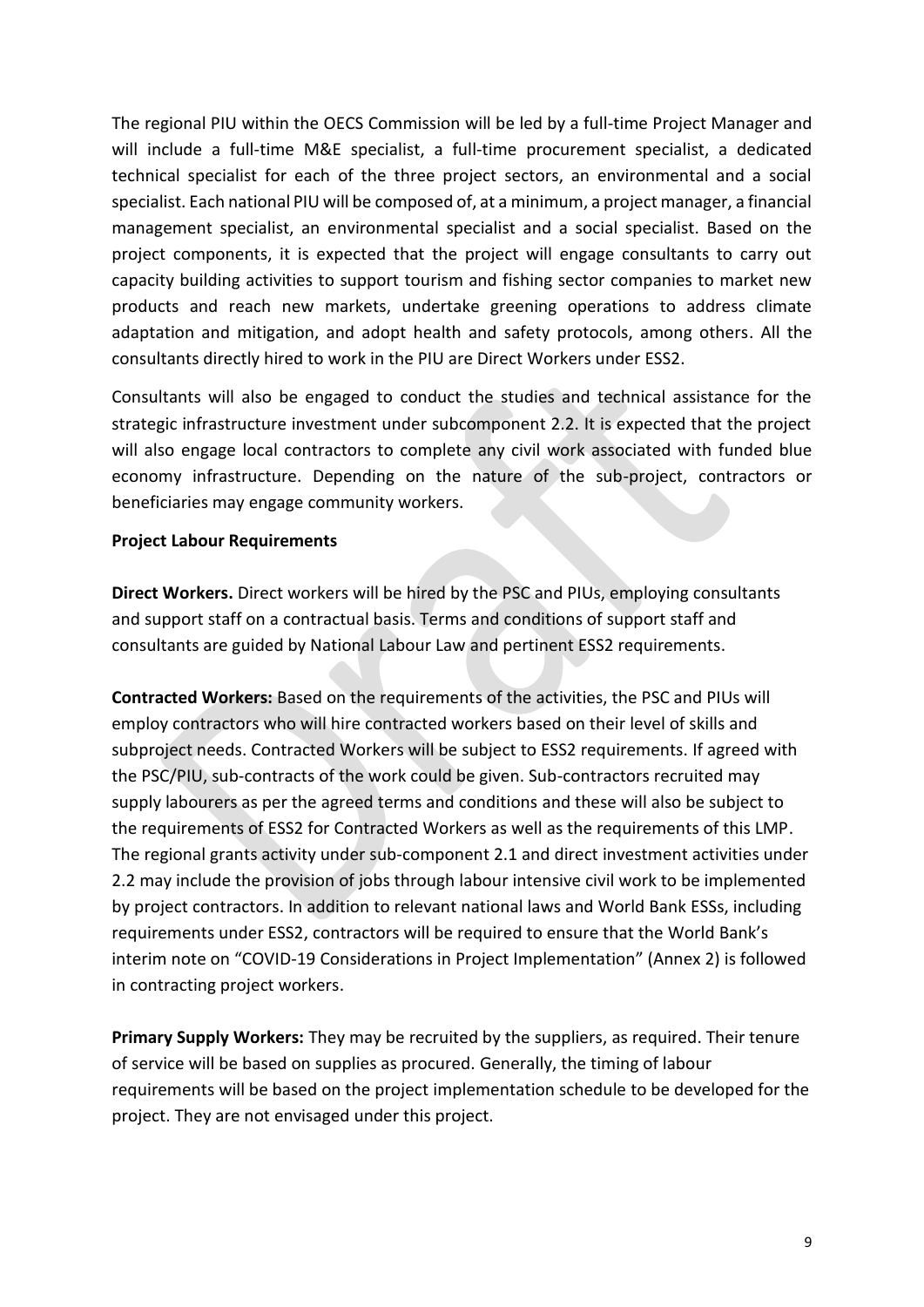**Community Workers:** Any Community Worker participating in the project or sub-project activities will participate within the framework of individual or community agreements. As with other types of project workers, supervision of Community Workers will include checking the safety of the work environment, confirming their age, and ensuring that the terms of the agreements governing the work are in compliance with ESS2. They are not envisaged under this project.

For all types of workers, the PIUs will ensure that no child or forced labour takes place in the context of the UBEC Project. Monitoring will also be used to ensure compliance with the Project CoC. Any infraction of the CoC identified by the PIUs will result in action as prescribed in the CoC and contract/ agreement and consistent with the LMP.

# <span id="page-10-0"></span>4. ASSESSMENT OF KEY POTENTIAL LABOUR RISKS

The key labour and OHS risks which may be associated with the Project are outlined below as well as proposed mitigation measures which will be implemented to address:

(a) identification of potential hazards to project workers, particularly those that may be life threatening.

(b) provision of preventive and protective measures, including modification, substitution, or elimination of hazardous conditions or substances.

(c) training of project workers and maintenance of training records.

(d) documentation and reporting of occupational accidents, diseases and incidents.

(e) emergency prevention and preparedness and response arrangements to emergency situations.

(f) remedies for adverse impacts such as occupational injuries, deaths, disability and disease.

| <b>Key identified</b> |              | <b>Description</b>                           | <b>Proposed mitigation</b> |
|-----------------------|--------------|----------------------------------------------|----------------------------|
| labour risk           |              |                                              | measures                   |
| 1.                    | Occupational | Includes risk of exposure to a number of     | Conduct regular            |
|                       | Health &     | hazards that could result in illness, injury | awareness raising          |
|                       | Safety       | or death. Field work in coastal              | sessions reaching project  |
|                       |              | ecosystems carries a risk of drowning.       | workers and affected       |
|                       |              | Activities involving travel carry a risk of  | communities as well as     |
|                       |              | road traffic accidents or sea/air            | adequate OHS training.     |
|                       |              | accidents, in addition to exposure to        | Use of adequate            |
|                       |              | infectious diseases, including COVID-19.     | protective gear.           |
|                       |              | Project workers may face risks created       | Development of             |
|                       |              | by relatively high levels of crime and       | emergency preparedness     |
|                       |              | violence present in some of the              | and response plans,        |
|                       |              | jurisdictions in which the project will be   | including at subprojects   |
|                       |              | implemented.                                 | sites.                     |

**Table 1 Summary of Project Risks and Proposed Mitigation Measures**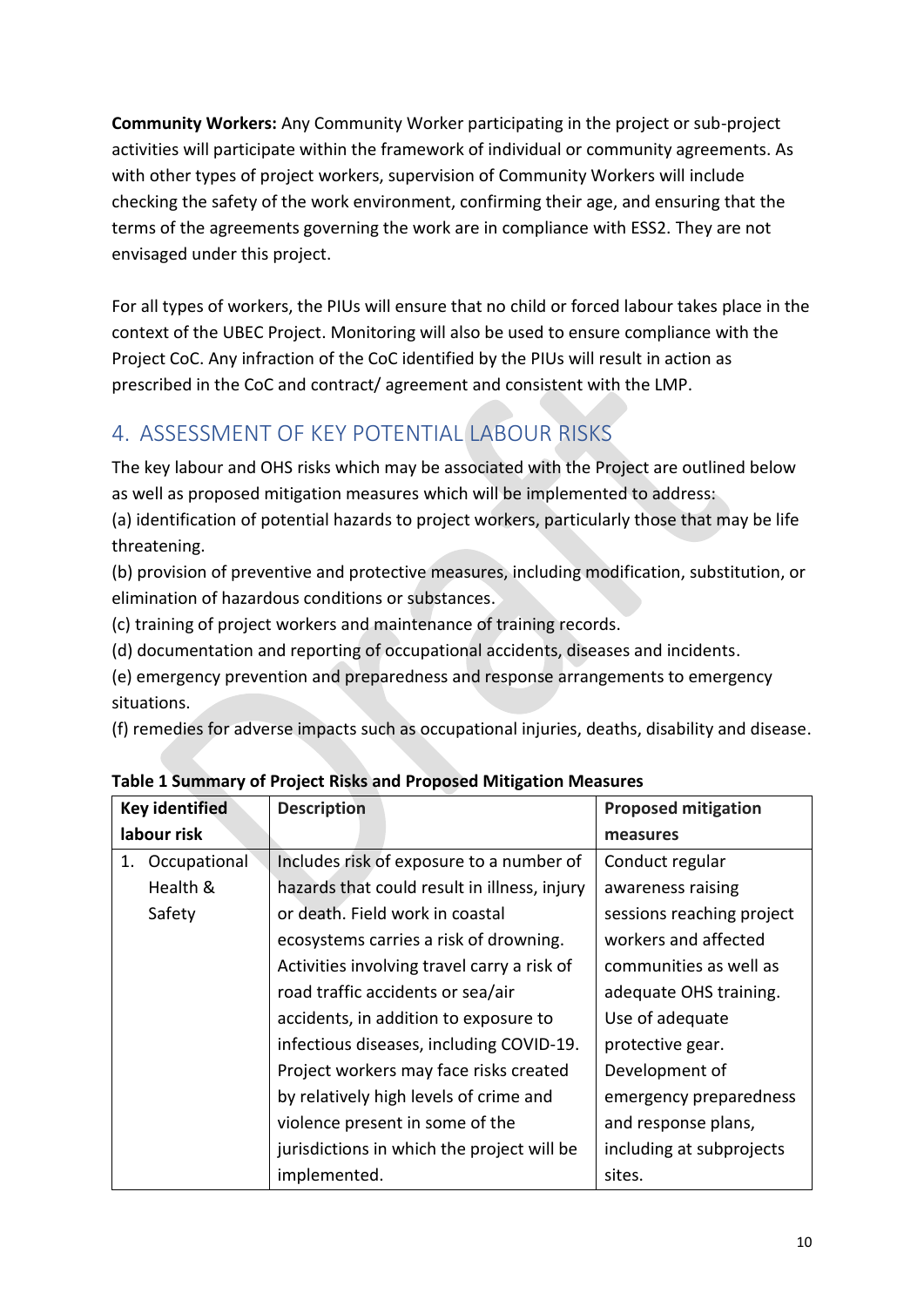| <b>Key identified</b> |                | <b>Description</b>                        | <b>Proposed mitigation</b>   |
|-----------------------|----------------|-------------------------------------------|------------------------------|
| labour risk           |                |                                           | measures                     |
|                       |                | Project workers throughout the region     |                              |
|                       |                | are exposed to an elevated risk of        |                              |
|                       |                | natural disasters especially during       |                              |
|                       |                | hurricane season.                         |                              |
| 2.                    | Unfair         | Project workers could be subjected to     | Requirement for fair         |
|                       | treatment or   | unfair treatment or discrimination on     | recruitment policies and     |
|                       | discrimination | the basis of personal characteristics     | enforcement of zero          |
|                       | of project     | unrelated to job requirements, such as    | tolerance to                 |
|                       | workers        | race, gender, religion and sexual         | discrimination.              |
|                       |                | orientation. These risks apply to workers | Awareness, monitoring        |
|                       |                | on sub-projects, as well as staff         | and enforcement of           |
|                       |                | employed and engaged by the PIUs.         | compliance with the CoC.     |
| 3.                    | Physical,      | Project workers could be exposed to       | The project will adopt a     |
|                       | psychological  | physical, psychological or sexual abuse.  | zero-harassment policy       |
|                       | or sexual      | Risks include both physical forms of      | for all workers, reflected   |
|                       | abuse of       | abuse (such as violence and sexual        | in the CoC and to be         |
|                       | project        | assault) and non-physical forms (such as  | broadcast to all workers     |
|                       | workers        | verbal abuse, bullying and unwanted       | through various media        |
|                       |                | sexual attention). These risks apply to   | and formats.                 |
|                       |                | workers on sub-projects, as well as staff | The CoC will be integrated   |
|                       |                | employed and engaged by the PIUs.         | into contracts of all        |
|                       |                |                                           | employees, and the           |
|                       |                |                                           | project GRM will be          |
|                       |                |                                           | available to all workers.    |
|                       |                |                                           | Awareness raising and        |
|                       |                |                                           | training will be conducted   |
|                       |                |                                           | for all employees            |
|                       |                |                                           | reviewing the terms and      |
|                       |                |                                           | conditions of these          |
|                       |                |                                           | procedures and tools.        |
| 4.                    | Sexual         | SEA/SH refers to inappropriate or         | All project workers'         |
|                       | Exploitation   | criminal behaviour, such as sexual        | contracts will include a     |
|                       | and Abuse and  | harassment of a person, exploitative      | CoC with SEA/SH              |
|                       | Sexual         | sexual relations, and illicit sexual      | provisions and the           |
|                       | Harassment     | relations with minors from the local      | PIUs will monitor            |
|                       | (SEA/SH)       | community. SEA/SH also includes any       | compliance.                  |
|                       |                | exploitative sexual relationships and     | Project workers will be      |
|                       |                | human trafficking whereby women and       | provided GBV orientation.    |
|                       |                | girls are forced into sex work.           | <b>SEA/SH considerations</b> |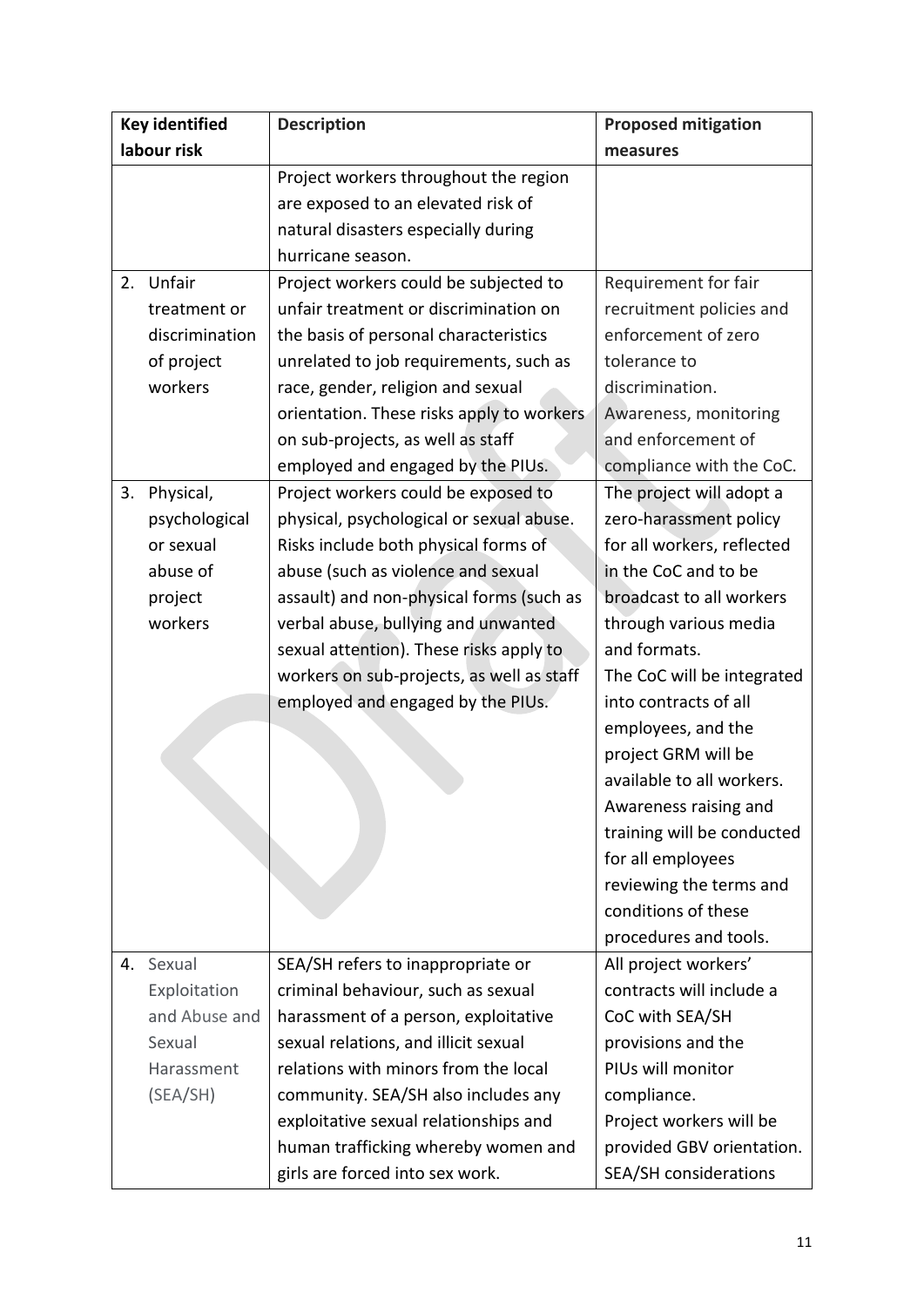| <b>Key identified</b> |                      | <b>Description</b>                         | <b>Proposed mitigation</b>  |
|-----------------------|----------------------|--------------------------------------------|-----------------------------|
| labour risk           |                      |                                            | measures                    |
|                       |                      |                                            | are included in the GRM     |
|                       |                      |                                            | for project workers, in the |
|                       |                      |                                            | form of maintaining a list  |
|                       |                      |                                            | of SEA/SH service           |
|                       |                      |                                            | providers in each           |
|                       |                      |                                            | implementing country.       |
| 5.                    | Transmission         | Activities under all project components    | Adherence to World          |
|                       | of COVID-19          | involve travel to and/or within the        | Bank's interim note on      |
|                       | or other             | Caribbean islands, including between       | "COVID-19 Considerations    |
|                       | communicable         | countries and between urban centres        | in Construction/Civil       |
|                       | diseases             | and rural areas. Project staff and         | Works Projects", WHO        |
|                       |                      | stakeholders may travel to participate in  | guidance, and compliance    |
|                       |                      | gatherings of large numbers of people,     | with national laws and      |
|                       |                      | including workshops, seminars,             | regulations.                |
|                       |                      | community meetings and training            | PIUs will prepare Covid-    |
|                       |                      | events. Such activities have an elevated   | 19 transmission             |
|                       |                      | risk of transmission of COVID-19 or        | prevention plan which       |
|                       |                      | other communicable diseases. There is a    | includes procedures to be   |
|                       |                      | particular risk of transmission of disease | followed if a project       |
|                       |                      | to remote coastal communities that may     | worker contracts the        |
|                       |                      | be particularly vulnerable, due to         | disease.                    |
|                       |                      | underlying health conditions and lack of   |                             |
|                       |                      | access to healthcare.                      |                             |
| 6.                    | Child and            | While the risk exists, the probability of  | Certification of labourers' |
|                       | <b>Forced Labour</b> | the incidence of child labour or forced    | age using legally           |
|                       |                      | labour is minimal as the project will      | recognized documents.       |
|                       |                      | generally requires technical staff with    | Awareness raising of the    |
|                       |                      | experience and education.                  | CoC, careful monitoring,    |
|                       |                      | Hiring youth and children under the age    | and strict enforcement of   |
|                       |                      | of 18 risks exposure to hazards and may    | compliance.                 |
|                       |                      | interfere with the child's education or be | Where persons under the     |
|                       |                      | harmful to the child's health.             | age of 18 but above the     |
|                       |                      |                                            | legal minimum age are       |
|                       |                      |                                            | hired, the project will     |
|                       |                      |                                            | maintain a register         |
|                       |                      |                                            | containing the dates of     |
|                       |                      |                                            | their births in keeping     |
|                       |                      |                                            | with the Employment Act     |
|                       |                      |                                            | of participating countries. |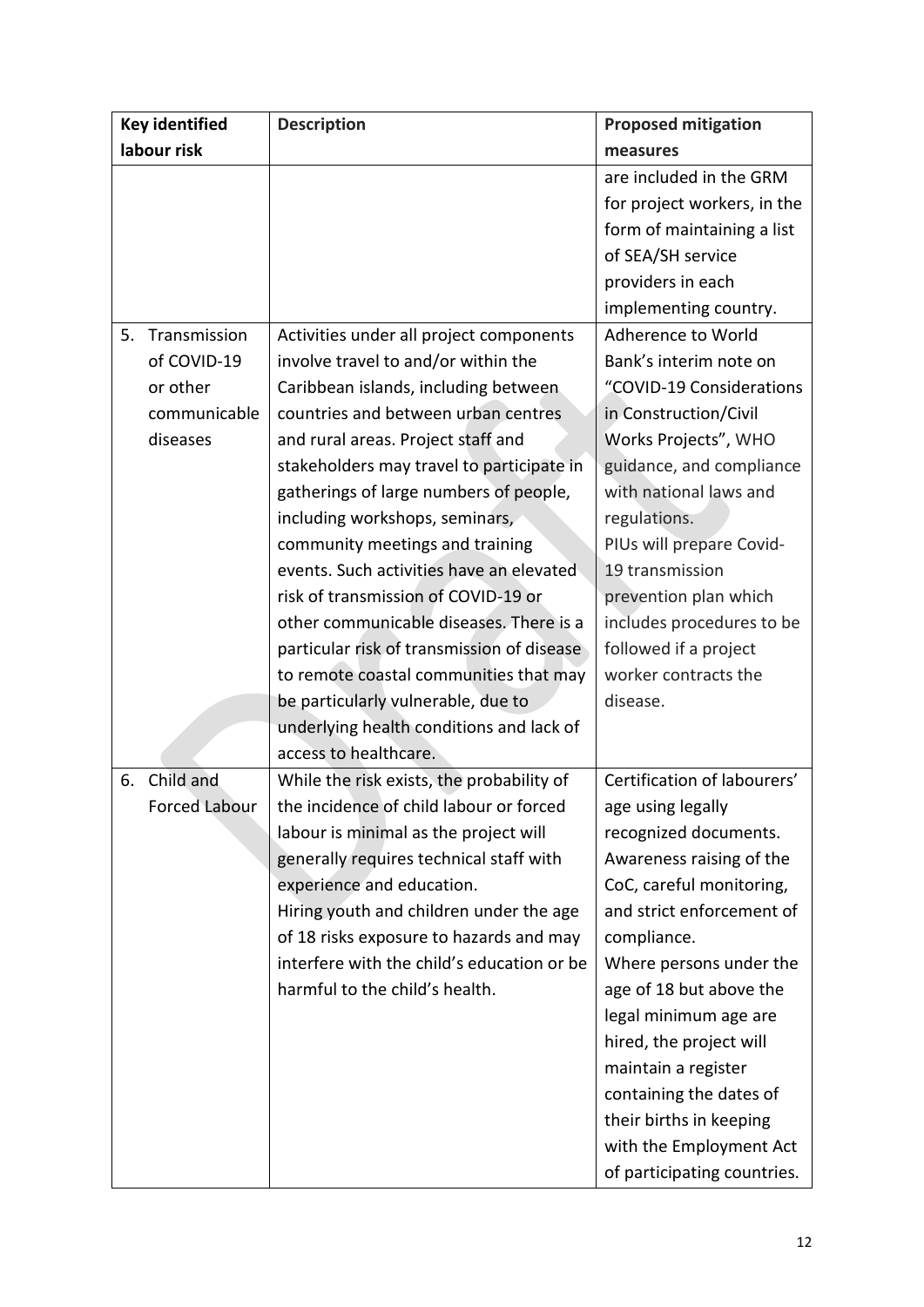# <span id="page-13-0"></span>5. OVERVIEW OF LABOUR RELATIONS AND OCCUPATIONAL HEALTH AND SAFETY LEGISLATION

Project workers are expected to be based in each participating country. Grenada, Saint Lucia and Saint Vincent and the Grenadines are expected to participate in phase 1 of the UBEC program. In each of these jurisdictions, ESS2 requirements and relevant labour laws are those related to *conditions of employment* (e.g., minimum wage, hours of work, minimum age, vacation and sick pay, maternity leave, dismissals, social security payments, etc), *antidiscrimination* (i.e., protection from discrimination on the grounds of protected characteristics), *industrial relations* (e.g., trade union establishment, collective bargaining, arbitration of disputes, etc.) and *occupational health and safety (OHS)*. The key aspects of national policies and legislation related to these are summarized in the following table and discussed below in greater detail.

| <b>ESS2</b> requirement                                       | <b>Gaps between legislation and ESS2</b> | <b>Mitigation</b>   |
|---------------------------------------------------------------|------------------------------------------|---------------------|
|                                                               |                                          | measures            |
| <b>Conditions of employment</b>                               | Each of the project countries            | Children under the  |
| ESS2 identifies the minimum age                               | establishes a minimum legal age          | age of 18 can be    |
| as the higher of 14 or the age<br>prescribed by national law. | for employment of 14 or older: age       | employed or         |
|                                                               | 16 in Grenada, 15 in Saint Lucia         | engaged only        |
|                                                               | and 14 in St. Vincent and the            | where permitted by  |
| ESS2 requires that no child                                   | Grenadines.                              | law and only in     |
| under the age of 18 may be                                    |                                          | exceptional         |
| employed or engaged in                                        | There are gaps in the legal              | circumstances, as   |
| connection with work that is                                  | protections given to children under      | set out in ESS2.    |
| likely to be hazardous,                                       | the age of 18 from involvement in        | Hiring of workers   |
| interfere with the child's                                    | hazardous work.                          | under the age of 18 |
| education or be harmful to                                    |                                          | will be subject to  |
| the child's health or physical,                               | As a result of shortcomings with         | rigorous scrutiny   |
| mental, spiritual, moral or                                   | the legal framework and its              | and by no means     |
| social development.                                           | implementation in the project            | they can be         |
|                                                               | countries, it is unfortunately the       | exposed to          |
| The response to hiring below                                  | case that children are still engaged     | hazardous           |
| the legal minimum age will be                                 | in the worst forms of child labour,      | activities.         |
| termination of employment.                                    | including in agriculture and             |                     |
|                                                               | commercial sexual exploitation.          |                     |
|                                                               | The Employment of Women, Young           |                     |
|                                                               | Persons and Children Act of SVG          |                     |
|                                                               | has a similar gap, with                  |                     |
|                                                               | discrepancies between the                |                     |
|                                                               | minimum age for work and the             |                     |

### **Table 2 Summary of National Legal Frameworks and Gaps related to ESS2**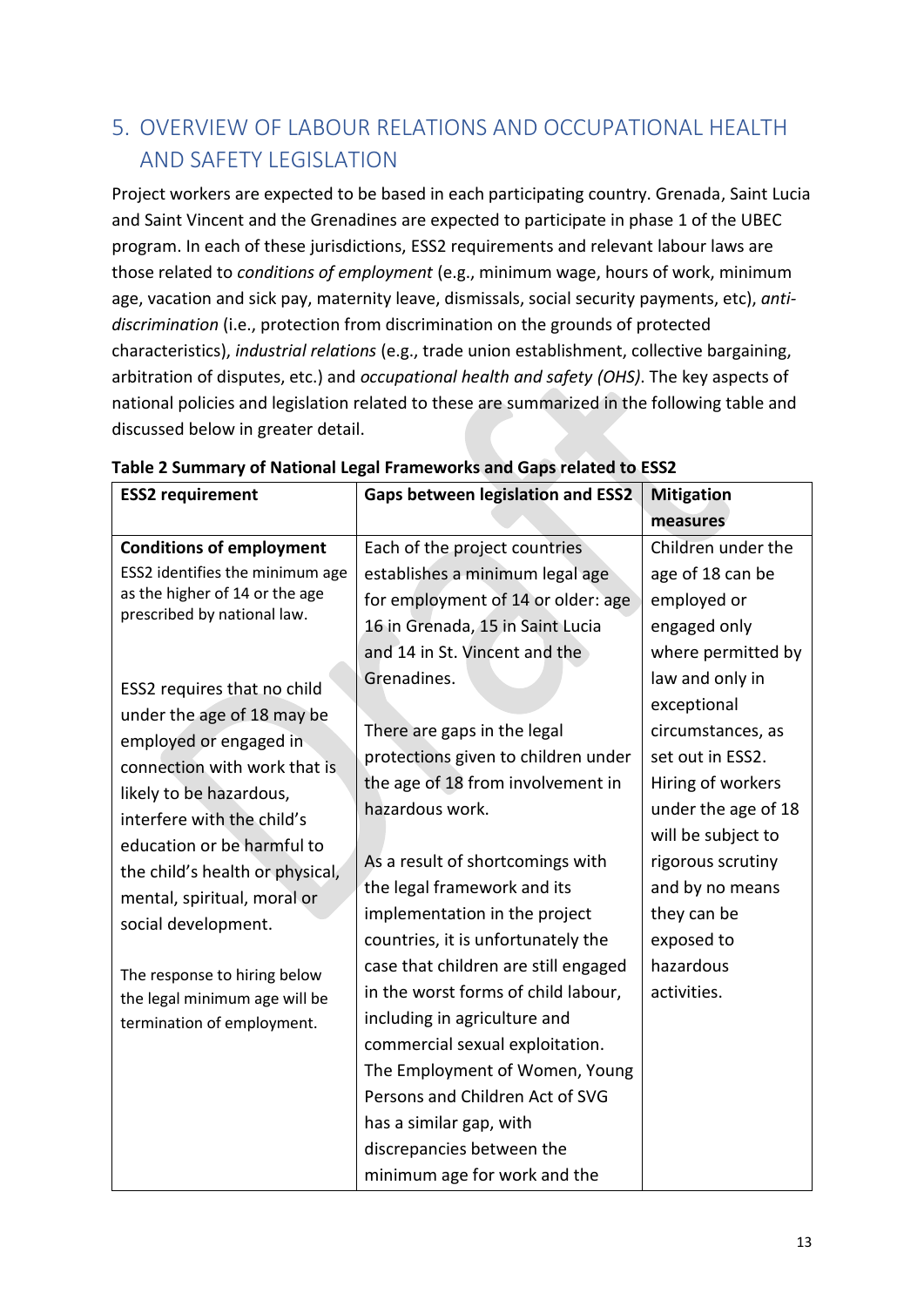| <b>ESS2</b> requirement        | <b>Gaps between legislation and ESS2</b> | <b>Mitigation</b>    |
|--------------------------------|------------------------------------------|----------------------|
|                                |                                          | measures             |
|                                | maximum age for compulsory               |                      |
|                                | education, leaving children without      |                      |
|                                | adequate protection from child           |                      |
|                                | labour.                                  |                      |
| Anti-discrimination and        | Anti-discrimination legislation, in      | The project will     |
| SEA/SH <sup>5</sup>            | one form or another, exists in all       | implement            |
| ESS2 requires that decisions   | participating countries. General         | workplace policies   |
| relating to the employment     | guarantees of equality are               | that meet the        |
| or treatment of project        | provided in the constitution. The        | requirements of      |
| workers not be made on the     | protected categories defined by          | ESS2 in relation to  |
| basis of personal              | law are not, however, always as          | anti-discrimination. |
| characteristics unrelated to   | comprehensive as those required          | These will be        |
| inherent job requirements      | by ESS2. For instance, while             | included in the CoC  |
| (e.g., gender, race, religion, | discrimination on the grounds of         | which will be a part |
| sexual orientation) but be     | race, religion, place of origin or sex   | of the contract for  |
| based on the principle of      | is prohibited in all countries, such     | all project workers. |
| equal opportunity and fair     | protections are not universal for        |                      |
| treatment.                     | age, disability and, especially,         |                      |
|                                | sexual orientation.                      |                      |
|                                |                                          |                      |
|                                | All three countries have legislation     |                      |
|                                | that criminalizes SEA/SH, through        |                      |
|                                | the Criminal Code and Domestic           |                      |
|                                | Violence Act. However, while             |                      |
|                                | sexual harassment is a criminal          |                      |
|                                | offence and recognized as unlawful       |                      |
|                                | discrimination in Saint Lucia,           |                      |
|                                | neither Grenada nor SVG currently        |                      |
|                                | have legislation which specifically      |                      |
|                                | deals with sexual harassment.            |                      |
| <b>Industrial relations</b>    | Freedom of assembly, freedom of          | The LMP and          |
| ESS2 respects the role of      | association, collective bargaining       | associated CoC will  |
| legally established workers'   | and industrial relations are             | be shared with       |
| organizations and legitimate   | guaranteed through the                   | employers and        |
| workers' representatives.      | Constitutions and regulated              | workers'             |
| These will be provided with    | through the labour relations             | organizations.       |
| information needed for         | legislation in all three countries.      |                      |

 5 See:<https://caribbean.unwomen.org/en/caribbean-gender-portal>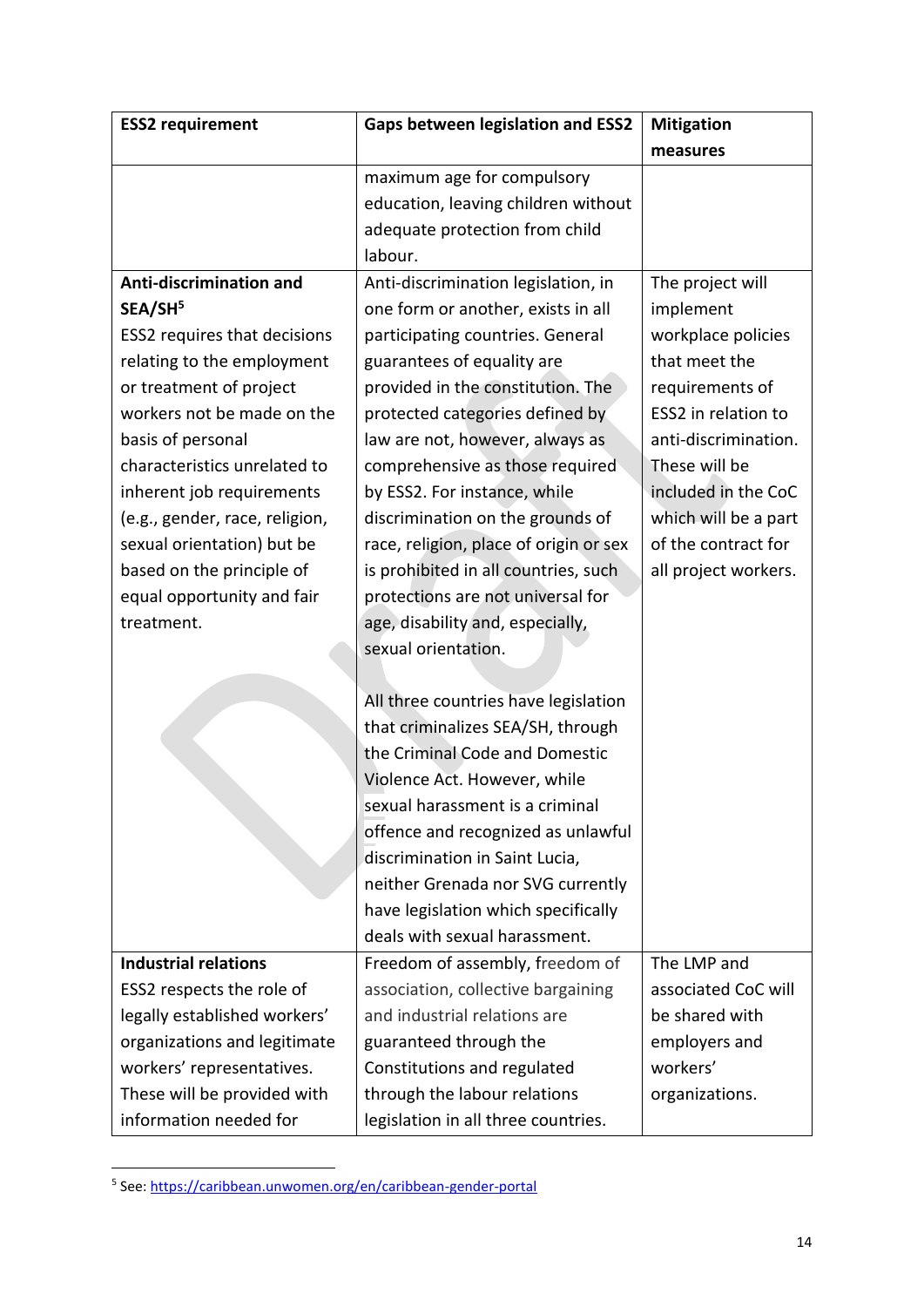| <b>ESS2</b> requirement        | <b>Gaps between legislation and ESS2</b> | <b>Mitigation</b>    |
|--------------------------------|------------------------------------------|----------------------|
|                                |                                          | measures             |
| meaningful negotiation in a    | These include Grenada's Labour           |                      |
| timely manner.                 | Relations Act, Saint Lucia's             |                      |
|                                | <b>Essential Services Act, and SVG</b>   |                      |
|                                | Trade Union Act.                         |                      |
| <b>Occupational health and</b> | Legislation and regulations              | Information          |
| safety                         | necessary to develop and                 | dissemination and    |
| ESS2 imposes general           | implement procedures to establish        | awareness raising    |
| requirements related to        | and maintain a safe working              | regarding the LMP    |
| occupational health and        | environment, including that              | will be prioritized  |
| safety to all project workers. | workplaces, vehicles, equipment          | from project         |
|                                | and processes under their control        | inception and        |
|                                | are safe and without risk to health      | designed to reach    |
|                                | are generally adequate. However,         | all project workers. |
|                                | the level of awareness of the            |                      |
|                                | importance of OHS issues among           |                      |
|                                | employers and workers is limited.        |                      |
|                                | No known legislation or regulations      |                      |
|                                | exist explicitly addressing OHS for      |                      |
|                                | community workers.                       |                      |

## **Labour Relations and Occupational Health and Safety Legislation in Grenada**

The overarching major national labour legislation in Grenada is the Employment Act of 1999 which regulates the terms and conditions of employment and contains provisions on the establishment and functions of the Department of Labour. The guiding principles reside on the prohibition of forced labour, discrimination, equal pay for equal works, as well as remedies for infringements of rights. The Employment Act strictly prohibits discrimination of employees based on race colour, national extraction, social origin, religion, political opinion, sex, marital status, family responsibilities or disability. An employee also has the right, by law, to remove himself or herself from a work situation which he or she reasonably believes presents an imminent or serious danger to life or health.

The Employment Act makes it mandatory for employers to furnish employees with written particulars of employment, stating hours of work, wages, leave entitlements, job description, grievance procedures, benefits, among others. Specifically, Part VI deals with the matter of hours of work and continuity of employment and will apply to the risk of extended hours of work as perceived as a minor risk to the project. Part VII speaks to Protection and Regulation of wages, Part VIII - Leave entitlements and other benefits and Part IX expounds on discipline and termination of employment.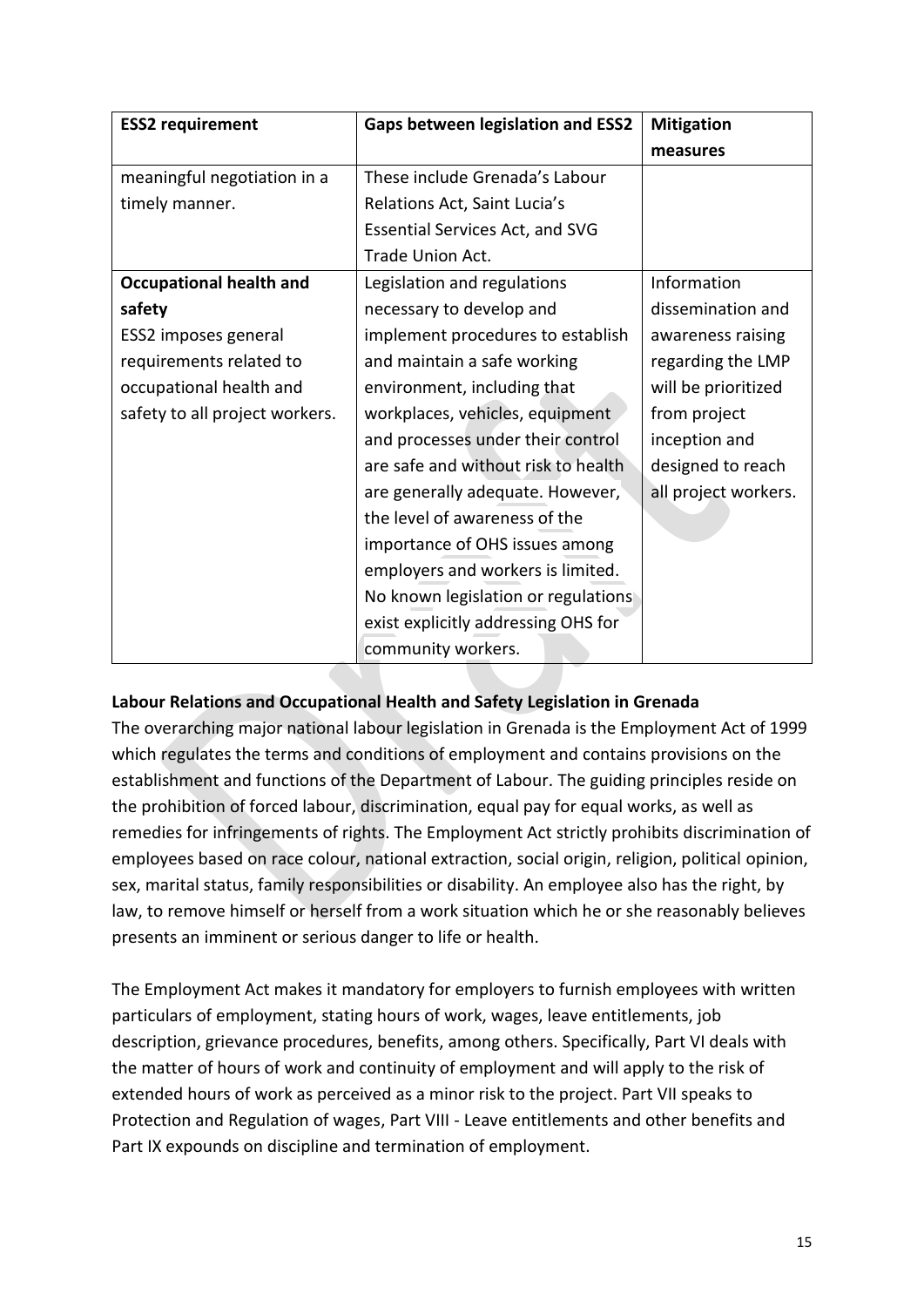The Factories Act is the main law governing occupation safety and health, and there are a number of detailed regulations developing the main Act, including the Factories (Sanitary Accommodation) Regulations, Factories (Welfare) Regulations, Factories (Electricity) Regulations, and Factories (Lifting Tackle) Regulations.

Under the Occupational Safety and Health Convention, 1981 (No. 155), 155, the Government of Grenada takes account of the following main spheres of action in so far as they affect occupational safety and health and the working environment: (a) design, testing, choice, substitution, installation, arrangement, use and maintenance of the material elements of work (workplaces, working environment, tools, machinery and equipment, chemical, physical and biological substances and agents, work processes); (b) relationships between the material elements of work and the persons who carry out or supervise the work, and adaptation of machinery, equipment, working time, organisation of work and work processes to the physical and mental capacities of the workers; (c) training, including necessary further training, qualifications and motivations of persons involved, in one capacity or another, in the achievement of adequate levels of safety and

(d) communication and co-operation at the levels of the working group and the undertaking and at all other appropriate levels up to and including the national level;

(e) the protection of workers and their representatives from disciplinary measures as a result of actions properly taken by them in conformity with the policy referred to in Article 4 of this Convention.

| Legislation                   | <b>Description</b>                                        |
|-------------------------------|-----------------------------------------------------------|
| <b>Employment Act of 1999</b> | Regulates the terms and conditions of employment and      |
|                               | contains provisions on the establishment and functions of |
|                               | the Department of Labour                                  |
| The Factories Act of 1973     | The main law governing occupation safety and health       |
|                               | implemented by means of a number of detailed regulations. |
| The Accidents and             | Regulates notification of accidents and occupational      |
| <b>Occupational Diseases</b>  | diseases.                                                 |
| (Notification) Act, 1951      |                                                           |
| <b>Right of Association</b>   | Under the Convention, the Government of Grenada           |
| (Agriculture) Convention,     | commits to ensure that all those engaged in agriculture   |
| 1921 (No. 11)                 | enjoy the same rights of association and combination as   |
|                               | industrial workers, and to repeal any statutory or other  |
|                               | provisions restricting such rights.                       |

## **Table 3 Grenada National Labour Legislation<sup>6</sup>**

health;

**.** 

<sup>6</sup> [https://www.ilo.org/dyn/normlex/en/f?p=NORMLEXPUB:11200:0::NO::P11200\\_INSTRUMENT\\_SORT,P11200\\_COUNTRY\\_ID:2,103320](https://www.ilo.org/dyn/normlex/en/f?p=NORMLEXPUB:11200:0::NO::P11200_INSTRUMENT_SORT,P11200_COUNTRY_ID:2,103320)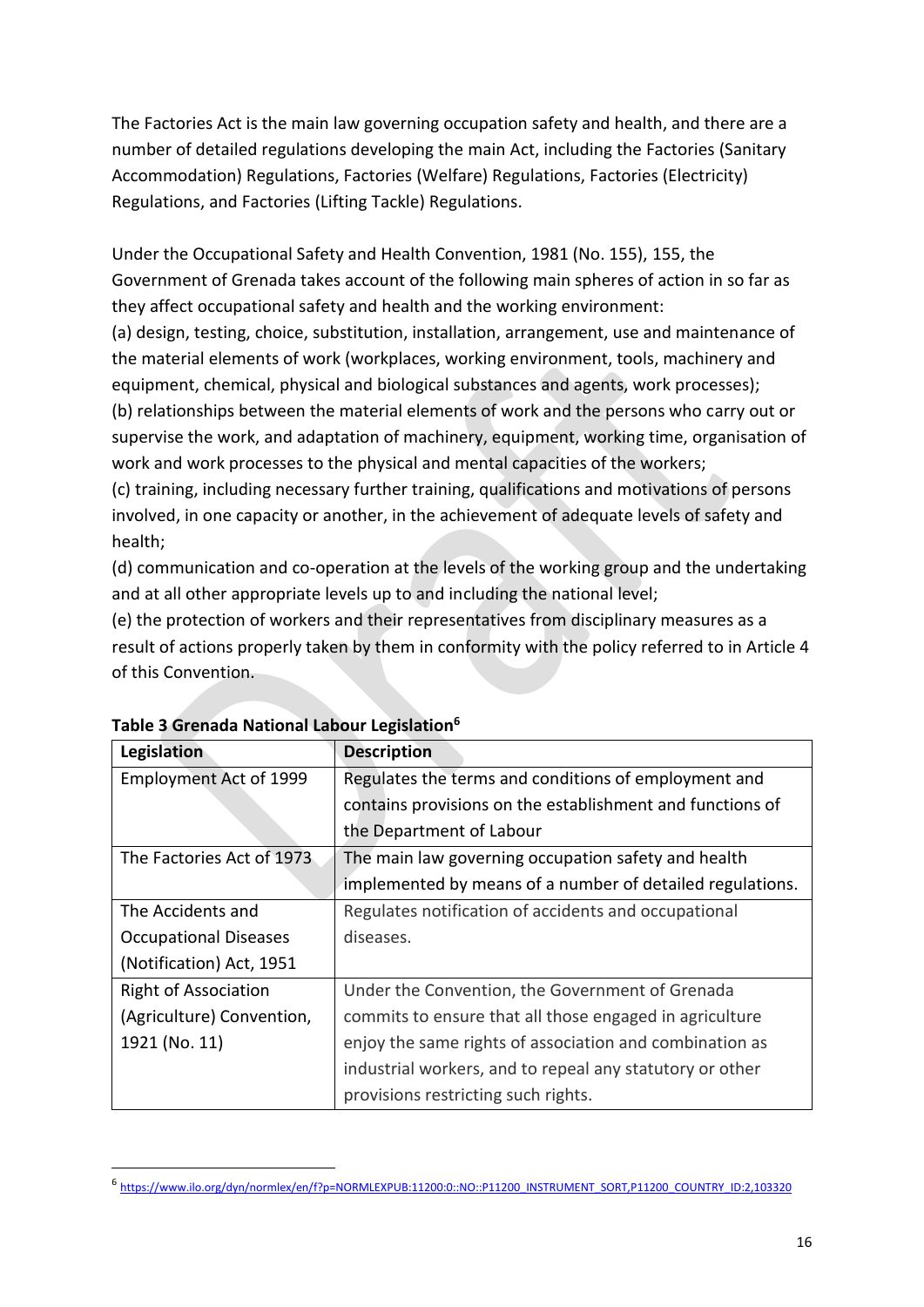| Legislation                  | <b>Description</b>                                              |
|------------------------------|-----------------------------------------------------------------|
| <b>Equality of Treatment</b> | Grants nationals of any other signatories who suffer            |
| (Accident Compensation)      | personal injury due to industrial accidents happening in its    |
| Convention, 1925 (No. 19)    | territory, or to their dependants, the same treatment in        |
|                              | respect of workmen's compensation as it grants to its own       |
|                              | nationals.                                                      |
| Occupational Safety and      | Commits signatories to formulate, implement and                 |
| Health Convention, 1981      | periodically review a coherent national policy on               |
| (No. 155).                   | occupational safety, occupational health and the working        |
|                              | environment, to prevent accidents and injury to health          |
|                              | arising out of, linked with or occurring in the course of work, |
|                              | by minimising, so far as is reasonably practicable, the causes  |
|                              | of hazards inherent in the working environment.                 |
|                              |                                                                 |

## **Labour Relations and Occupational Health and Safety Legislation in Saint Lucia**

One primary piece of legislation guides and regulates the terms and conditions of employment in Saint Lucia. Saint Lucia Labour Code No. 37 of 2006 makes it mandatory for employers to provide employees with written details of employment stating hours of work, leave entitlement, job description, grievance procedures, benefits, health and safety, etc. Within this legislation there are provisions relating to: Fundamental principles of employment-Part II; Contracts of employment-Division 1; Hours of Work-Division 3; Wages and minimum wages-Division 4&5; Leave entitlements (annual leave, sick leave, maternity leave, bereavement leave, etc.)-Divisions 6, 7 and 2; Employment of Children and Young persons-Division 9; Termination of Employment-Division 10; Duties of Employers, workers and other persons-Part IV Division; Occupational Health and Safety-Part IV; Equality of opportunity and treatment in employment-Part V Division 1,Trade Unions and employers organizations-Part VII.

Part II of the Labour Code under Fundamental Principles of Employment (Division 7) states that "an employer shall not discriminate against any employee on the grounds of race, colour, sex, religion, national extraction, social origin, ethnic origin, political opinion or affiliation, age, disability, serious family responsibility, pregnancy, marital status or HIV/AIDS, in respect of recruitment, training, work facilities or service, promotion, terms and conditions of employment or benefit arising out of the employment relationship". The Code also makes provision on how the matter of discrimination can be addressed.

Project workers will be paid on a regular basis as required by national law and labour management procedures. Deductions from payment of wages will only be made as allowed by national law or the labour management procedures, and project workers will be informed of the conditions under which such deductions will be made. Project workers will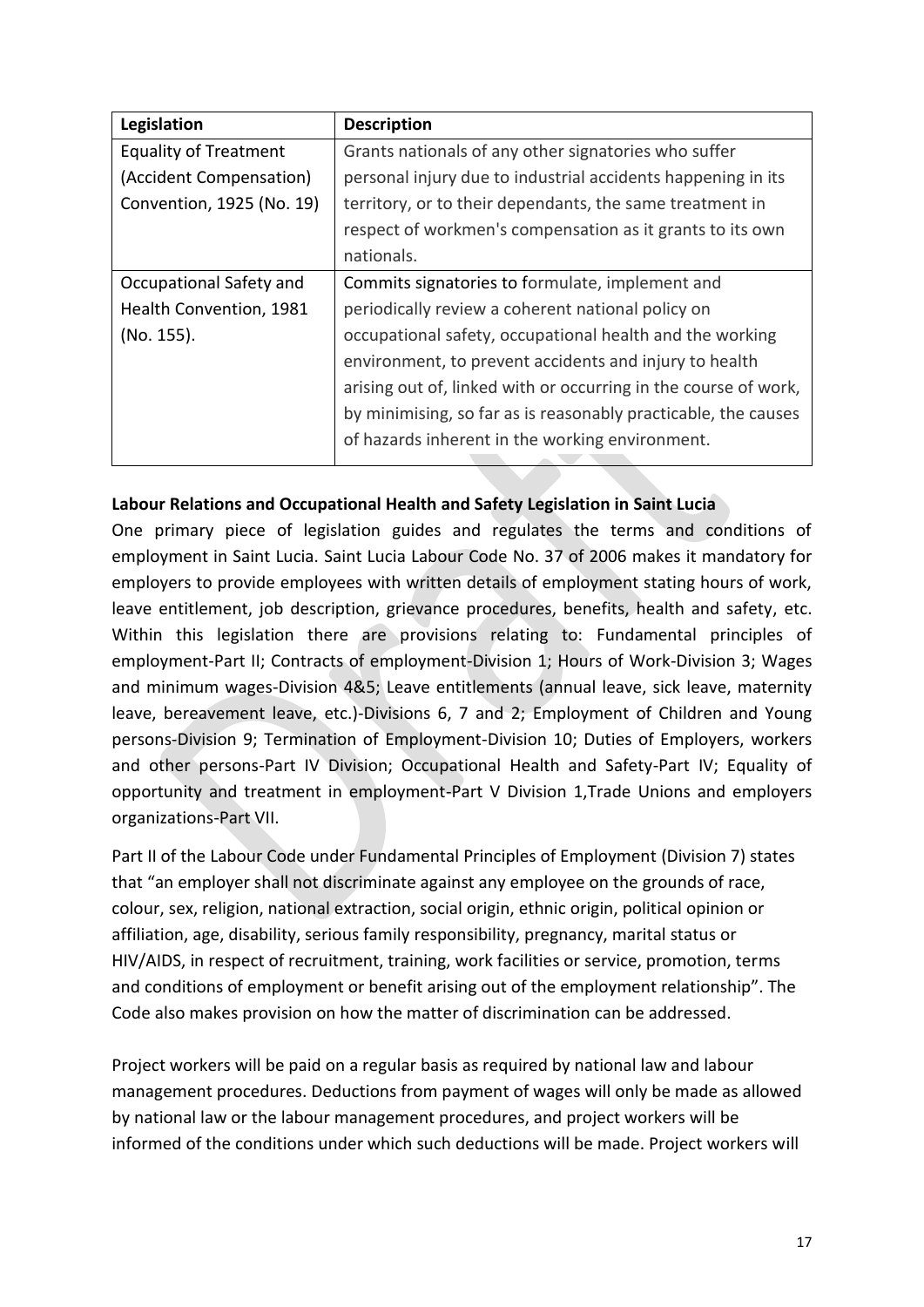be provided with adequate periods of rest per week, annual holiday and sick, maternity and family leave, as required by national law and labour management procedures.

Part four of the Saint Lucia Labour Code speaks to occupational health and safety in the workplace. Under Part four, Divisions 1-4 provides for preventative health measures, protective devices and equipment, medical examinations, notification of employment injuries and diseases, and training. The Labour Code obligates the employer to ensure the safety and health of all employees and to mitigate risk of exposure to any hazards in the work environment. Division three of the Code clearly outlines the procedures to be followed in relation to notification of accidents, occupational diseases and other diseases. Division four specifically speaks to the responsibilities of employers, employees and other persons in adhering to health and safety regulations. The Code also clearly outlines the circumstances where employees may refuse to work on health and safety grounds and the procedures for how such matters should be addressed.

| Legislation                      | <b>Description</b>                                            |
|----------------------------------|---------------------------------------------------------------|
| Labour Code of Saint Lucia       | Establishes fundamental principles of employment,             |
| (2006; amended)                  | including with regards to terms and conditions,               |
|                                  | occupational health and safety, equal opportunities and       |
|                                  | industrial relations. The code prohibits employment of        |
|                                  | children and young persons below the minimum school           |
|                                  | leaving age.                                                  |
| <b>Saint Lucia Education Act</b> | Sets the minimum school leaving age at 15.                    |
| (1999)                           |                                                               |
| Saint Lucia Equality of          | Provides for protection against unlawful discrimination on    |
| <b>Opportunity and Treatment</b> | grounds of race, sex, religion, colour, ethnic origin, family |
| in Employment and                | responsibilities, pregnancy, marital status, or age, and      |
| Occupation Act (2000)            | places restrictions on work and employment of minors.         |
| Saint Lucia Minimum Wages        | Establishes process for setting minimum wages for workers     |
| Act (1999; amended)              | in particular sectors or industries.                          |
| Saint Lucia Employees            | Covers all aspects of occupational health and safety,         |
| (Occupational Health and         | including providing for preventive health measures,           |
| Safety) Act (1985)               | protective devices and equipment.                             |

**Table 4 Saint Lucia National Labour Legislation**

## **Labour Relations and Occupational Health and Safety Legislation in Saint Vincent and the Grenadines**

Labour legislation in Saint Vincent and the Grenadines, is composed, among others by the Wages Councils Act of 1953, providing for the establishment of wages councils and the making of wages council orders, and the Trade Unions Act of 1950, providing for the establishment and regulation of trade unions. They require wages to be paid by the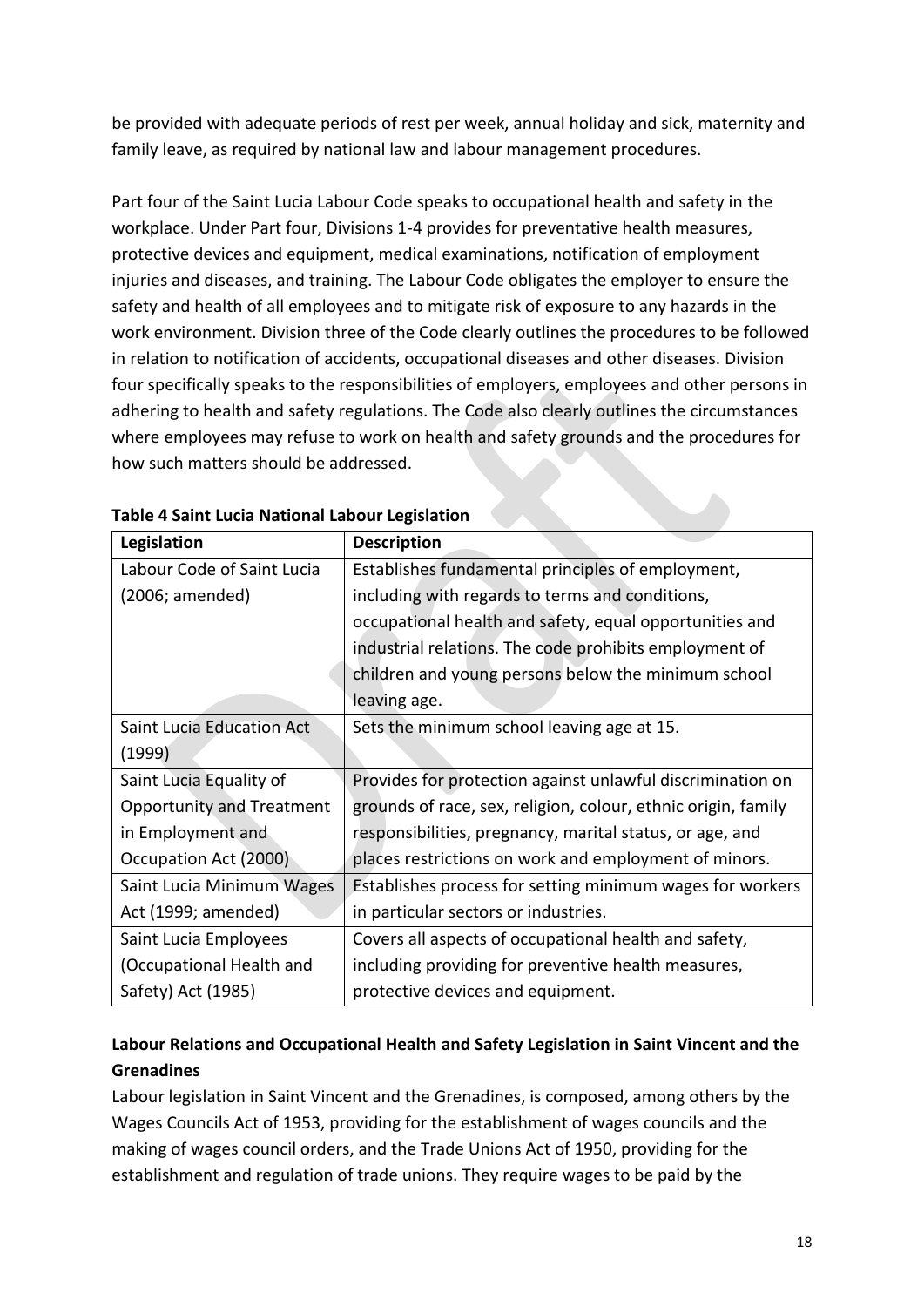employer to the worker only in money and to be made at intervals not exceeding fourteen days. More recent legislation includes the Protection of Employment Act of 2003 and Equal Pay Act of 1994.

National legislation states that an employer shall not terminate the services of an employee on any of the following grounds: i) Trade union membership or participation in trade union activities outside working hours or, with the consent of the employer, within working hours; ii) Seeking office as, or acting as the capacity of, an employee representative, iii) Making a complaint or participating in proceedings against an employer involving an alleged violation of laws and regulation; iv) Race, colour, sex, marital status, pregnancy, religion, political opinion, nationality or social origin; v) Reasonable absence from work due to family emergencies or responsibilities; vi) Absence from work during maternity leave as certified by a medical practitioner vii) Absence from work due to injury or illness provided that the employee submits a medical certificate to his employer by the third day of absence; and, viii)Absence from work in the performance of jury service as required by law.

Labour occupational health and safety in Saint Vincent and the Grenadines, in part is enforced by the Environmental Health Services Act of 1991, the 1955 Factories Act and the Accidents and Occupational Diseases (Notification) Act of 1952.

| Legislation               | <b>Description</b>                                                |
|---------------------------|-------------------------------------------------------------------|
| <b>Wages Councils Act</b> | Provides for the establishment of wages councils and the making   |
| (1953)                    | of wages regulations addressing inter alia minimum wage, hours    |
|                           | of work, overtime, vacation and sick pay, maternity leave and     |
|                           | health and safety.                                                |
| <b>Trade Unions Act</b>   | Provides for the establishment and regulation of trade unions.    |
| (1950)                    |                                                                   |
| <b>Trade Disputes</b>     | Provides for the establishment of an arbitration tribunal and a   |
| (Arbitration and          | board of inquiry in connection with trade disputes as well as for |
| Inquiry) Act (1940)       | the settlement of such disputes, and for the purpose of enquiring |
|                           | into economic and industrial conditions in SVG.                   |
| Protection of             | Provides for maintenance of good relationships between            |
| <b>Employment Act</b>     | employers and employees, and addresses matters of severance       |
| (2003)                    | and settlement of disputes.                                       |
| Equal Pay Act (1994)      | Provides for the removal and prevention of discrimination, based  |
|                           | on the sex of the employee, in the rates of remuneration for      |
|                           | males and females in paid employment, and for all incidental      |
|                           | matters.                                                          |
| Employment of             | Regulates the employment of foreign nationals and                 |
| <b>Foreign Nationals</b>  | Commonwealth citizens in SVG.                                     |

**Table 5 Saint Vincent and the Grenadines National Labour Legislation**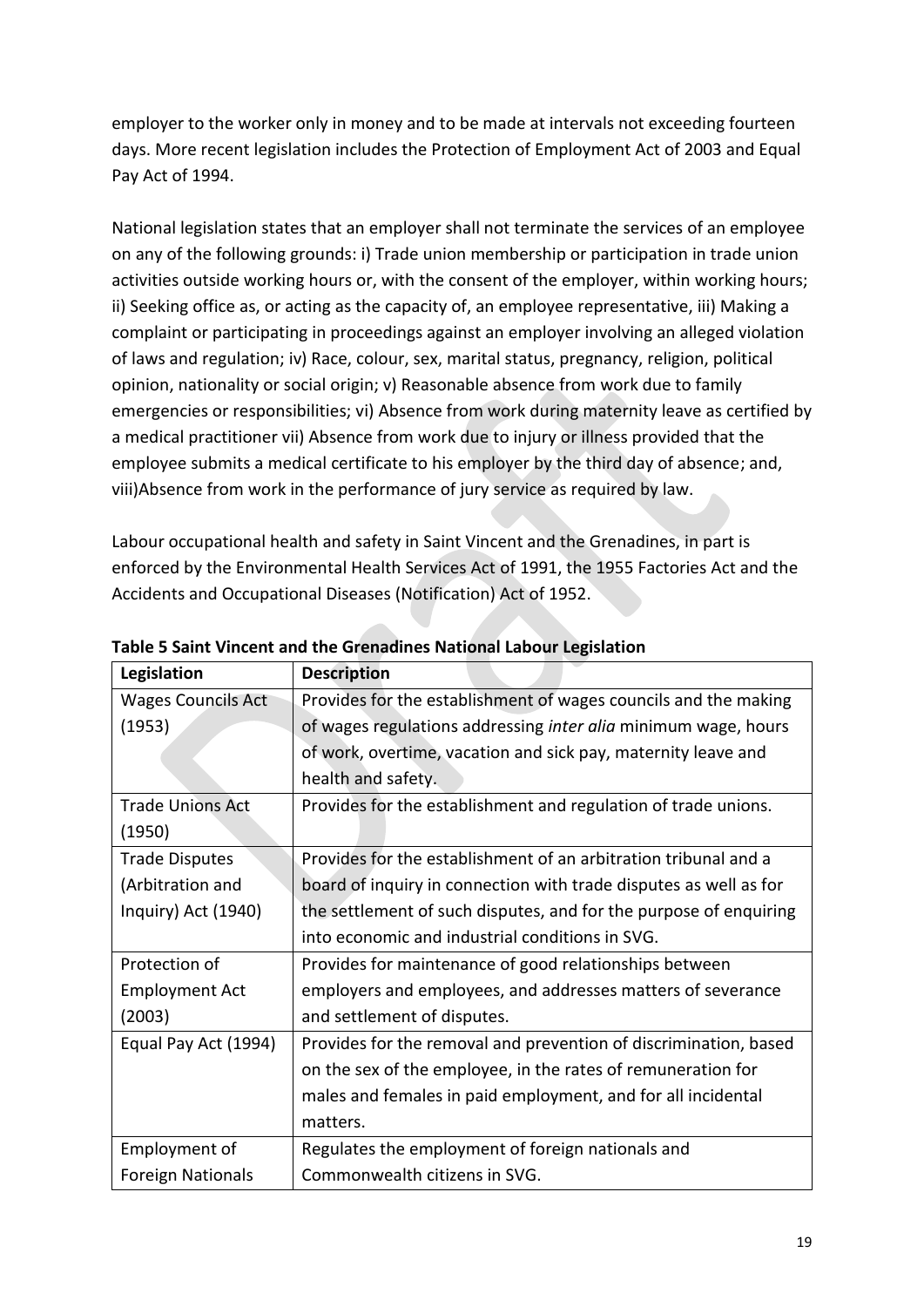| Legislation                  | <b>Description</b>                                                   |
|------------------------------|----------------------------------------------------------------------|
| and Commonwealth             |                                                                      |
| Citizens Act, 1973           |                                                                      |
| <b>Constitution of Saint</b> | Establishes the right of protection from discrimination on grounds   |
| Vincent and the              | of sex, race, place or origin, political opinions, colour or creed.  |
| Grenadines (1979)            |                                                                      |
| Factories Act (1955)         | Part II provides for health, safety, welfare and special protective  |
|                              | measures in certain workplace settings.                              |
| Employment of                | Establishes the legal age of a child as 14 and prohibits             |
| Women, Young                 | employment of children in certain settings. This Act regulates the   |
| Persons and Children         | employment of women, young persons and children in industrial        |
| Act (1935)                   | undertakings and on ships in accordance with the following           |
|                              | International Labour Organization Conventions: Minimum Age           |
|                              | (Industry) Convention (Rev.) 1937; Night Work of Young Persons       |
|                              | (Industry) Convention 1919; Night Work (Women) Convention            |
|                              | 194.                                                                 |
| <b>Employers and</b>         | Requires wages to be paid by the employer to the worker only in      |
| Servants Act, 1937           | money and at intervals not exceeding fourteen days.                  |
| Environmental                | Provides for the regulation of activities that may affect public     |
| <b>Health Services Act</b>   | health and the environment.                                          |
| (1991)                       |                                                                      |
| Public Health Act,           | Regulates environmental health issues, including monitoring of       |
| 1997                         | communicable diseases, in SVG and provides remedies for same.        |
| <b>Public Health</b>         | This Statutory Rule and Order sets out restrictions/rules for public |
| (COVID-19) Rules,            | gatherings (including at bars, restaurants, nightclubs, outdoor      |
| 2021                         | functions) and penalties for contravention of these                  |
|                              | rules/restrictions.                                                  |
| <b>General Guidelines</b>    | These guidelines outline what is expected of organisations and       |
| for Organisations:           | their employees and are applicable regardless of the nature of the   |
| Safe Working During          | business, service provision, size or complexity. They include        |
| the COVID-10                 | practical examples for different types of organisations to help      |
| Pandemic-SVGNS               | determine the actions which can be taken to make workplaces          |
| 85:2020                      | safer.                                                               |
| Accidents and                | Places a legal obligation on the employer to inform the Labour       |
| Occupational                 | Commissioner in writing of any accident involving any worker that    |
| <b>Diseases</b>              | arises out of and in the course of employment and which causes       |
| (Notification) Act,          | loss of life or serious bodily injury or disables a worker. The      |
| 1952                         | employer is also obligated to inform the Labour Commissioner on      |
|                              | any occupational disease which he reasonable believes or             |
|                              | suspects to have occurred among workers employed by him.             |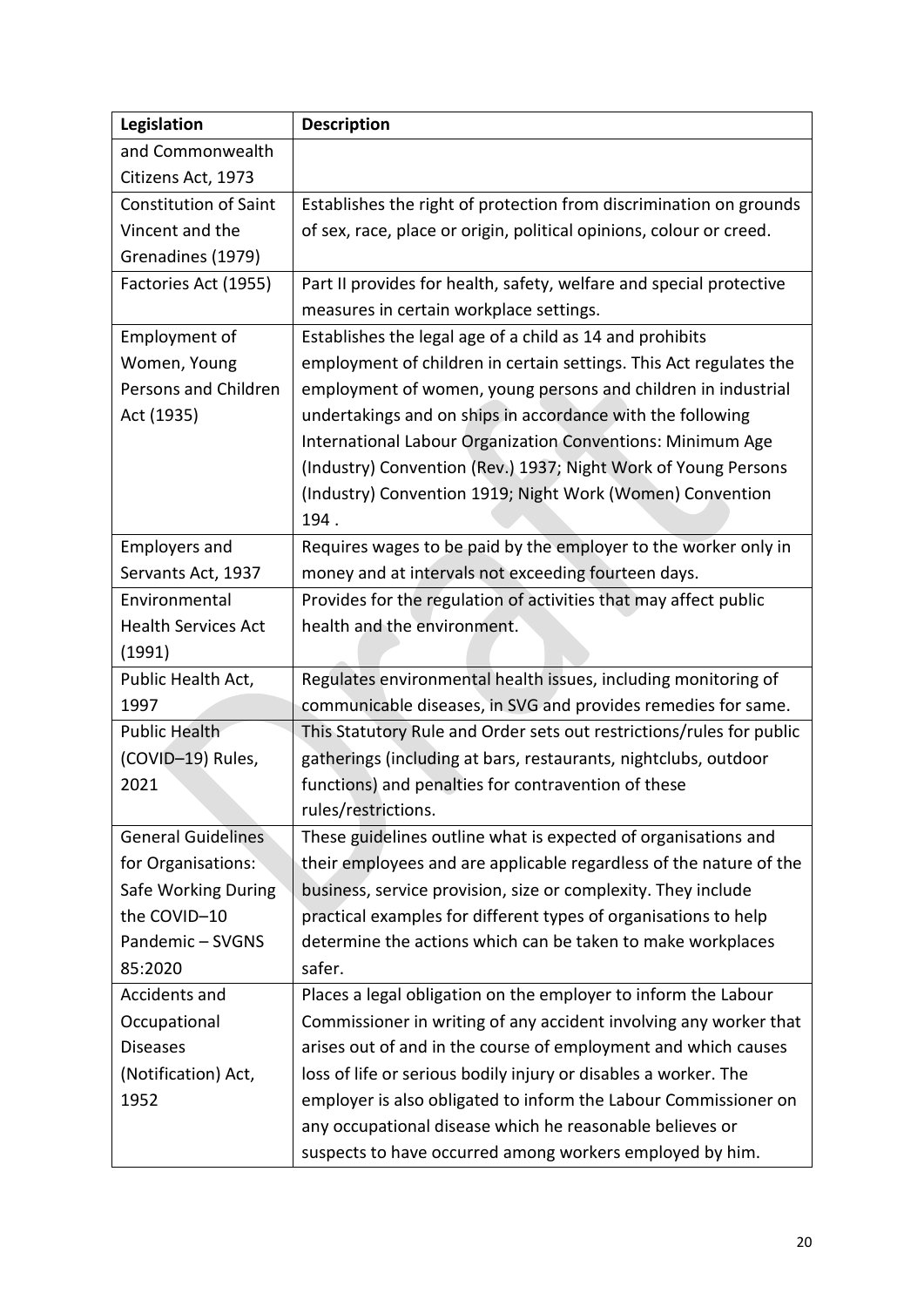## <span id="page-21-0"></span>6. RESPONSIBLE STAFF

Project workers will be engaged and managed either directly by national level PIUs or by contractors delivering sub-project activities. The project manager and the national level PIUs will be responsible for the overall management of all project workers and contractors and subcontractors. Direct responsibility for occupational health and safety (OHS), training of workers, and addressing worker grievances will rely on the party hiring project workers, contractors and subcontractors.

# <span id="page-21-1"></span>7. OHS POLICIES AND PROCEDURES

Mitigation measures responding to the risks related to project labour and OHS conditions will be incorporated by standardized clauses in contract documents so that the contractors will be aware of their obligations under the Project. The national level PIUs will ensure compliance of the following clauses, including compliance by contractors. Employment Contracts will be prepared by each employer, in compliance with the policies and procedures laid out in the LMP.

## <span id="page-21-2"></span>7.1 Purpose of OHS Procedures

The primary purpose of the OHS measures is the health and safety of any and all project workers at work. The measures also establish and define the authority for the implementation of the OHS plan and associated safety systems. These measures will be enforced on all activities of the PIUs, project contractors and project beneficiaries through contractual arrangements as is appropriate.

## <span id="page-21-3"></span>7.2 Scope of OHS Procedures/Plan

OHS is concerned with the safety, health, and welfare of people at work. Safety is defined as "the well-being of project employees whilst at work or carrying out work duties". OHS Management System is a set of standards, policies and guidelines that addresses project worker's safety, monitoring and evaluation of safety, worker's health, work and general environment.

## <span id="page-21-4"></span>7.3 OHS procedures

1

OHS procedures will be developed covering the following:

- Compliance with all national and international OHS legislation that are applicable to the participating country governments and the World Bank
- Compliance with the Environmental and Social Standards of the World Bank
- World Bank Environmental Health and Safety (EHS) Guidelines7
- Prevention of injury and ill health of all project workers
- $\bullet$  Identification and assessment of hazards

<sup>7</sup> [http://documents1.worldbank.org/curated/en/157871484635724258/pdf/112110-WP-Final-General-EHS-](http://documents1.worldbank.org/curated/en/157871484635724258/pdf/112110-WP-Final-General-EHS-Guidelines.pdf)[Guidelines.pdf](http://documents1.worldbank.org/curated/en/157871484635724258/pdf/112110-WP-Final-General-EHS-Guidelines.pdf)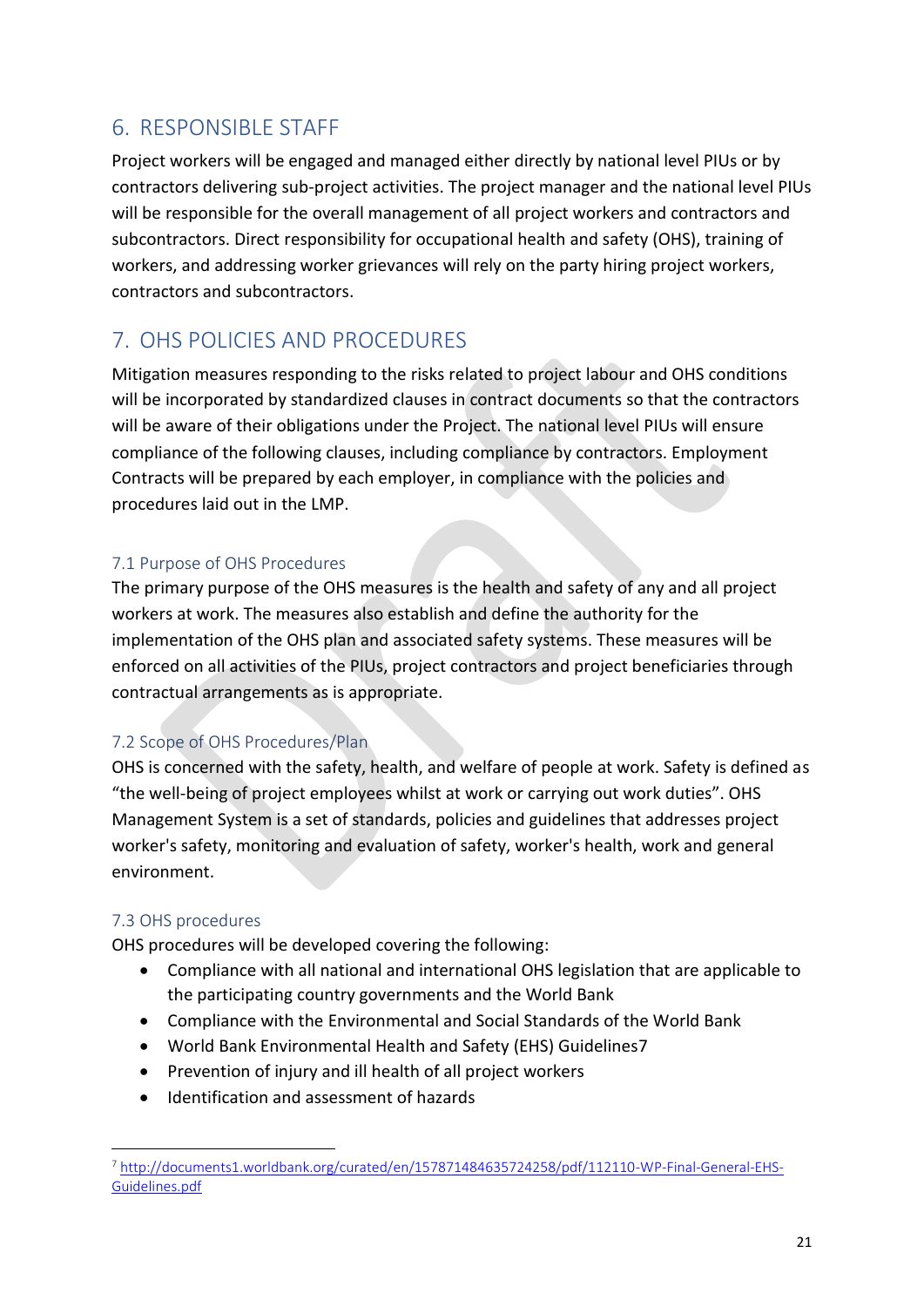- Measures to manage the hazards including establishment of safety systems, processes and performance
- Continuous improvement of Safety Systems
- Prevention of use of faulty equipment or sub-standard equipment;
- Compliance with COVID-19 protocols
- Training and awareness
- Investigation and reporting of incidents. The World Bank guidance given in the Environment and Social Incident Response Toolkit (ESIRT) can be used as a guide to report incidents.

The Project will commit to safety considerations in all its activities and that of contractors, sub-contractors and beneficiaries.

The Project will provide systems, processes, procedures, the necessary safety equipment and gears such as personal protective equipment, and training for all project employees so that all activities are conducted in a safe environment. It will also develop and implement systems, processes, policies, and services in compliance with national and international legal requirements including industry standards and best practices in relation to safety.

Workers will be responsible, subject to their roles, for the maintenance of a safe environment including the assessment of risks and actions to minimize, mitigate, and manage risks. Workers at all levels have the authority to stop any activity they consider to be a danger to themselves or other workers, the public or the environment. Workers in this situation must rely on the project's GRM, which lays out procedures and timeframes for resolution. The LMP also requires incidents and accidents to be logged and reported by the PIU Project Manager to the Regional PIU and the World bank in line with the World Bank Environment and Social Incident Response Tool (See Annex 3 Guidance on Reporting of Incidents/Accidents).

There will be no retaliation to project workers for stop-work whistle blowing.

Each environmental specialist and social specialist attached to each PIU and the OECS Commission is responsible for the implementation and monitoring of the safety management systems of the project. The E&S specialists will develop guidelines, instructions and training and awareness materials to support the OHS measures and procedures.

The project will also ensure that all employees:

- Ascribe to the principle of not harming people;
- Understand that discrimination and SEA/SH will not be tolerated in the workplace;
- Are hired based on the principle of equal opportunity and fair treatment, and there will be no discrimination with respect to any aspects of the employment relationship, such as recruitment and hiring, compensation (including wages and benefits), working conditions and terms of employment;
- Receive training on Code of Conducts and OHS measures required under ESS2;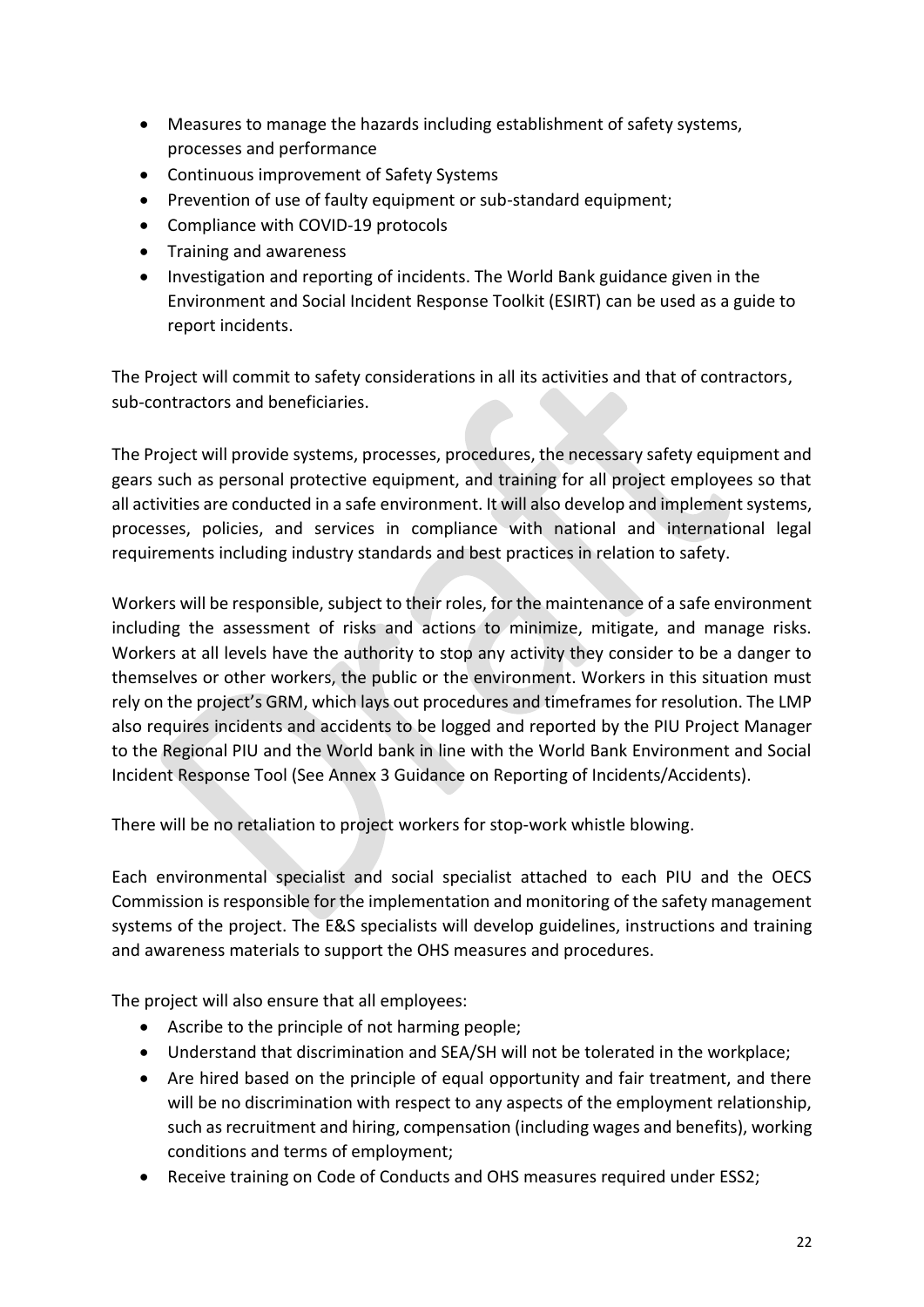- Comply with the laws of the Countries at all times; and,
- Adhere to all health and safety measures as laid out in the ESS2.

The subproject ESMPs will include OHS provisions and based on the ESMP requirements an Occupational, Health and Safety Plan (OHSP) must be prepared by the contractor and approved by the E&S specialists of the PIU/supervision engineer prior to any works commencing on site. The OHSP must demonstrate the Contractor's understanding of how to manage safety and a commitment to providing a workplace that enables all work activities to be carried out safely. The OHSP must detail reasonably practicable measures to eliminate or minimize risks to the health including COVID-19 protocols, safety and welfare of workers, contractors, visitors, and anyone else who may be affected by the operations. The OHSP must be prepared based on the requirements detailed in the ESMP and in accordance with the World Bank's EH&S Guidelines and the relevant country health and safety legislation.

## <span id="page-23-0"></span>7.4 OHS Policy Dissemination and Awareness

The OHS policy will be disseminated to all project workers, contractors and beneficiaries before start of contract. The information will be disseminated in various formats including an adapted and summarized version to be prepared by each of the PIU E&S specialists.

## <span id="page-23-1"></span>8 AGE OF EMPLOYMENT

**.** 

By default, project workers will be required to be a minimum age of 18. However, children under the age of 18 can be employed or engaged only if permitted by law and only in exceptional circumstances. Hiring of workers under the age of 18 will be subject to rigorous scrutiny. Under no circumstances will a child under the age of 18 be employed or engaged in connection with the project in a manner that is likely to be hazardous<sup>8</sup> or interfere with the child's education or be harmful to the child's health or physical, mental, spiritual, moral or social development.

All project workers will be asked to produce identification documents (ID) that are acceptable in local laws, employment and human resources practices as "proof of age". These forms of ID will be birth certificates, national driver's licenses, national passports or national registration cards. The number and type of pieces of required ID is at the discretion of each country, though one piece of ID is considered sufficient for the purposes of compliance with the LMP.

<sup>&</sup>lt;sup>8</sup> Work considered hazardous for children is work that, by its nature or the circumstances in which it is carried out, is likely to jeopardize the health, safety, or morals of children. Examples of hazardous work activities prohibited for children include work: (a) with exposure to physical, psychological or sexual abuse; (b) underground, underwater, working at heights or in confined spaces; (c) with dangerous machinery, equipment or tools, or involving handling or transport of heavy loads; (d) in unhealthy environments exposing children to hazardous substances, agents, or processes, or to temperatures, noise or vibration damaging to health; or (e) under difficult conditions such as work for long hours, during the night or in confinement on the premises of the employer.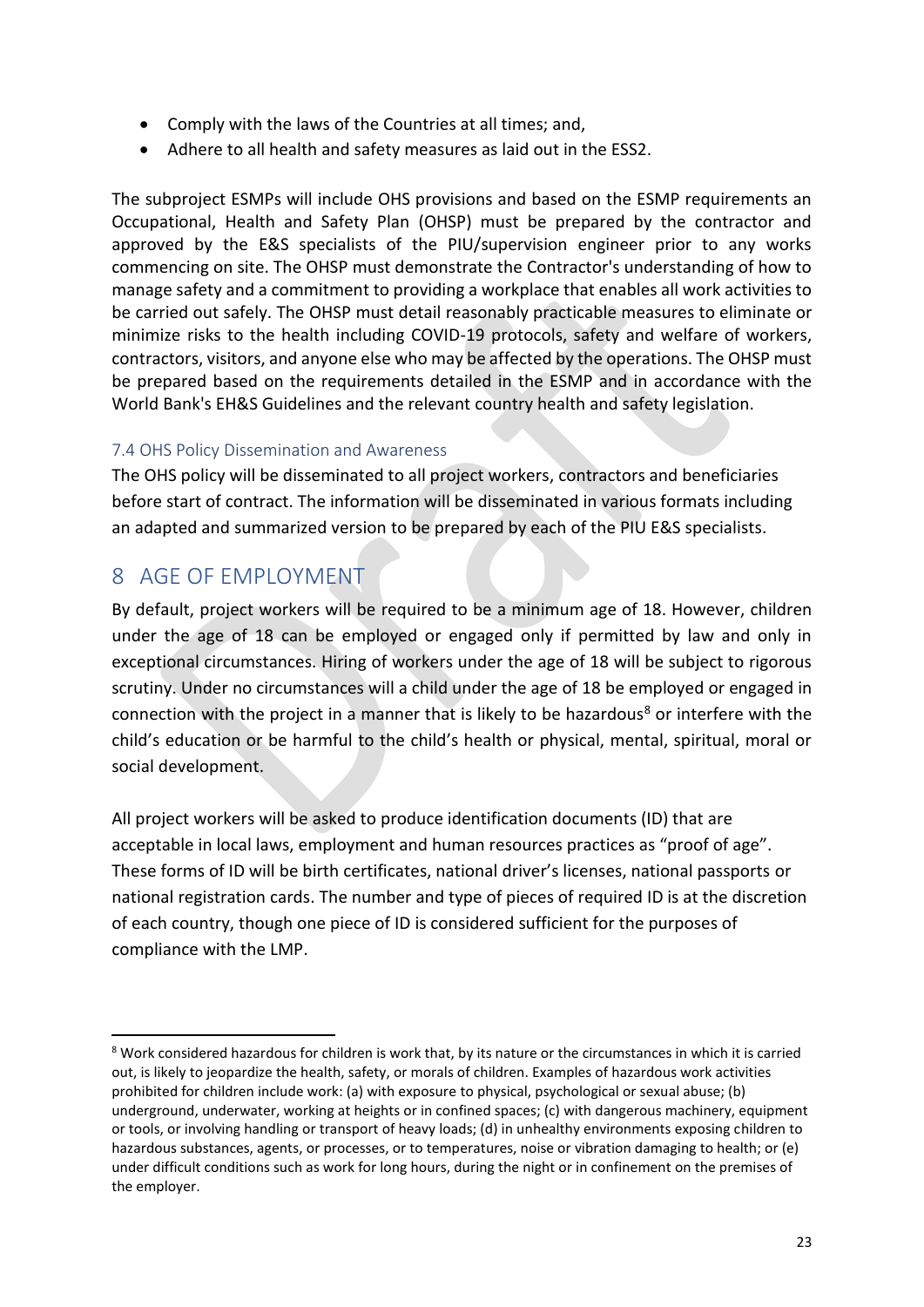In the absence of one of those forms of IDs, the Project will apply and document an age verification process. The age verification process will consist of alternative methods including copies of academic certificates, testimony/affidavits from officials of the schools attended, a medical examination, statements from family members and parish/village officials/local authorities. In addition, all documents will be cross-referenced and subjected to a verification process to ensure the validity of the documents. In instances where the documents are thought to be falsified, the Project will conduct the same process to ensure their authenticity.

In all the processes the Project will ensure that the applicant or employee's data are protected and their right to privacy is guaranteed. All copies of the IDs and documents pertaining to the applicant's age and other supporting materials will be kept in files with the human resources personnel. Audits and controls of the process will be a requirement of the contractors and included in the contracts, in keeping with the country's Labour/ Employment Acts.

If workers are found to have been hired without complying with the project's minimum working age requirements, the following actions will be undertaken:

- Any employer, contractor or beneficiary found hiring persons failing to meet the project's minimum working age requirements, but above the national minimum age will be required to participate in a review of the project's age requirements and procedures.
- Any employer, contractor or beneficiary found hiring persons below the national legal minimum age will have their contract immediately terminated and will be reported to the authorities.
- A meeting will be scheduled with the child to determine the reasons for seeking employment;
- The child will be referred to other support services, as appropriate. These could include a social worker or a ministry responsible for social services;
- Services of NGOs and CBOs will be secured to assist the child.

National legislation governing age requirements for participation in the labour force is presented below for each of the three participating countries. In case of discrepancies between ESS2 and the legislation below and ESS2 requirements are more stringent, ESS2 requirements prevail.

| Country     | <b>Minimum Age</b> | <b>National Labour Law</b>                           |  |
|-------------|--------------------|------------------------------------------------------|--|
| Grenada     | 16                 | Grenada Employment Act No. 14 of 1999                |  |
| Saint Lucia | 15                 | The Labour Act No. 37 of 2006                        |  |
| <b>SVG</b>  | 14                 | Employment of Women, Young Persons, and Children Act |  |
|             |                    | of 1935                                              |  |

**Table 6 The age of employment in the project countries**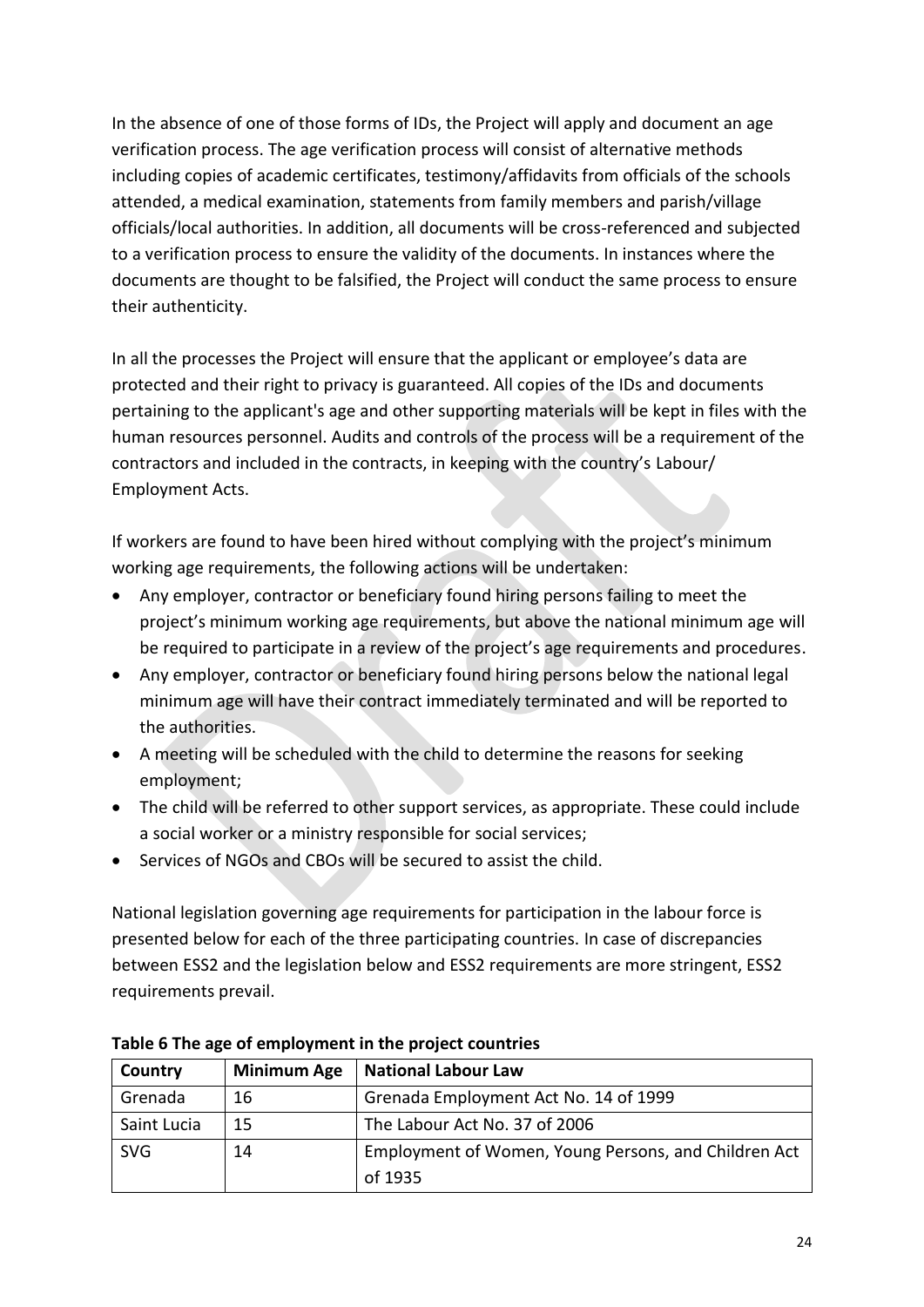## **Grenada - Minimum Working Age National Legislation**

The project will be guided by the Grenada Employment Act of 1999 which states that the minimum age of employment in Grenada is 16 years old. In line with this Employment Act, the procedure for assessing the risks will be as follows:

- All persons will be asked to provide a medical certificate with the results of a medical examination.
- An assessment will be done of the tasks assigned, to ensure that persons below the age of 18 are not subjected to hazards and risks.
- There will be clear policy guidelines regarding supervision of young persons to prevent SEA/SH.
- Young persons will be provided with educational and awareness information on the policies of the workplace including SEA/SH and the workers GRM.

## **Saint Lucia – Minimum Working Age National Legislation**

The Labour Act No. 37 of 2006 Section 122 (1)provides that, a person shall not employ or allow to be employed any child who is under the minimum school leaving age as declared by any law in force in Saint Lucia except for employment during school holidays in light work. Section 2 defines the term "child" to mean a person aged fifteen and under. "Young person" means a person who is over the age of fifteen years but who has not attained the age of eighteen years.

### **Saint Vincent and the Grenadines – Minimum Working Age National Legislation**

Part II, Article 8 of the Employment of Women, Young Persons, and Children Act, 1938: Prohibition of employment of a child  $-$  (1) Subject to subsection (2), a child shall not be employed. (2) Nothing in subsection (1) applies— (a) to work done by any child in accordance with the provisions of Part I; (b) to the service rendered by any child to his parent or guardian in light agricultural or horticultural work on the family land or garden outside of school hours; (c) to the participation of a child, without fee or reward, in an entertainment the net proceeds of which are devoted to any charitable or educational purpose or to any purpose other than the private profit of the promoters.

SCHEDULE II, ARTICLE 2 Children under the age of fourteen years shall not be employed or work in any public or private industrial undertaking, or in any branch thereof, other than an undertaking in which only members of the same family are employed: Provided that, except in the case of employment which, by their nature or the circumstances in which they are carried on, are dangerous to the life, health or morals of the persons employed therein, national laws or regulations may permit such children to be employed in undertakings in which only members of the employer's family are employed.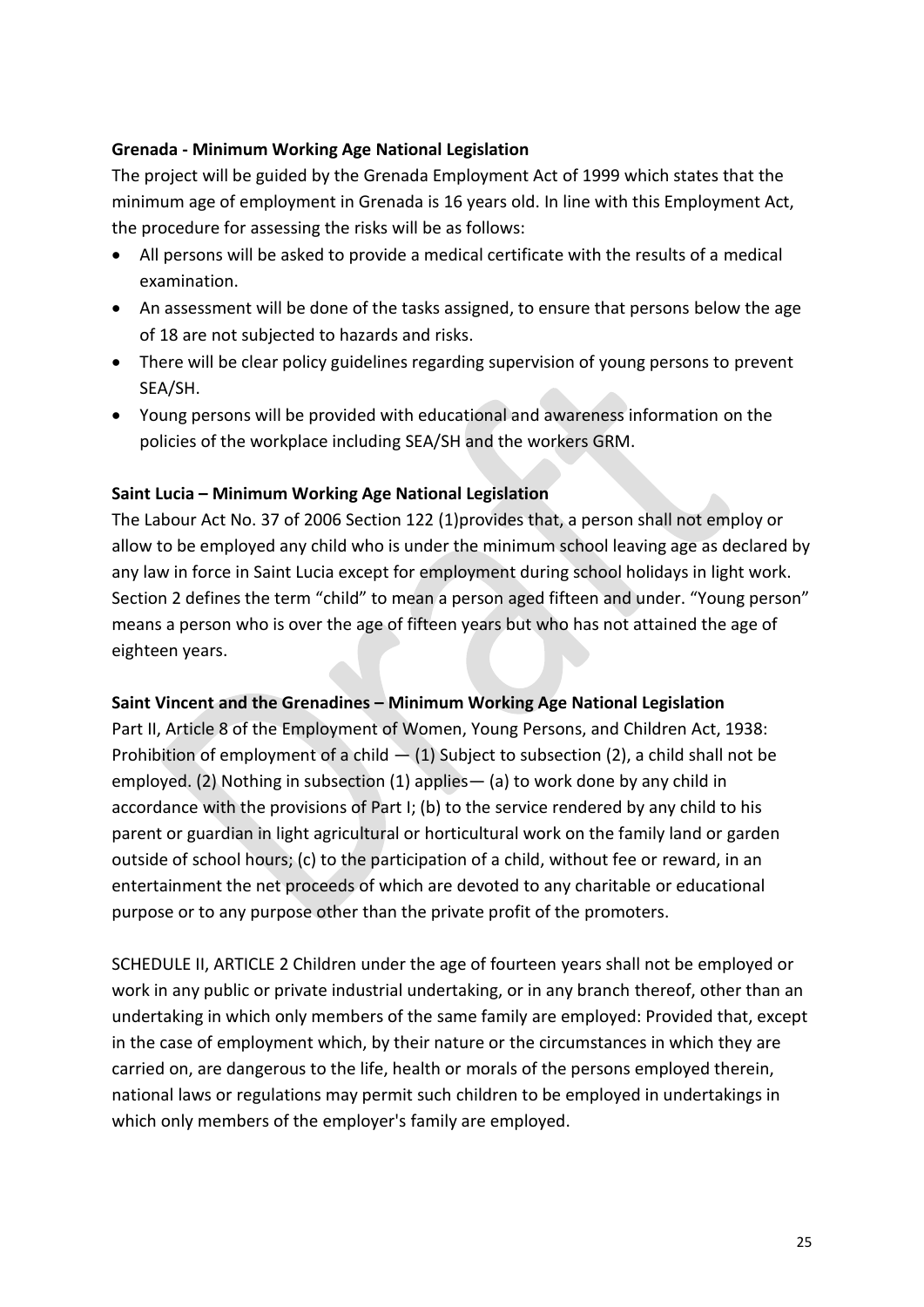## <span id="page-26-0"></span>9 TERMS AND CONDITIONS OF EMPLOYMENT

The terms and conditions of employment are presented below for each of the three participating countries with respect to issues such a contract, hours of work and termination.

## **GRENADA**

The following terms and conditions apply to project workers in accordance with Grenada under the Employment Act of 1999. All workers hired by the project, including those hired by the PIUs, contractors, sub-contractors and beneficiaries, shall pay rates of wages and observe hours and conditions of employment which are not less favourable than those established in the country.

All project contractors, sub-contractors and beneficiaries hiring workers shall be certified according to the Government Requirements for governmental contractors, including that contractors certify the wages and conditions of employment of all those employed. The contracts will be guided by the principle of collective bargaining, if applicable.

In keeping with the Employment Act, the contractor shall keep proper wage records and time sheets for all those employed in relation to the execution of the contract, and the contractor shall produce the wage records and timesheets for the inspection of any person authorised by the project or the Labour authorities of Grenada.

Contractors are required by law to post conditions of work in conspicuous places informing workers of their rights and conditions of work. The contractor shall ensure sufficient insurance so as to pay compensation to workers under the Workmen's Compensation Act, Chapter 343. 9.

A subcontractor shall be bound to conform to the conditions of the main contract and the main contractor shall be responsible for the observance of all contract conditions. Contractors and subcontractors shall recognise the right of their workers to be members of the trade unions.

## **Minimum Wage<sup>9</sup>**

1

All project workers shall be paid a wage that is above or equal to the minimum wage as established by the Government of Grenada. The Employment Act specifies that wages may be paid on a weekly, fortnightly or monthly basis. Each employee is entitled to a statement accompanying pay that itemised the following: (a) the employee's gross wages due at the end of that pay period; (b) the amount of every deduction from his or her wages during that

<sup>&</sup>lt;sup>9</sup> The minimum wage rates in Grenada, Saint Lucia and Saint Vincent and the Grenadines are set by the respective Departments of Labour by sector.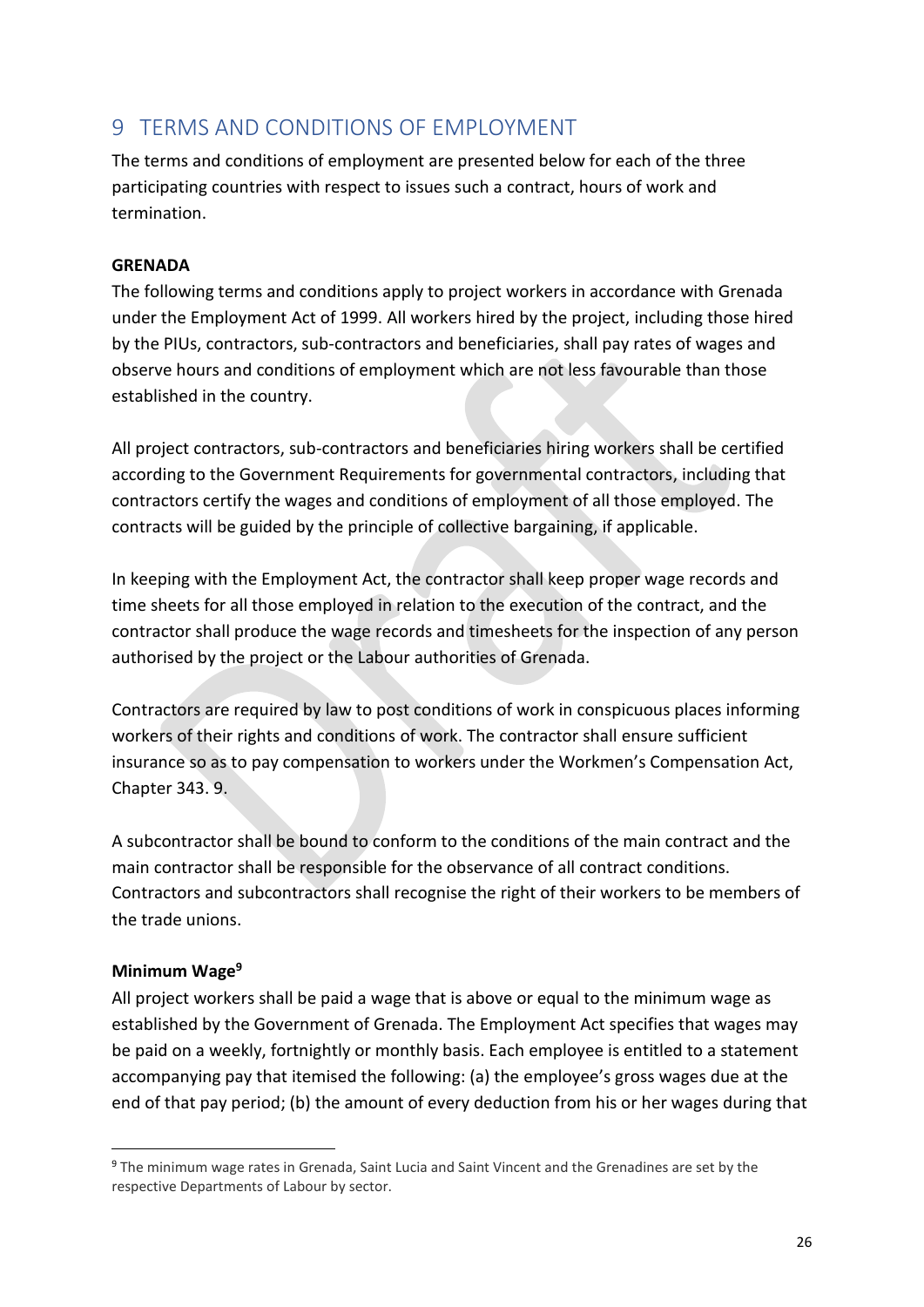pay period and the purpose for which each deduction was made; and (c) the employee's net wages payable at the end of that pay period.

## **Hours of Work**

The maximum number of ordinary hours of work for employees shall be 40 hours per week with the ordinary working days being Mondays to Saturdays. Project employees are prohibited from working more than 10 hours per day inclusive of two hours for lunch and rest periods. No person under the age of 18 shall be employed or allowed to work between the hours of 9.00 p.m. to 6.00 a.m. Other provisions related to hours of work will be guided by the Employment Act on this matter.

## **SAINT LUCIA**

The Saint Lucia Labour Code guides and regulates the terms and conditions of employment. Division 1 "Contracts of Employment" applies to all persons engaged under contracts of employment. The Act mandates that "within fourteen days from the date on which employment commences, an employer may prepare a written contract correctly describing the terms and conditions of employment that have been agreed upon by the employer and employee". The Code also states that "where a contract of employment is not written the employer shall explain to the employee the contents of the contact of employment….". The Code further states that "upon written request to the employer, an employee who is not employed under a written contract shall be given, within one month of the request, a written contract.

The Labour code, para.  $27 - (1)$  states that subject to subsections (2) and (3), an employer shall not require any employee to work for more than forty hours during any week, excluding overtime. In para. 265.  $-$  (1) It also states that an employer shall not (a) dismiss or threaten to dismiss an employee; (b) discipline or suspend or threaten to discipline or suspend an employee, (c) impose any penalty upon an employee; (d) intimidate or coerce an employee; or (e) discriminate against an employee in any way.

The code states that a person discriminates against another person if the first mentioned person makes, on any of the grounds specified in subsection (2), any distinction, exclusion or preference, the intent or effect of which is to nullify or impair equality of opportunity or treatment in occupation or employment. (2) The grounds referred to in subsection (1) are — (a) race, sex, religion, colour, ethnic origin, social origin, political opinion or affiliation, disability, serious family responsibility, pregnancy, marital status, HIV/AIDS, trade union affiliation or activity, or age except for purposes of retirement and restrictions on work and employment of minors or for the protection of children and young persons.

Para 285.—(1) states that, without prejudice to the provisions under this Division, an employer shall not refuse to employ a person, demote or dismiss a female employee, alter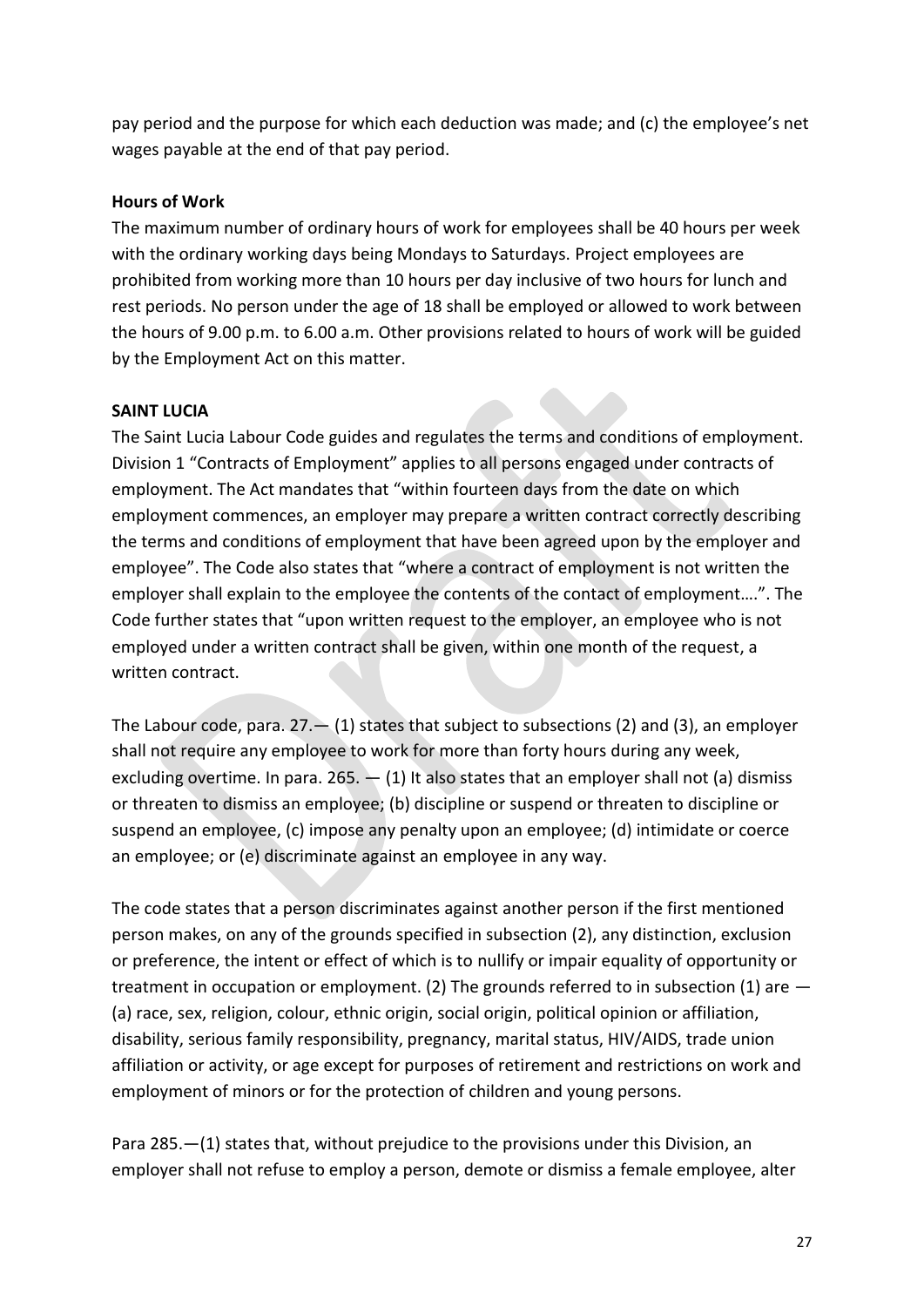the terms and conditions of her contract of employment, refuse her promotion or training or in other way discriminate against her because she is or was pregnant or for any reason connected with pregnancy.

Under this Project all consultants will be provided with a written contract, in accordance with the Labour Code, outlining terms and conditions for executing the particular work that they have been contracted for. The terms and conditions of employment will make adequate provisions for periods of rest per week, annual holiday, sick, maternity and vacation and bereavement leave as stipulated in the Labour Code.

### **Minimum Wage<sup>10</sup>**

All project workers shall be paid a wage that is above or equal to the minimum wage as established by the Government of Saint Lucia. Wages may be paid on a daily, weekly, fortnightly or monthly basis. Each employee is entitled to a statement accompanying pay that itemised the following: (a) the name and occupation of the employee; (b) the wage rate; (c) the period to which the wage relates; (d) in the case of daily paid workers, the number of hours paid for at ordinary time; (e) the number of hours paid for at overtime rate; (f) the nature and amount of any bonuses or allowances paid; (g) the gross wages earned; (h) the amounts and reasons for any deductions made from the gross wages; and (i) the amount of the net wage paid.

## **Hours of Work**

1

Saint Lucia's Labour Code specifies that an employer shall not require any employee to work for more than forty hours during any week, excluding overtime. This maximum does not apply to a managerial employee. An employee in the hospitality industry may be required to work more than forty hours a week provided that the employee shall not work for more than eighty hours during a two week period, excluding overtime. An employer shall not require an employee to work for more than six consecutive days without a 24-hour period of rest. An employer shall not require any employee to work for more than eight hours on any day, exclusive of the meal interval, as an ordinary work day.

## **SAINT VINCENT AND THE GRENADINES**

The project will be guided by the Protection of Employment (PoE) Act, 2003 and the Wages Regulations Order of 2003. The PoE Act provides for the maintenance and promotion of good employment relationships between employers and employees. Among other elements, it addresses the promotion of employment rights, severance pay and disputes. The 2003 Order sets out the minimum wage, and specifies the hours of work, overtime, vacation leave, sick leave and maternity leave for different sectors of the economy, from agricultural workers to shop assistants.

<sup>&</sup>lt;sup>10</sup> The minimum wage rates in Grenada, Saint Lucia and Saint Vincent and the Grenadines are set by the respective Departments of Labour by sector.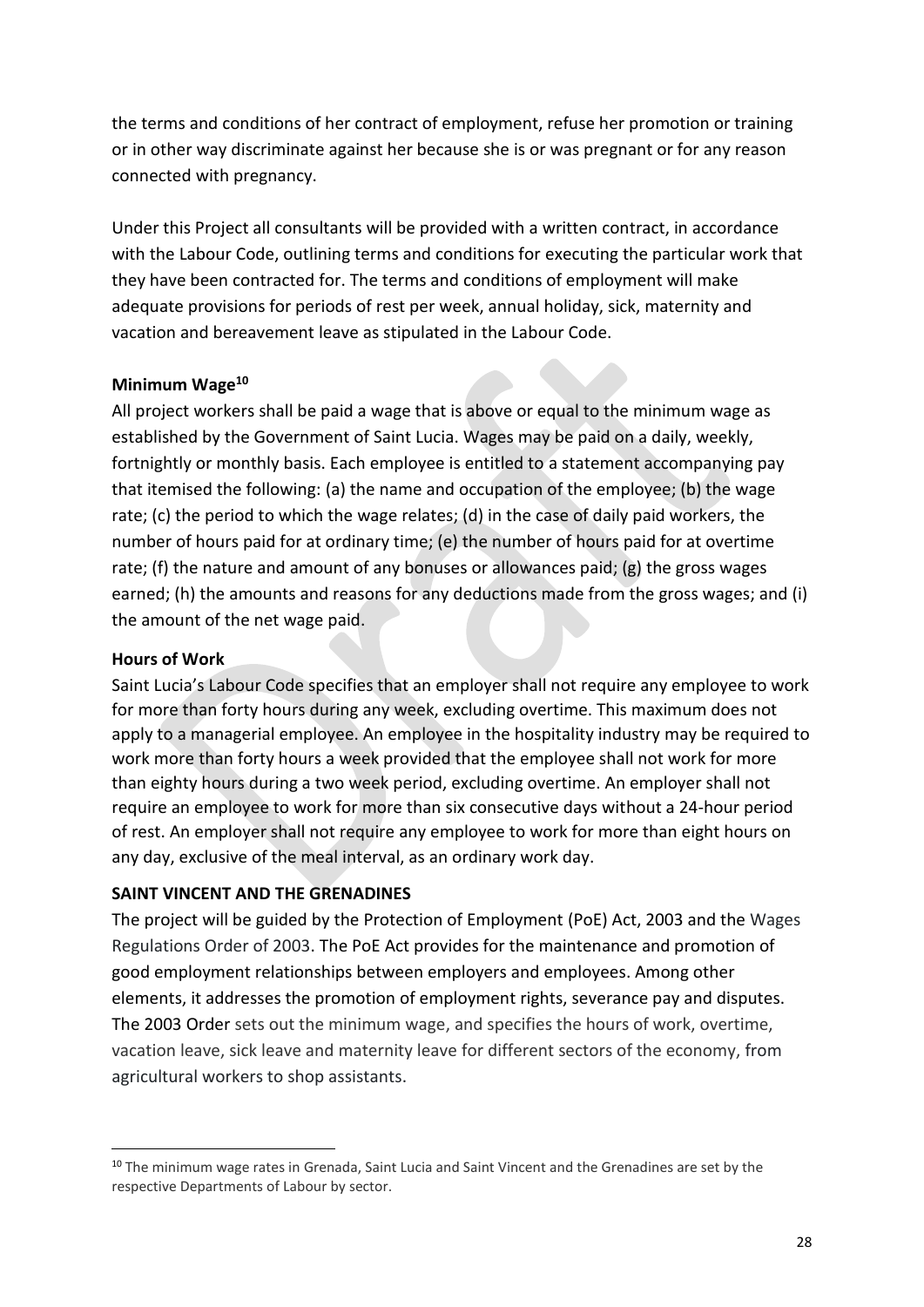## **Protection against dismissal without good cause**

PoE 5. (1) Subject to the following provisions, every person shall be protected against the unfair termination of his employment without good cause.

PoE 5. (2) The employment of a worker shall not be terminated for reasons related to his conduct or performance before he is provided an opportunity to defend himself against the allegations made except in cases where the employer cannot reasonably be expected to provide such opportunity.

## **Termination after fixed term of employment**

PoE 6. (1) The services of an employee who has been specifically employed for a fixed period may, notwithstanding anything contained in this Act, be terminated on the expiration of the term so stipulated.

PoE 6. (2) For the purposes of this section, the effective date of termination of the services of an employee in relation to an employee who has been specifically employed for a fixed period and where that period expires without being renewed under the same contract, shall be the date on which the term expired.

## **Terms of employment in writing**

PoE 8. (1) Save in the case of daily paid and weekly paid workers, an employer shall inform an employee in writing of the terms and conditions of employment and such terms and conditions shall include:

- a) the date of commencement of employment
- b) the name and address of the employer and the employee
- c) the rate of pay, the overtime rate, if any, and the pay period
- d) the probationary period, if any
- e) the hours of work including time off and rest period, if any
- f) the rate of vacation, sick and maternity leave, if applicable
- g) the duties to be performed.

PoE 8. (2) An employer shall provide to the employee the conditions of service referred to in subsection (1) within seven working days from the date of employment or four calendar weeks where the employee is in employment at the commencement of this Act, PoE 8. (3) Any person who fails to comply with the provisions of this section commits an offence and is liable on conviction to a fine not exceeding one thousand dollars.

## **Minimum Wage<sup>11</sup>**

1

All project workers shall be paid a wage that is above or equal to the minimum wage as established by the Government of St. Vincent and the Grenadines.

<sup>&</sup>lt;sup>11</sup> The minimum wage rates in Grenada, Saint Lucia and Saint Vincent and the Grenadines are set by the respective Departments of Labour by sector.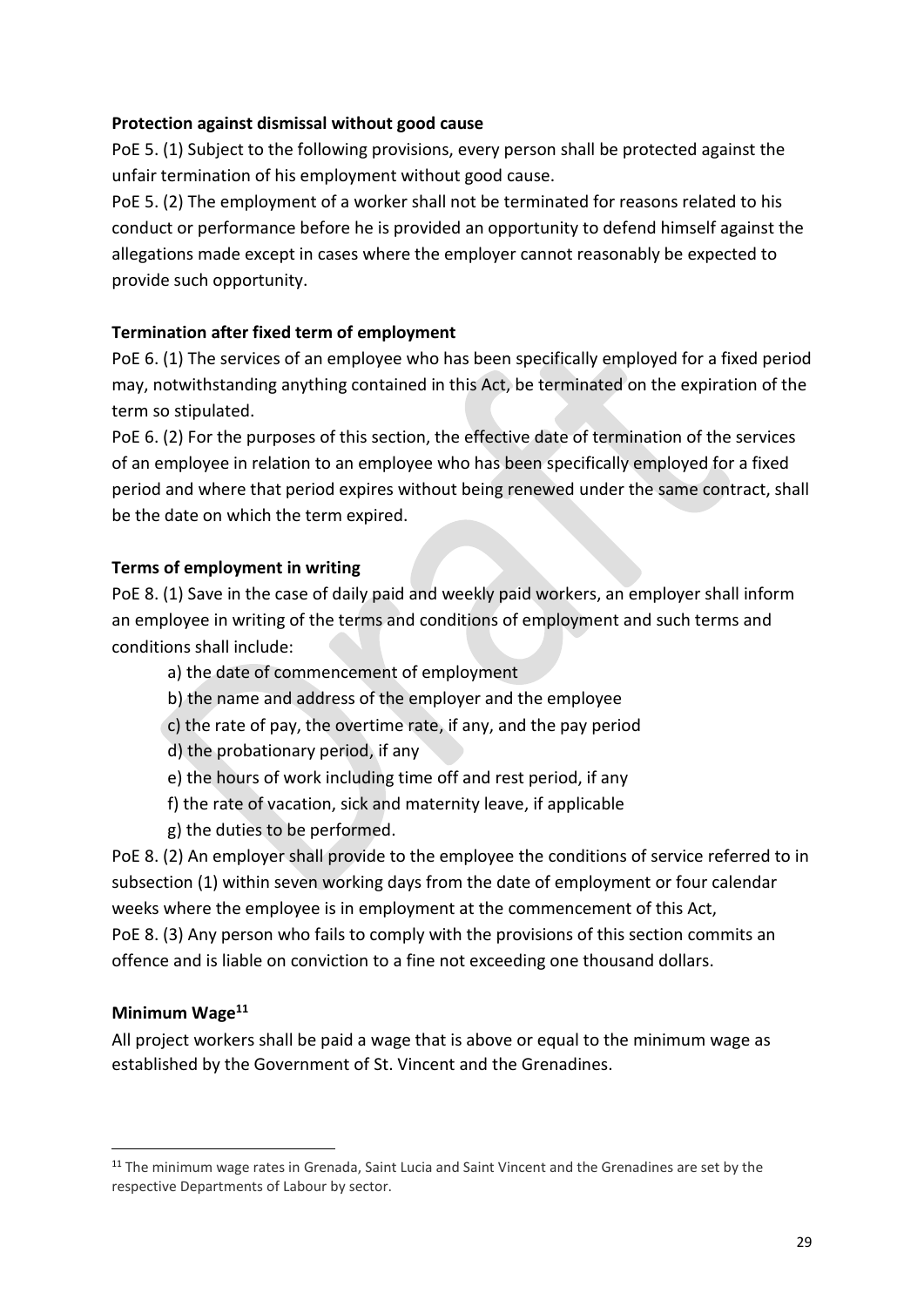### **Hours of Work**

The Wages Regulations Order defines a standard workday as eight hours, and the total weekly hours range from 44 to 48 hours depending on the sector of employment. For example, security guards can only work eight hours during the day but up to 12 hours at night. Generally, overtime is any amount of time over the prescribed working hours. Employers must provide one and half times an employee's standard wages for overtime. Sunday is regarded as overtime in positions like industrial and agricultural work. On Sundays, these workers must receive 200 percent of their usual wages.

## <span id="page-30-0"></span>10GRIEVANCE REDRESS MECHANISM

The Grievance Redress Mechanism (GRM) for all Project Workers is as follows:

## **GRM Point of Contact**

Contractors and subcontractors hiring workers of any kind will appoint a representative/ employee who will be the point of contact for all grievances. In the case of PIUs, the point of contact will be the project manager. Contact information will become available once the PIU project managers are on board, and the contractors are known. Contact information will be available prior to the hiring of workers and it will be provided to workers upon signing of contract.

GRM contact information in each PIU will be updated upon establishment and staffing of the PIUs. Given below are contact details of the line ministries where each PIU will be housed.

| <b>Contact</b>               | Grenada                                                  | <b>Saint Lucia</b>                                                                                         | <b>SVG</b>                                                                                             | <b>OECS Comm.</b>                                                               |
|------------------------------|----------------------------------------------------------|------------------------------------------------------------------------------------------------------------|--------------------------------------------------------------------------------------------------------|---------------------------------------------------------------------------------|
| Name                         | Candice Ramessar Haward Wells                            |                                                                                                            | Dr. Resa Noel-McBarnett                                                                                | David Robin (Mr.)                                                               |
| Title                        | Social Specialist                                        | Director - National<br>Integrated Planning<br>and Programme<br>Unit                                        | Permanent Secretary,<br>Ministry of Tourism, Civil<br>Aviation, Sustainable<br>Development and Culture | Ocean Governance and<br><b>Fisheries Programme</b><br>Director                  |
| Telephone                    | (473) 440-2731<br>592-604-2216                           | 1-758 - 468 5590                                                                                           | 784 457 1502                                                                                           | (758) 285 5459                                                                  |
| Email address                |                                                          |                                                                                                            | digitalgrm@gov.gdnippunit@gmail.commintourismsvg@gmail.comdavid.robin@oecs.int                         |                                                                                 |
| Physical Address Ministry of | Finance<br><b>Building 5</b><br>St. George's,<br>Grenada | Department of<br>Finance<br>2nd Floor Financial<br>Administrative<br>Centre, Pointe<br>Seraphine, Castries | 2nd floor, NIS Building<br>Kingstown                                                                   | <b>OECS Commission,</b><br>Morne Fortune, P.O.Box<br>179, Castries, Saint Lucia |

## **Table 7 GRM Points of Contact**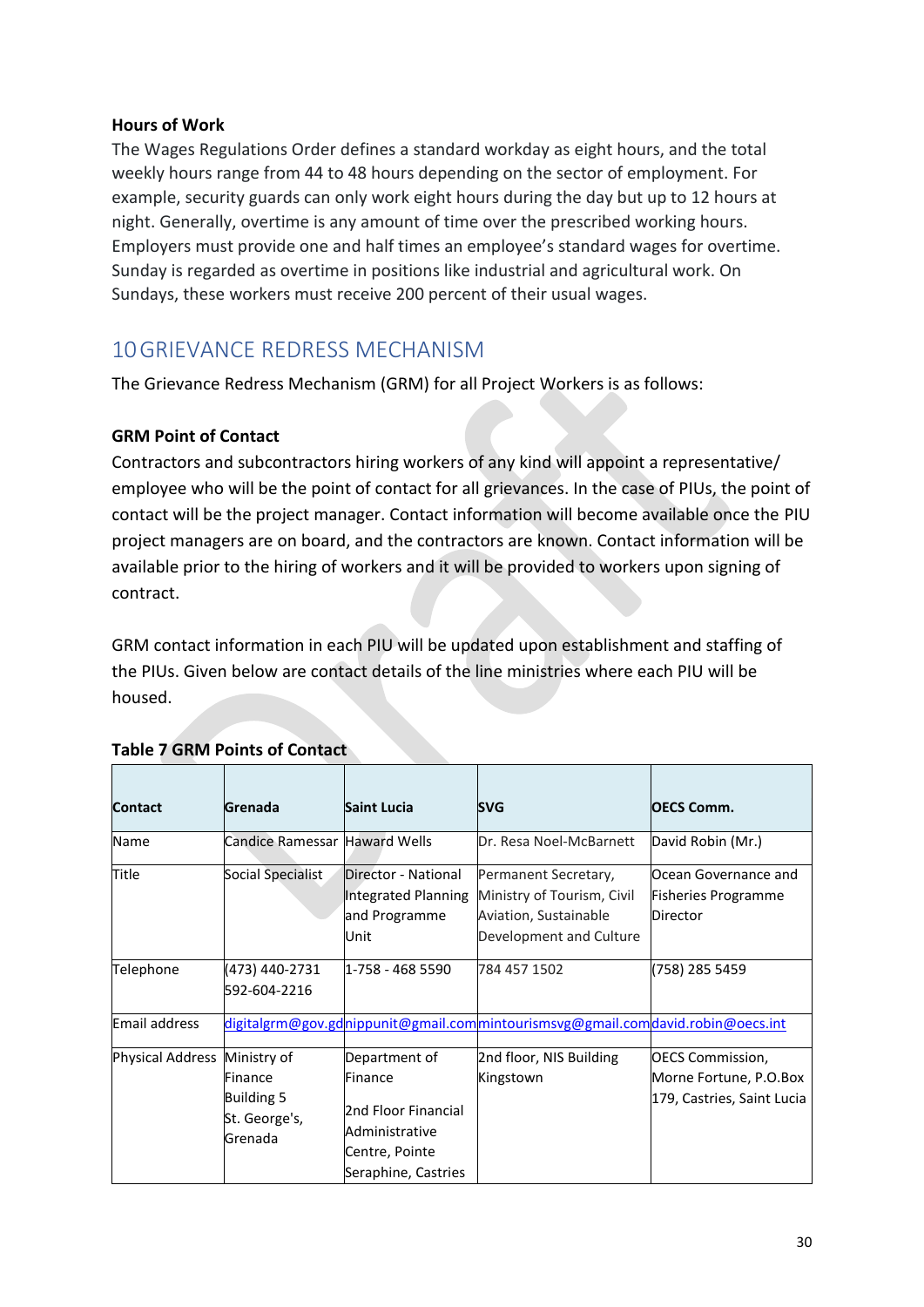## **Documentation of Grievance**

All grievances submitted by Project workers shall be logged and filed by the PIU Project Manager.

Upon receipt of grievances not channelled through the PIU project manager, the contractor staff or point of contact will notify the PIU project manager. In the case of issues with project management staff the Project Manager may be required to exclude herself or himself if the complaint directly involves him or her. Where the Project Manager is the subject of the grievance, the complaint should be directed to a contact in the Ministry responsible for the project. This contact is named in Table 7.

The point of contact will attempt to address grievance within established time frame of 3 weeks upon receipt. In cases of timely or urgent matters a period of a minimum of 24 hours and a maximum of 15 calendar days will be allotted for addressing and resolving the grievance. Grievances can be made in person, telephone call or writing. Grievances can be made anonymously. A dedicated email and a telephone number will be provided for all grievances. Grievances made via telephone or in person will be recorded at a later date and the complainant asked to sign same if in agreement to disclose their name.

## **Resolution of Grievance**

The contractor or subcontractor point of contact will notify the PIU Project Manager through a report of the successful resolution of any grievance. The complainant will also be informed via writing of the measures taken to address the grievance. If the grievance cannot be resolved by the contractor or subcontractor, the point of contact will inform the PIU Project Manager.

The PIU Project Manager and E&S specialists will meet with the project contractor/ subcontractor and workers and attempt resolution. In the case of grievances directed towards PIU staff, the Permanent Secretary within the ministry hosting the national PIU will meet directly with the staff.

If issues cannot be resolved, the case will be referred to the Ministry of Labour of the respective country for their action and pronouncement. The Ministry of Labour's ruling would be the final tier of the grievance mechanism.

## **Anonymity**

Grievances may be submitted anonymously, without providing the complainant's name or contact details with the understanding that, in some cases.

## **Freedom from Retaliation**

There will be no retaliation towards individuals seeking to resolve a grievance by means of the grievance redress mechanism.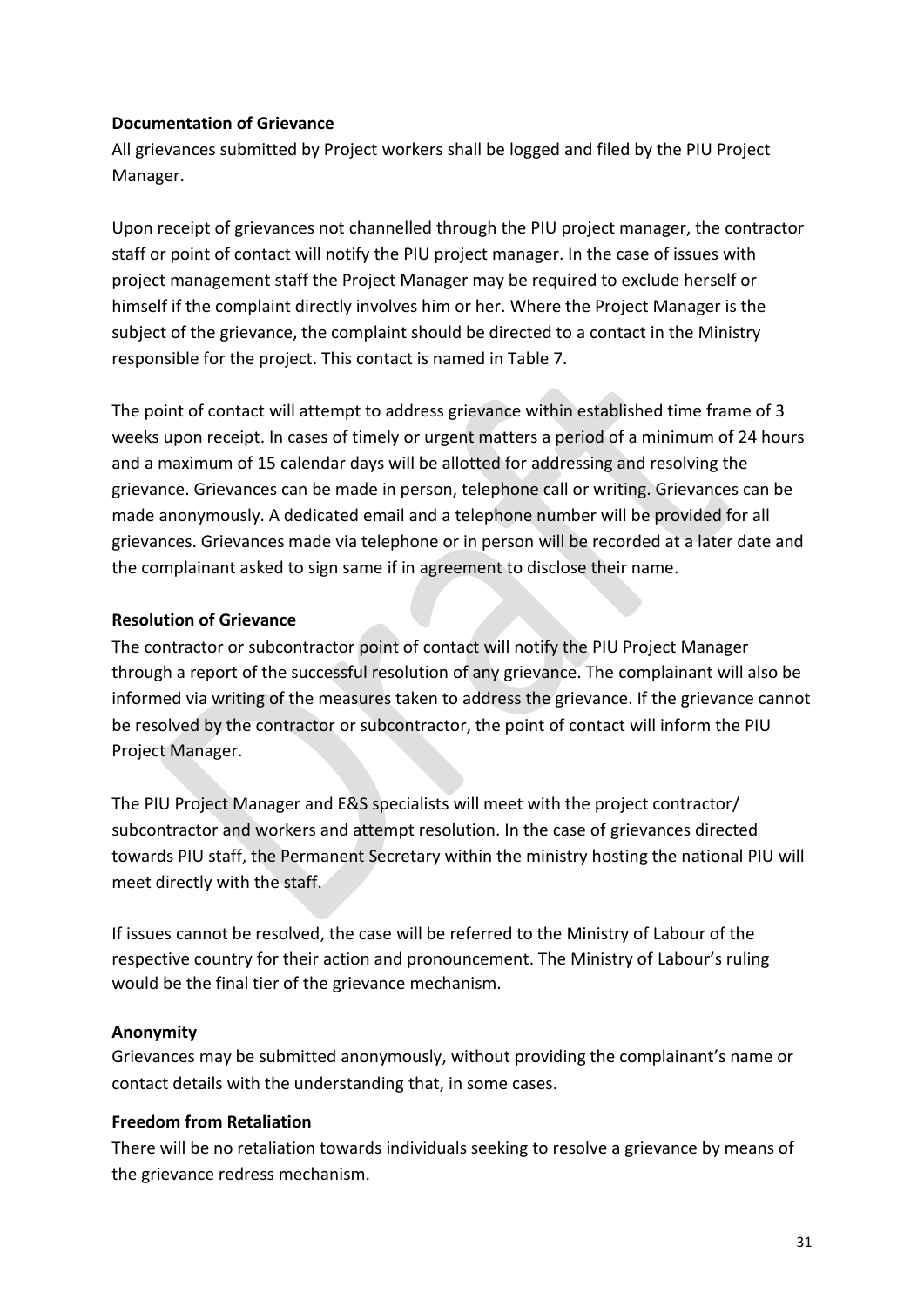## **Addressing Sexual Exploitation and Abuse and Sexual Harassment (SEA/SH)**

The GRM will identify and train the social specialist who will be responsible for dealing with any Sexual Exploitation and Abuse and Sexual Harassment (SEA/SH) issues, should they arise. This individual will be included in the GRM point of contacts listed in Table 7 – to be updated upon Project effectiveness.

A list of SEA/SH service providers will be kept available to the Social specialist, the PIU Project Manager or the Permanent Secretary of the respective ministries in each of the participating countries. The GRM should assist SEA/SH survivors by referring them to SEA/SH Services Provider(s) for support immediately after receiving a complaint directly from a survivor.

Annex 4 provides an initial mapping of SEA/SH services by country that will be updated annually to ensure the information is current.

If a SEA/SH-related incident is reported through the GRM, it will be processed keeping the survivor information confidential. Specifically, the GRM will only record the following information related to the SEA/SH complaint:

- The nature of the complaint (what the complainant says in her/his own words without direct questioning);
- If, to the best of their knowledge, the perpetrator was associated with the project; and,
- If possible, the age and sex of the survivor.

Any cases of SEA/SH brought through the GRM will be documented but remain closed/sealed to maintain the confidentiality of the survivor. The Project Manager will also immediately notify both the Implementing Agency and the World Bank of any SEA/SH complaints with the consent of the survivor.

## <span id="page-32-0"></span>11. CONTRACTOR MANAGEMENT

It is mandated that the contractor execute the management of the contract in a manner that is acceptable to the client and in accordance with the World Bank rules and regulations as it relates to ESS2, specifically relating to the selection process for contractors, management of labour issues, including health and safety, procedures for managing and monitoring of performance for contractors, as well as reporting on workers under the project.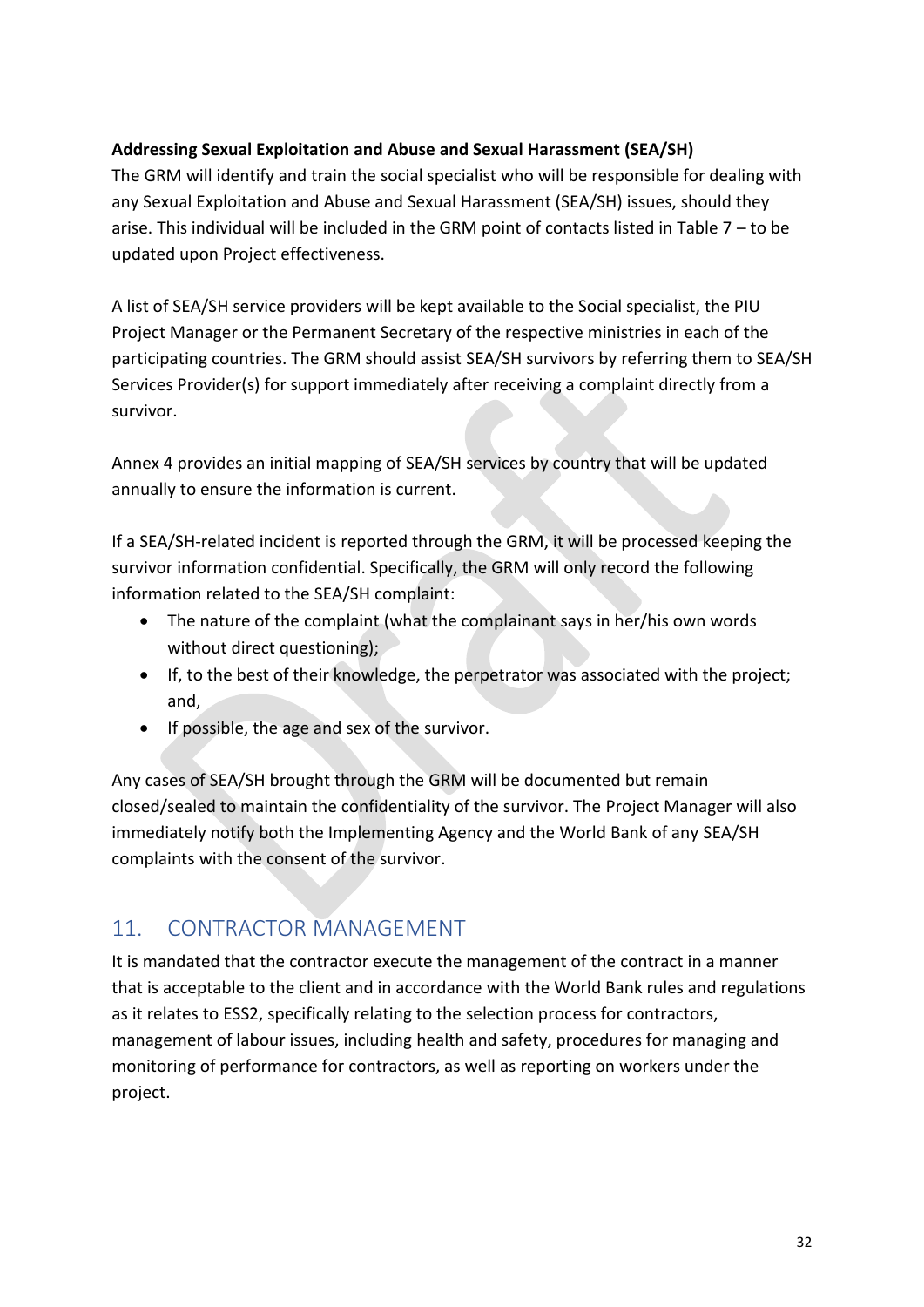**Information on Public Records**: The Contractor must have in place information on corporate registers and documents relating to the violation of applicable law, including reports from labour inspectorates and other enforcement bodies.

**Certification and Approval of Business and Workers:** Documentation of approved business licenses, registration, permits and other approvals and workers' certification/permits and training to perform the work.

**Health and Safety:** Document and have in place labour management systems as it relates to organizational health and safety. Records of incidents and corresponding root cause analysis with a corrective mitigation plan. First aid cases, high potential near misses, and remedial and preventive activities required. Identification and establishment of safety committee and records of meetings.

**Workers Payroll Records**: Documentation of the number of hours work and pay received inclusive of all payments made on their behalf, for example payment made to the National Insurance Scheme and other entitlements regardless of the workers being engaged on a short- or long-term assignment or fulltime or part time worker.

## <span id="page-33-0"></span>12. PRIMARY SUPPLY WORKERS

Primary suppliers supporting project activities will be required to adhere to the procedures established in the ESS2, particularly with respect to monitoring and mitigating the risk of child labour or forced labour, and the requirement to implement OHS procedures laid out in the LMP in order to mitigate risks of safety issues related to primary supply workers. For this category of worker, only the OHS requirements under ESS2 apply<sup>12</sup>.

Where primary supply workers are involved, the contractor who subcontracts the supply of materials and equipment will be responsible to include conditions and specifications on OHS aspects in subcontracting agreements, including the use of child labour, forced labour and serious safety issues which may arise in relation to primary suppliers, and consistent with ESS2.

# <span id="page-33-1"></span>13. COMMUNITY WORKERS

1

At this stage it is not clear whether community labour will be engaged by the project. If Community Workers are engaged in the project, a determination will be made by the PIU as to whether the labour will be voluntary or based on individual or community agreements. Where the project includes the provision of labour by community workers, the terms and

<sup>&</sup>lt;sup>12</sup> See World Bank. 2018. ESF Guidance Note for ESS2 Labor and Working Conditions, Section G (Primary Supply Workers) requirements laid out in paragraphs 39 to 42.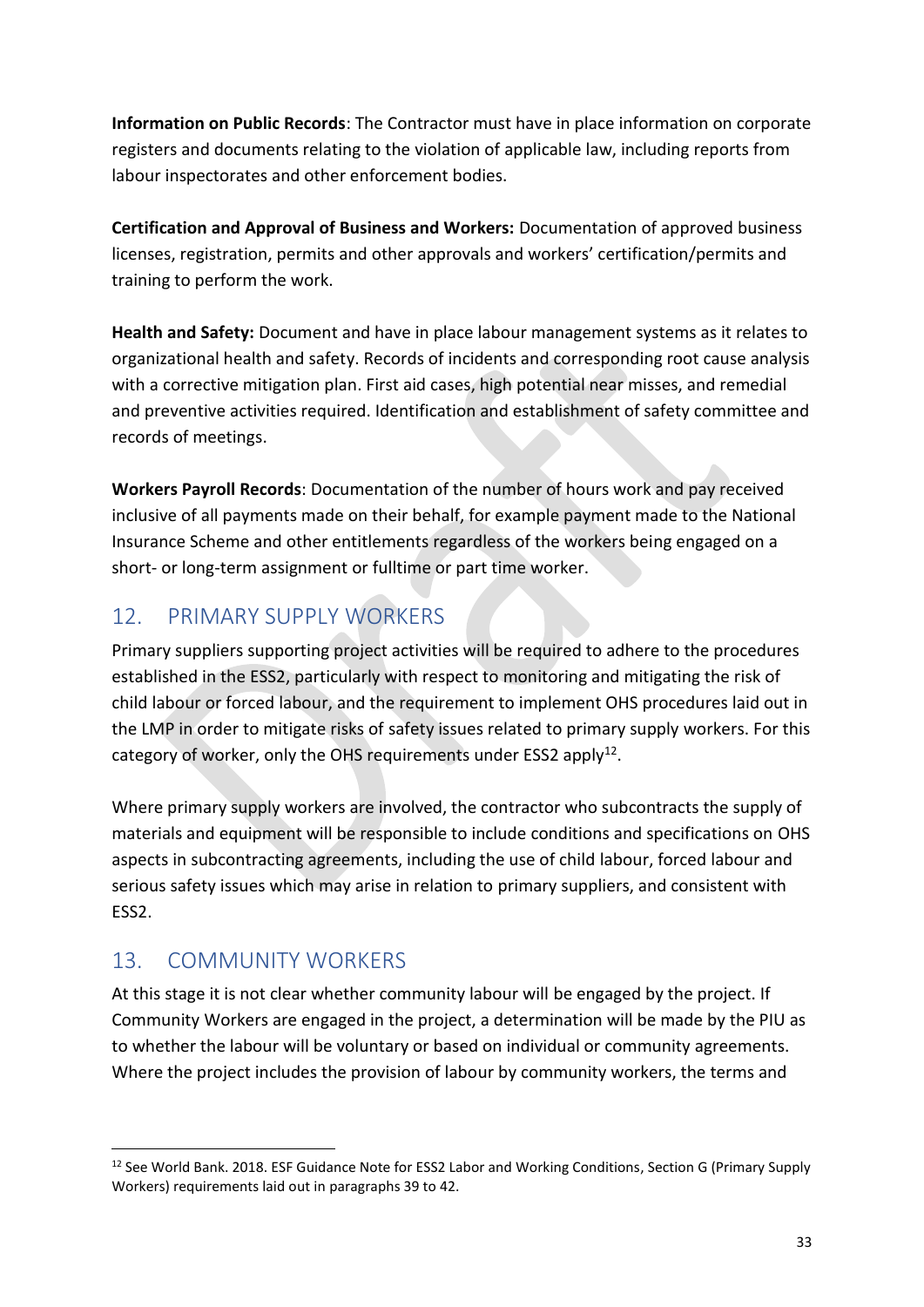conditions on which community labour will be engaged will be clearly defined, including amount and method of payment (if applicable) and times of work.

The provisions of this ESS will apply to Community Workers, including but not limited to working conditions, occupational health and safety, requirements and procedures related to child labour or forced labour, and the Grievance Redress Mechanism<sup>13</sup>.

1

<sup>&</sup>lt;sup>13</sup> See World Bank. 2018. ESF Guidance Note for ESS2 Labor and Working Conditions, Section F (Community Workers) requirements laid out in paragraphs 34 to 38.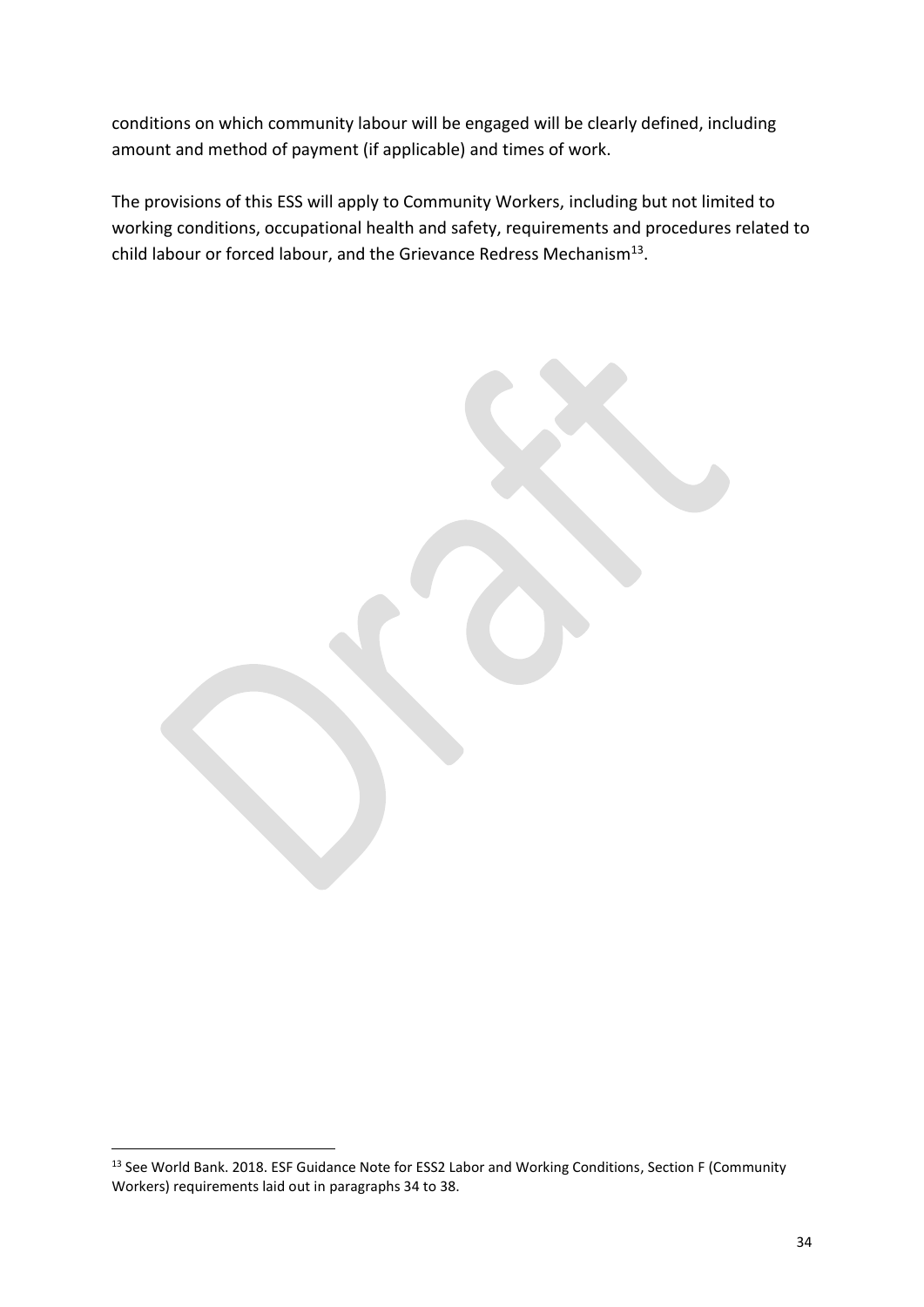# <span id="page-35-0"></span>Annex 1 TEMPLATE CODE OF CONDUCT

I, \_\_\_\_\_\_\_\_\_\_\_\_\_\_\_\_\_\_\_\_\_\_\_\_\_\_\_\_\_\_, staff at the PIU in [name of Ministry/Agency where the PIU sits) for the Project [name of Project], acknowledge that adhering to environmental, social, health and safety (ESHS) standards, following the project's occupational health and safety (OHS) requirements, and preventing Gender Based Violence (GBV), including sexual exploitation and abuse (SEA), and sexual harassment (SH) at the workplace, is important in and outside the context of this project, as further set out in this Code of Conduct. As such, we acknowledge this Code of Conduct identifies the behavior that is expected of all PIU staff for the Project [name of the Project].

Our workplace is an environment where unsafe, offensive, abusive or violent behavior will not be tolerated and where all persons should feel comfortable raising issues or concerns without fear of retaliation.

For the purpose of this Code of Conduct, it is important to note that GBV is an umbrella term for any harmful act that is perpetrated against a person's will and that is based on socially ascribed (that is, gender) differences between male and female individuals. GBV includes acts that inflict physical, mental, or sexual harm or suffering; threats of such acts; and coercion and other deprivations of liberty, whether occurring in public or in private life. GBV includes the following concepts:

- **Sexual Exploitation and Abuse (SEA):** Sexual exploitation is defined as any actual or attempted abuse of a position of vulnerability, differential power, or trust for sexual purposes, including but not limited to, profiting monetarily, socially or politically from the sexual exploitation of another. Sexual abuse is defined as the actual or threatened physical intrusion of a sexual nature, whether by force or under unequal or coercive conditions.
- **Sexual harassment (SH):** occurs between personnel and staff on the project and means any unwelcome sexual advance, request for sexual favors, and other verbal or physical conduct of a sexual nature.

A violation to this Code of Conduct, including failure to follow ESHS and OHS standards, or engaging in activities constituting GBV including SEA/SH—be it on the workplace, work sites, work site surroundings, at workers' camps, or the surrounding communities—, constitute acts of serious misconduct, which contravenes the terms of employment, and are therefore grounds for disciplinary action up to and including termination of employment for PIU staff. Acts that may violate the laws of [country] will be additionally referred to the corresponding legal authorities, including for potential prosecution under the Criminal Code.

## **Commitments under this Code of Conduct**

I agree that while working on the project I shall: General:

- 1. carry out my duties competently and diligently.
- 2. comply with this Code of Conduct and all applicable laws, regulations and other requirements, including requirements to protect the health, safety and well-being of other Project staff, workers, and any other person.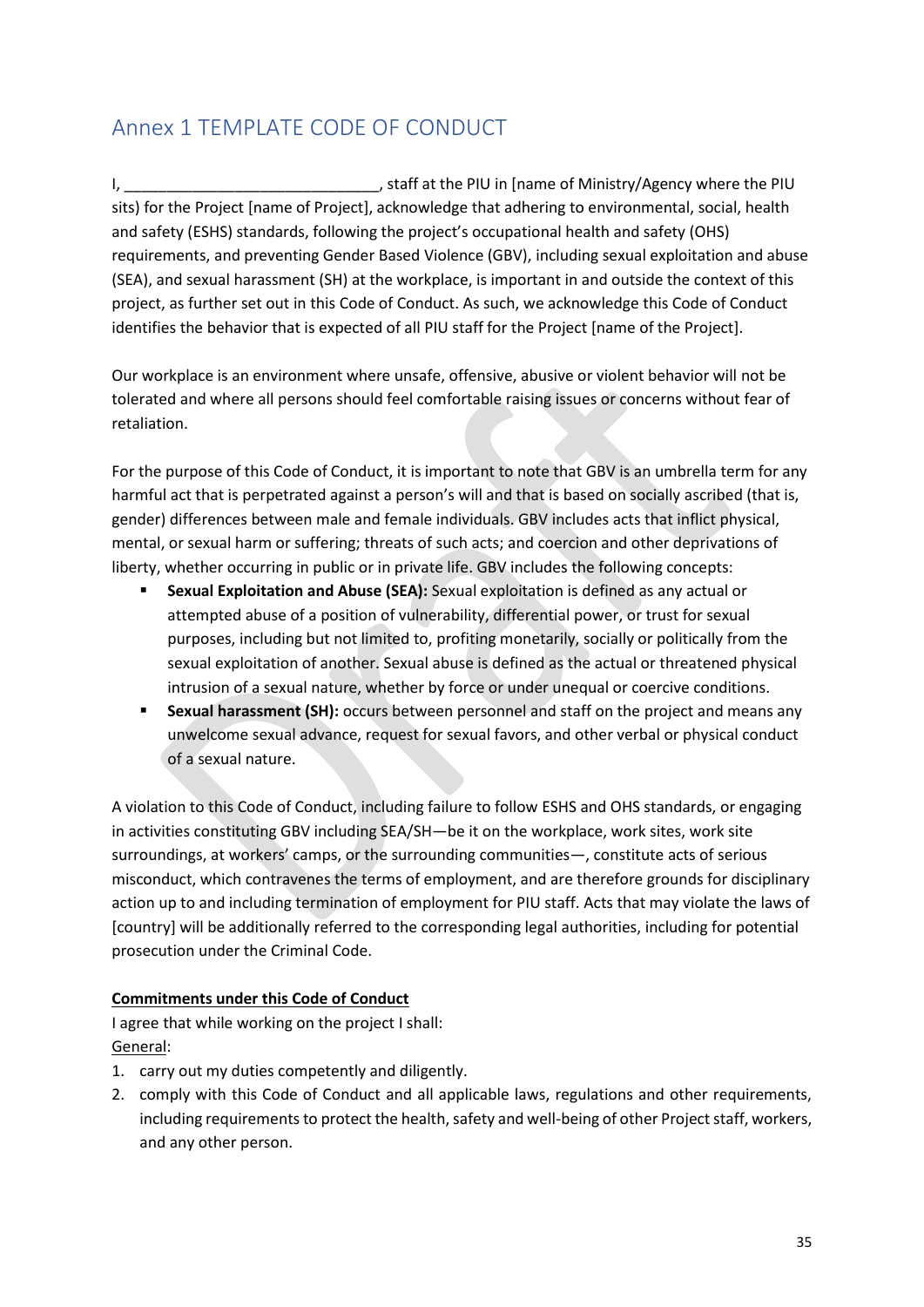### Regarding ESHS and OHS

- 3. Attend and actively partake in training courses related to ESHS and OHS as requested by my employer.
- 4. Always wear my personal protective equipment (PPE) when at the work site or engaged in project related activities.
- 5. Implement the OHS Management Plan.
- 6. Adhere to a zero-alcohol policy during work activities, and refrain from the use of narcotics or other substances which can impair faculties.
- 7. Report work situations that are not safe or healthy and remove myself from a work situation which I reasonably believe presents an imminent and serious danger to my life or health.

### Regarding equality of opportunity and treatment

8. Treat women, children (persons under the age of 18), and men with respect regardless of race, color, language, religion, political or other opinion, national, ethnic or social origin, property, disability, birth or other status.

### Regarding discrimination and violence based on gender

- 9. Not use language or behavior towards women, children or men that is inappropriate, harassing, abusive, sexually provocative, demeaning or culturally inappropriate.
- 10. Not engage in SEA with project beneficiaries and members of the surrounding communities.
- 11. Not engage in sexual harassment with other project personnel and staff —for instance, comments on the appearance of another worker (either positive or negative) and sexual desirability. making unwelcome sexual advances, looking somebody up and down; kissing, howling or smacking sounds; hanging around somebody; whistling and catcalls; and offering or giving personal gifts.
- 12. Not engage in sexual favors —for instance, making promises of favorable treatment (e.g. promotion), threats of unfavorable treatment (e.g. loss of job) or payments in kind or in cash, dependent on sexual acts—or other forms of humiliating, degrading or exploitative behavior.
- 13. Unless there is the full consent<sup>14</sup> by all parties involved, not have sexual interactions with members of the surrounding communities or work colleagues. This includes relationships involving the withholding or promise of actual provision of benefit (monetary or non-monetary) to community members in exchange for sex (including prostitution). Such sexual activity is considered "non-consensual" within the scope of this Code.

### Regarding children under the age of 18

1

- 14. Not engage in any form of sexual contact or activity with children under the age of 18—including grooming or contact through digital media. Mistaken belief regarding the age of a child or his/her consent is not a defense or excuse.
- 15. Bring to the attention of my manager the presence of any children on the construction site or engaged in hazardous activities.

<sup>&</sup>lt;sup>14</sup> Consent is defined as the informed choice underlying an individual's free and voluntary intention, acceptance or agreement to do something. Consent must be informed, based on a clear appreciation and understanding of the facts, implications and future consequences of an action. The individual also must be aware of and have the power to exercise the right to refuse to engage in an action and/or to not be coerced (i.e., by financial considerations, force or threats). No consent can be found when such acceptance or agreement is obtained using threats, force or other forms of coercion, abduction, fraud, deception, or misrepresentation. For the purpose of this Code of Conduct, consent cannot be given by children under the age of 18, even if national legislation introduces a lower age. Mistaken belief regarding the age of the child and consent from the child is not a defense.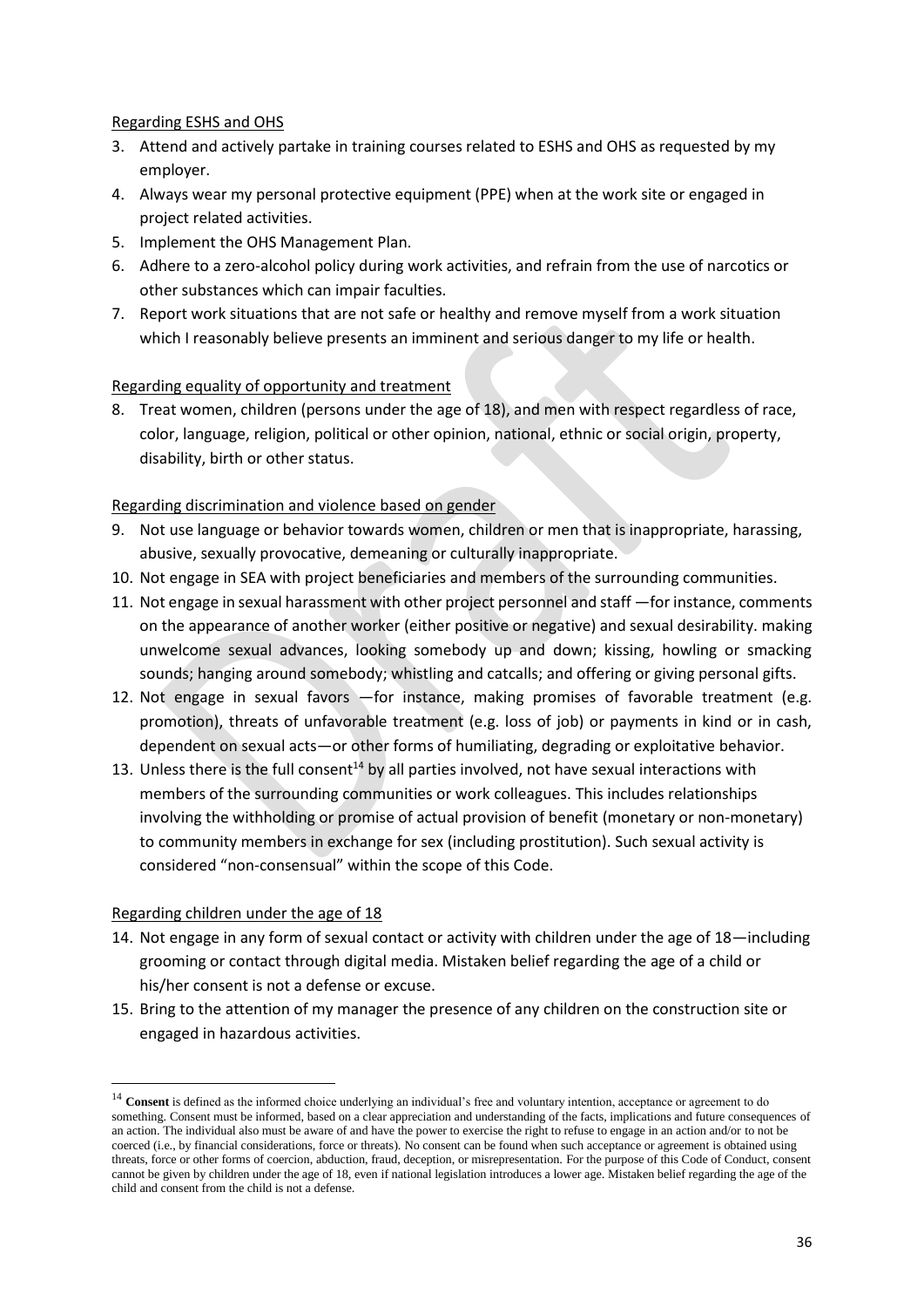- 16. Wherever possible, ensure that another adult is present when working in the proximity of children.
- 17. Not invite unaccompanied children unrelated to my family into my home, unless they are at immediate risk of injury or in physical danger.
- 18. Not use any computers, mobile phones, video and digital cameras or any other medium to exploit or harass children or to access child pornography.
- 19. Refrain from hiring children below the minimum age of 18.
- 20. Comply with all relevant local legislation, including labour laws in relation to child labour.
- 21. When photographing or filming a child for work related purposes, I must:
	- a) Before photographing or filming a child, assess and endeavor to comply with local traditions or restrictions for reproducing personal images.
	- b) Before photographing or filming a child, obtain informed consent from the child and a parent or guardian of the child. As part of this I must explain how the photograph or film will be used.
	- c) Ensure photographs, films, videos and DVDs present children in a dignified and respectful manner and not in a vulnerable or submissive way. Children should be adequately clothed and not in poses that could be sexually suggestive.
	- d) Ensure images are honest representations of the context and the facts.
	- e) Ensure file labels do not reveal identifying information about a child when sending images electronically.

### **Disciplinary measures**

The Ministry of [specify ministry where the PIU sits] shall be responsible for making decisions on the specific sanctions to be imposed on workers for violations to this Code of Conduct. I understand that if I breach this Code of Conduct, the Ministry of [specify ministry where the PIU sits] will take disciplinary action according to the seriousness of the offense which could include:

- verbal notification (For Public Officers)/ warning for PIU staff employed by the Ministry of [specify ministry where the PIU sits]
- written notification (For Public Officers)/ warning for PIU staff employed by the Ministry of [specify ministry where the PIU sits]
- termination of employment

## Infringements sanctioned with verbal notification

Those behaviors that do not cause relevant risks to the Ministry of [specify ministry where the PIU sits], other workers and/or its relationship with the communities. Verbal warnings may involve a reminder of the Code of Conduct and its applicability.

### Infringements sanctioned with written notification

Those behaviors that cause minor risk to the Ministry of [specify ministry where the PIU sits], other workers and/or its relationship with the communities and/or the environment.

### Infringements sanctioned with termination of employment

Those behaviors that cause substantive risks to the Ministry of [specify ministry where the PIU sits], other workers and/or its relationship with the communities and/or the environment, or behaviors that constitute serious misconduct in accordance with this Code of Conduct. In such cases, the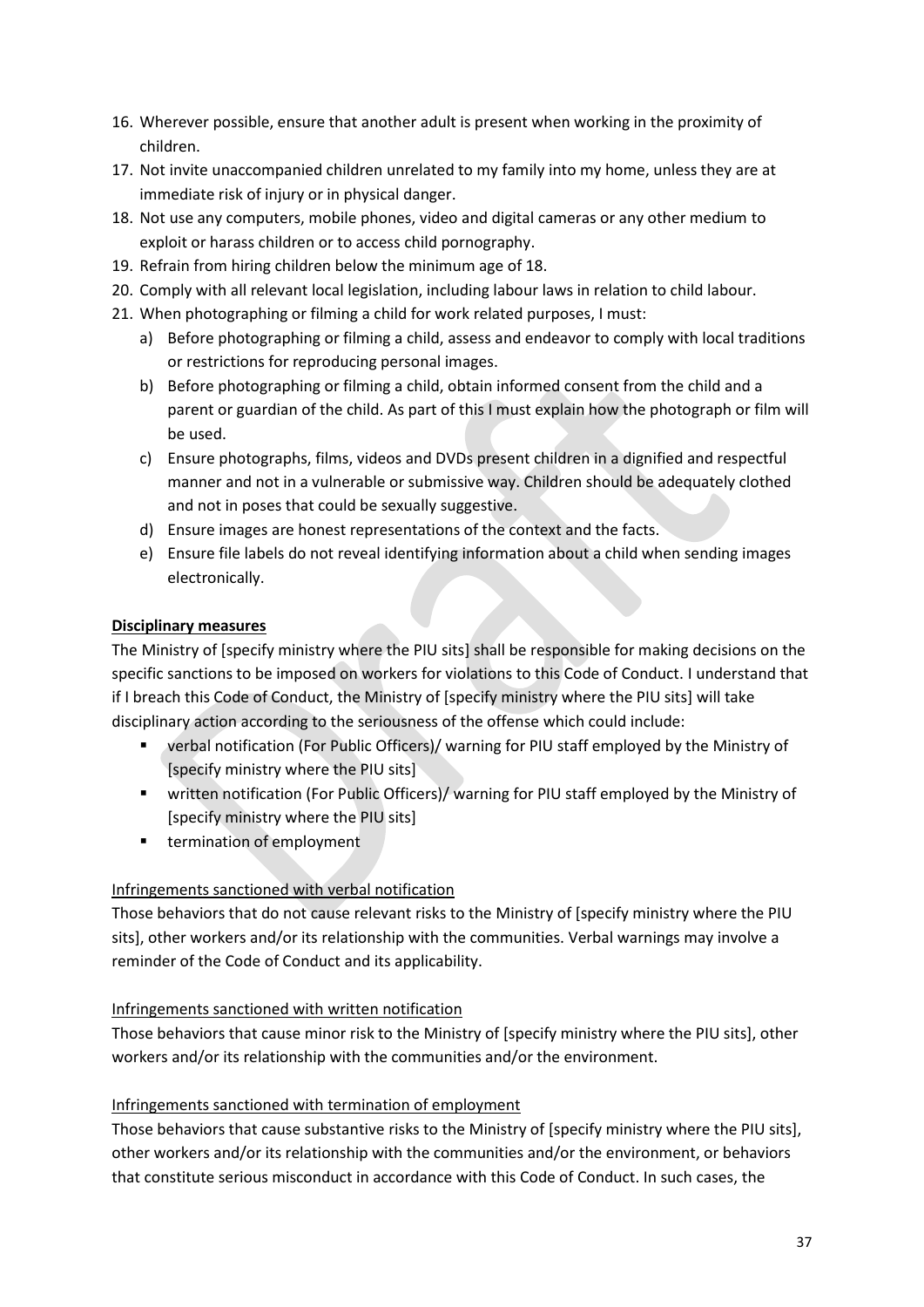termination of employment may be accompanied by a referral to the corresponding legal authorities. Cases of SEA or SH will always be considered serious misconduct. Recurrent offences to the Code of Conduct will also be considered serious misconduct. Termination of employment shall be carried out in accordance with the Labour Code of [country].

*I understand that it is my responsibility to ensure that the environmental, social, health and safety standards are met; that I will adhere to the occupational health and safety management plan; and, that I will avoid actions or behaviors that could be construed as GBV, including SEA and SH. Any such actions will be a breach of this Code of Conduct. I do hereby acknowledge that I have read the foregoing Code of Conduct, agree to comply with the standards contained herein, and understand my roles and responsibilities to prevent and respond to ESHS, OHS, and GBV issues. I understand that any action inconsistent with this Code of Conduct or failure to act, may result in disciplinary action.* 

| Printed Name: |  |  |
|---------------|--|--|
| Title:        |  |  |
| Date:         |  |  |
|               |  |  |
|               |  |  |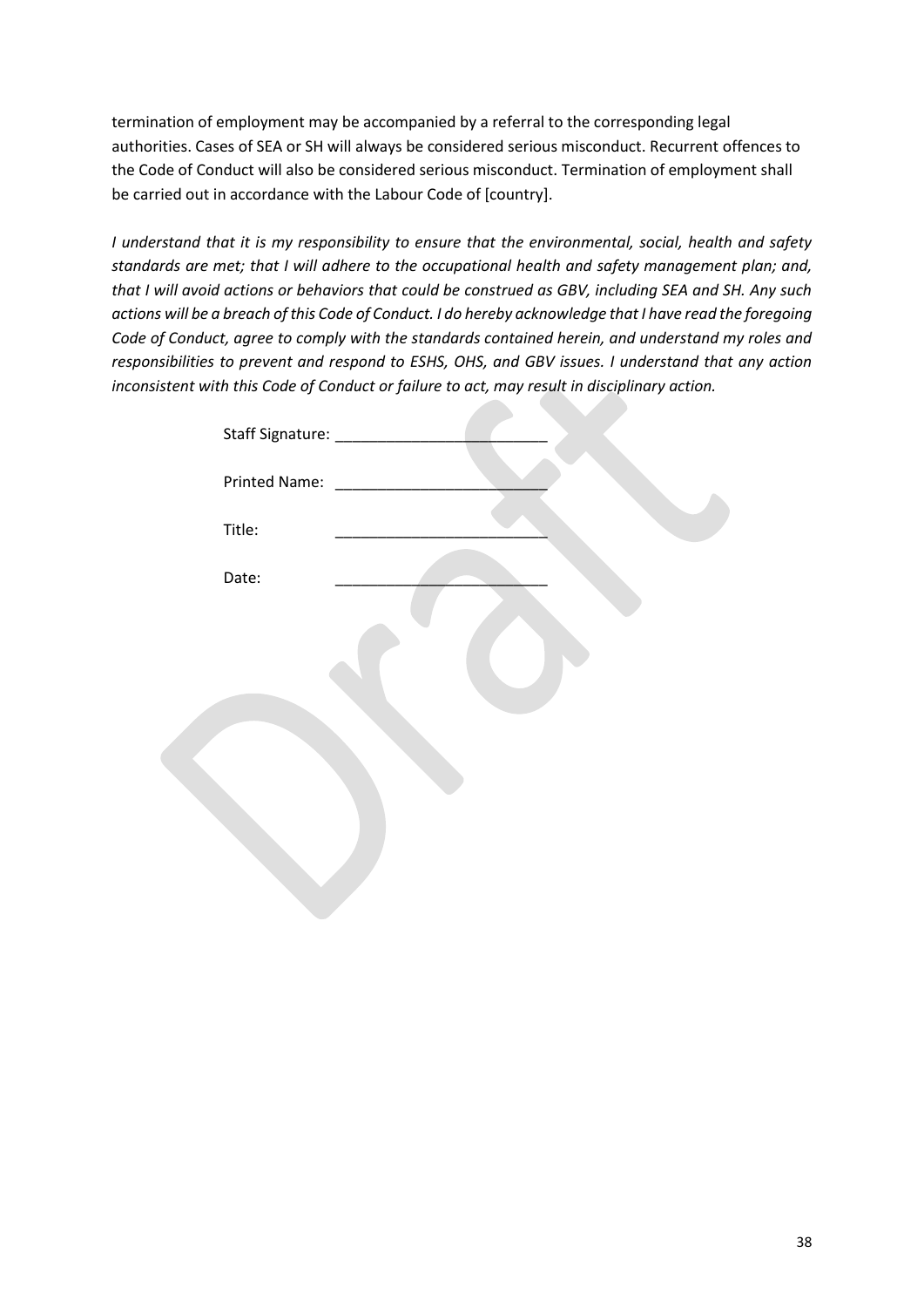## <span id="page-39-0"></span>Annex 2 COVID-19 CONSIDERATIONS IN PROJECT IMPLEMENTATION

### **WORLD BANK ESF/SAFEGUARDS INTERIM NOTE: COVID-19 CONSIDERATIONS IN CONSTRUCTION/CIVIL WORKS PROJECTS**

*This note was issued on April 7, 2020 and includes links to the latest guidance as of this date (e.g. from WHO). Given the COVID-19 situation is rapidly evolving, when using this note it is important to check whether any updates to these external resources have been issued.* 

### **1. INTRODUCTION**

The COVID-19 pandemic presents Governments with unprecedented challenges. Addressing COVID-19 related issues in both existing and new operations starts with recognizing that this is not business as usual and that circumstances require a highly adaptive responsive management design to avoid, minimize and manage what may be a rapidly evolving situation. In many cases, we will ask Borrowers to use reasonable efforts in the circumstances, recognizing that what may be possible today may be different next week (both positively, because more supplies and guidance may be available, and negatively, because the spread of the virus may have accelerated).

This interim note is intended to provide guidance to teams on how to support Borrowers in addressing key issues associated with COVID-19, and consolidates the advice that has already been provided over the past month. As such, it should be used in place of other guidance that has been provided to date. This note will be developed as the global situation and the Bank's learning (and that of others) develops. This is not a time when 'one size fits all'. More than ever, teams will need to work with Borrowers and projects to understand the activities being carried out and the risks that these activities may entail. Support will be needed in designing mitigation measures that are implementable in the context of the project. These measures will need to take into account capacity of the Government agencies, availability of supplies and the practical challenges of operations onthe-ground, including stakeholder engagement, supervision and monitoring. In many circumstances, communication itself may be challenging, where face-to-face meetings are restricted or prohibited, and where IT solutions are limited or unreliable.

This note emphasizes the importance of careful scenario planning, clear procedures and protocols, management systems, effective communication and coordination, and the need for high levels of responsiveness in a changing environment. It recommends assessing the current situation of the project, putting in place mitigation measures to avoid or minimize the chance of infection, and planning what to do if either project workers become infected or the work force includes workers from proximate communities affected by COVID-19. In many projects, measures to avoid or minimize will need to be implemented at the same time as dealing with sick workers and relations with the community, some of whom may also be ill or concerned about infection. Borrowers should understand the obligations that contractors have under their existing contracts (see Section 3), require contractors to put in place appropriate organizational structures (see Section 4) and develop procedures to address different aspects of COVID-19 (see Section 5).

#### **2. CHALLENGES WITH CONSTRUCTION/CIVIL WORKS**

Projects involving construction/civil works frequently involve a large work force, together with suppliers and supporting functions and services. The work force may comprise workers from international, national, regional, and local labour markets. They may need to live in on-site accommodation, lodge within communities close to work sites or return to their homes after work. There may be different contractors permanently present on site, carrying out different activities, each with their own dedicated workers. Supply chains may involve international, regional and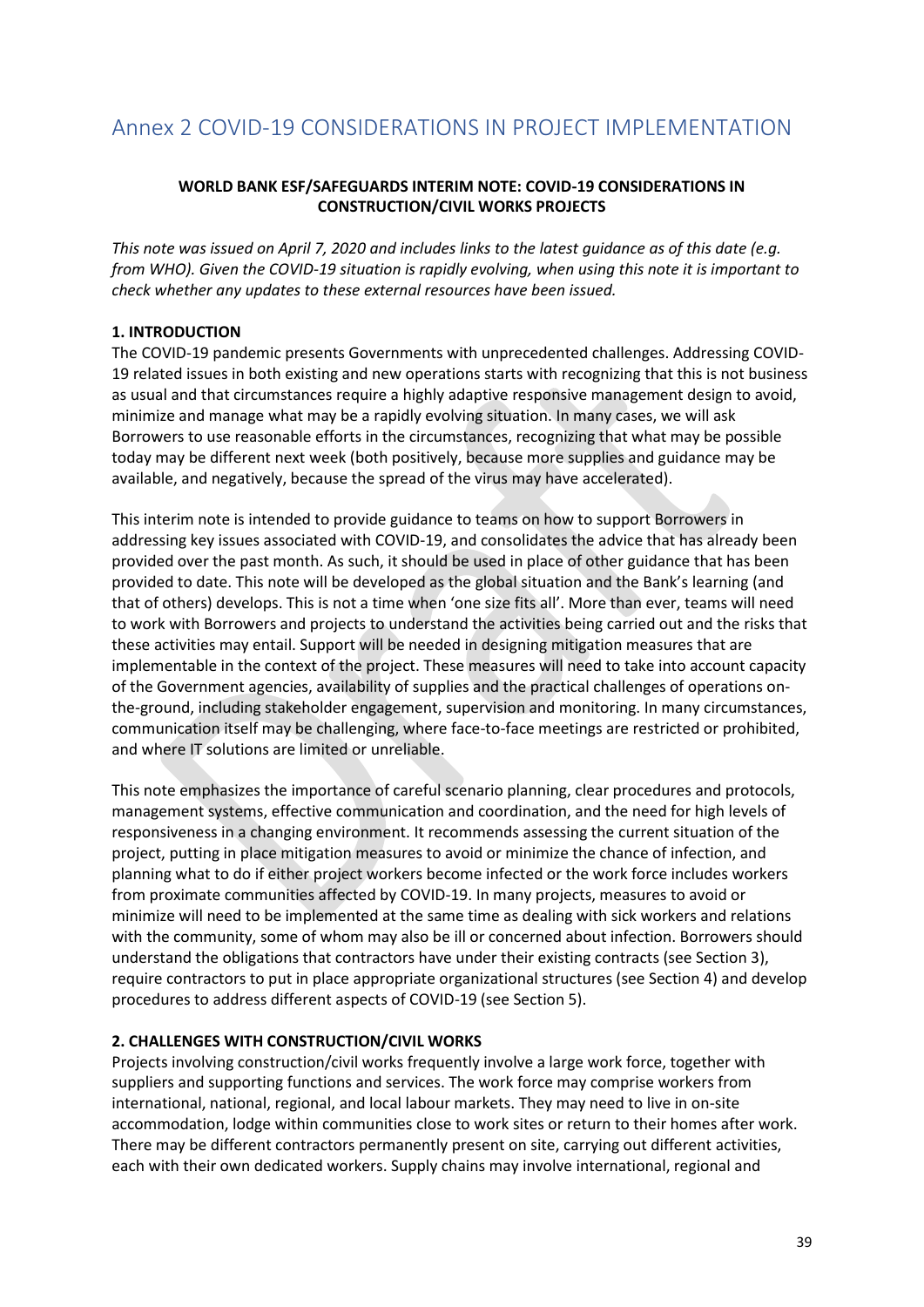national suppliers facilitating the regular flow of goods and services to the project (including supplies essential to the project such as fuel, food, and water). As such there will also be regular flow of parties entering and exiting the site; support services, such as catering, cleaning services, equipment, material and supply deliveries, and specialist sub-contractors, brought in to deliver specific elements of the works.

Given the complexity and the concentrated number of workers, the potential for the spread of infectious disease in projects involving construction is extremely serious, as are the implications of such a spread. Projects may experience large numbers of the work force becoming ill, which will strain the project's health facilities, have implications for local emergency and health services and may jeopardize the progress of the construction work and the schedule of the project. Such impacts will be exacerbated where a work force is large and/or the project is in remote or under-serviced areas. In such circumstances, relationships with the community can be strained or difficult and conflict can arise, particularly if people feel they are being exposed to disease by the project or are having to compete for scarce resources. The project must also exercise appropriate precautions against introducing the infection to local communities.

### **3. DOES THE CONSTRUCTION CONTRACT COVER THIS SITUATION?**

Given the unprecedented nature of the COVID-19 pandemic, it is unlikely that the existing construction/civil works contracts will cover all the things that a prudent contractor will need to do. Nevertheless, the first place for a Borrower to start is with the contract, determining what a contractor's existing obligations are, and how these relate to the current situation.

The obligations on health and safety will depend on what kind of contract exists (between the Borrower and the main contractor; between the main contractors and the sub-contractors). It will differ if the Borrower used the World Bank's standard procurement documents (SPDs) or used national bidding documents. If a FIDIC document has been used, there will be general provisions relating to health and safety. For example, the standard FIDIC, Conditions of Contract for Construction (Second Edition 2017), which contains no 'ESF enhancements', states (in the General Conditions, clause 6.7) that the Contractor will be required:

• to take all necessary precautions to maintain the health and safety of the Contractor's Personnel

• to appoint a health and safety officer at site, who will have the authority to issue directives for the purpose of maintaining the health and safety of all personnel authorized to enter and or work on the site and to take protective measures to prevent accidents

• to ensure, in collaboration with local health authorities, that medical staff, first aid facilities, sick bay, ambulance services and any other medical services specified are available at all times at the site and at any accommodation

• to ensure suitable arrangements are made for all necessary welfare and hygiene requirements and for the prevention of epidemics

These requirements have been enhanced through the introduction of the ESF into the SPDs (edition dated July 2019). The general FIDIC clause referred to above has been strengthened to reflect the requirements of the ESF. Beyond FIDIC's general requirements discussed above, the Bank's Particular Conditions include a number of relevant requirements on the Contractor, including:

• to provide health and safety training for Contractor's Personnel (which include project workers and all personnel that the Contractor uses on site, including staff and other employees of the Contractor and Subcontractors and any other personnel assisting the Contractor in carrying out project activities)

• to put in place workplace processes for Contractor's Personnel to report work situations that are not safe or healthy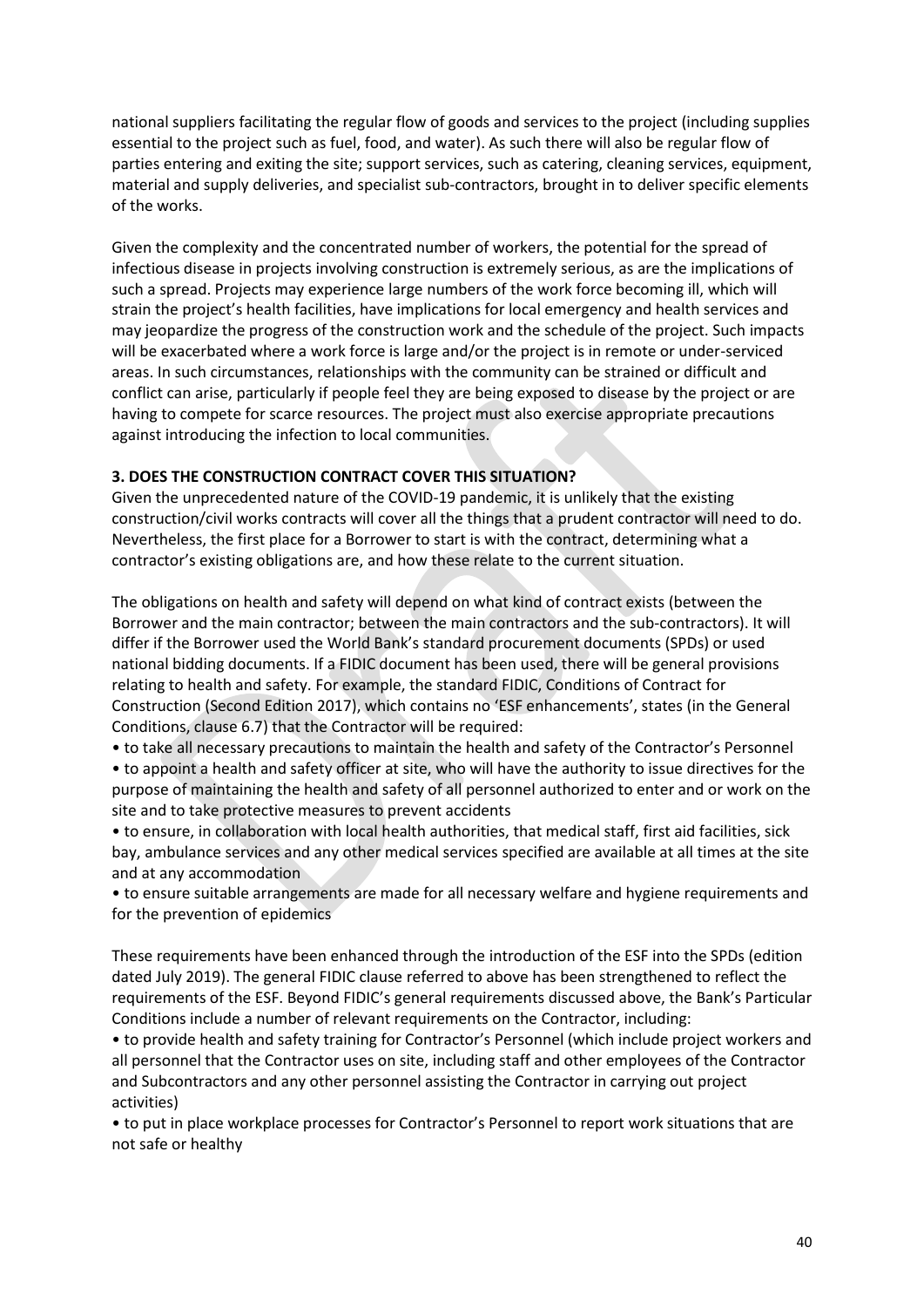• gives Contractor's Personnel the right to report work situations which they believe are not safe or healthy, and to remove themselves from a work situation which they have a reasonable justification to believe presents an imminent and serious danger to their life or health (with no reprisal for reporting or removing themselves)

• requires measures to be in place to avoid or minimize the spread of diseases including measures to avoid or minimize the transmission of communicable diseases that may be associated with the influx of temporary or permanent contract-related labour

• to provide an easily accessible grievance mechanism to raise workplace concerns

Where the contract form used is FIDIC, the Borrower (as the Employer) will be represented by the Engineer (also referred to in this note as the Supervising Engineer). The Engineer will be authorized to exercise authority specified in or necessarily implied from the construction contract. In such cases, the Engineer (through its staff on site) will be the interface between the PIU and the Contractor. It is important therefore to understand the scope of the Engineer's responsibilities. It is also important to recognize that in the case of infectious diseases such as COVID-19, project management – through the Contractor/subcontractor hierarchy – is only as effective as the weakest link. A thorough review of management procedures/plans as they will be implemented through the entire contractor hierarchy is important. Existing contracts provide the outline of this structure; they form the basis for the Borrower to understand how proposed mitigation measures will be designed and how adaptive management will be implemented, and to start a conversation with the Contractor on measures to address COVID-19 in the project.

#### **4. WHAT PLANNING SHOULD THE BORROWER BE DOING?**

Task teams should work with Borrowers (PIUs) to confirm that projects (i) are taking adequate precautions to prevent or minimize an outbreak of COVID-19, and (ii) have identified what to do in the event of an outbreak. Suggestions on how to do this are set out below:

• The PIU, either directly or through the Supervising Engineer, should request details in writing from the main Contractor of the measures being taken to address the risks. As stated in Section 3, the construction contract should include health and safety requirements, and these can be used as the basis for identification of, and requirements to implement, COVID-19 specific measures. The measures may be presented as a contingency plan, as an extension of the existing project emergency and preparedness plan or as standalone procedures. The measures may be reflected in revisions to the project's health and safety manual. This request should be made in writing (following any relevant procedure set out in the contract between the Borrower and the contractor).

• In making the request, it may be helpful for the PIU to specify the areas that should be covered. This should include the items set out in Section 5 below and take into account current and relevant guidance provided by national authorities, WHO and other organizations. See the list of references in the Annex to this note.

• The PIU should require the Contractor to convene regular meetings with the project health and safety specialists and medical staff (and where appropriate the local health authorities), and to take their advice in designing and implementing the agreed measures.

• Where possible, a senior person should be identified as a focal point to deal with COVID-19 issues. This can be a work supervisor or a health and safety specialist. This person can be responsible for coordinating preparation of the site and making sure that the measures taken are communicated to the workers, those entering the site and the local community. It is also advisable to designate at least one back-up person, in case the focal point becomes ill; that person should be aware of the arrangements that are in place.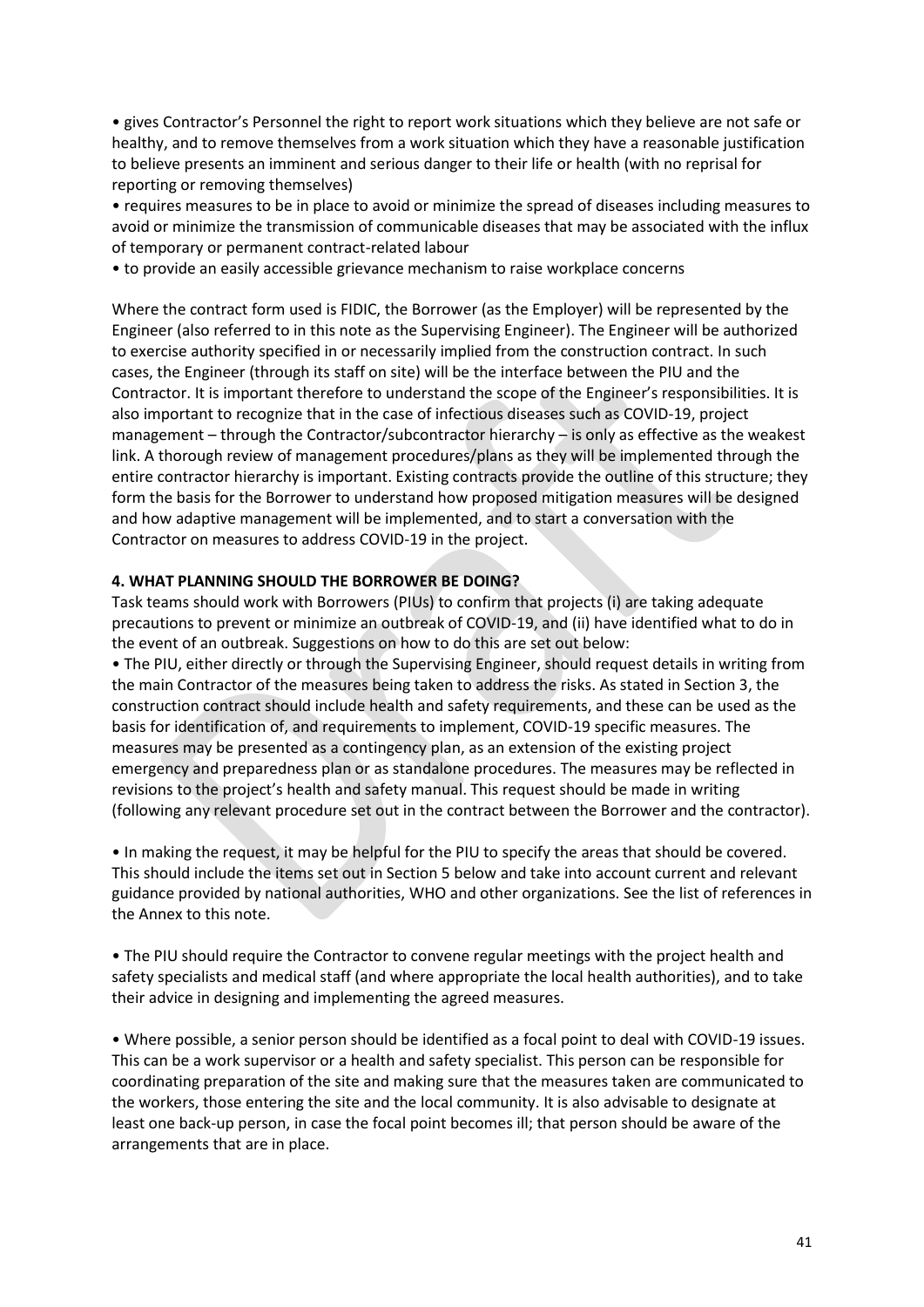• On sites where there are a number of contractors and therefore (in effect) different work forces, the request should emphasize the importance of coordination and communication between the different parties. Where necessary, the PIU should request the main contractor to put in place a protocol for regular meetings of the different contractors, requiring each to appoint a designated staff member (with back up) to attend such meetings. If meetings cannot be held in person, they should be conducted using whatever IT is available. The effectiveness of mitigation measures will depend on the weakest implementation, and therefore it is important that all contractors and subcontractors understand the risks and the procedure to be followed.

• The PIU, either directly or through the Supervising Engineer, may provide support to projects in identifying appropriate mitigation measures, particularly where these will involve interface with local services, in particular health and emergency services. In many cases, the PIU can play a valuable role in connecting project representatives with local Government agencies, and helping coordinate a strategic response, which takes into account the availability of resources. To be most effective, projects should consult and coordinate with relevant Government agencies and other projects in the vicinity.

• Workers should be encouraged to use the existing project grievance mechanism to report concerns relating to COVID-19, preparations being made by the project to address COVID-19 related issues, how procedures are being implemented, and concerns about the health of their co-workers and other staff.

### **5. WHAT SHOULD THE CONTRACTOR COVER?**

The Contractor should identify measures to address the COVID-19 situation. What will be possible will depend on the context of the project: the location, existing project resources, availability of supplies, capacity of local emergency/health services, the extent to which the virus already exist in the area. A systematic approach to planning, recognizing the challenges associated with rapidly changing circumstances, will help the project put in place the best measures possible to address the situation. As discussed above, measures to address COVID-19 may be presented in different ways (as a contingency plan, as an extension of the existing project emergency and preparedness plan or as standalone procedures). PIUs and contractors should refer to guidance issued by relevant authorities, both national and international (e.g. WHO), which is regularly updated (see sample References and links provided in the Annex).

Addressing COVID-19 at a project site goes beyond occupational health and safety, and is a broader project issue which will require the involvement of different members of a project management team. In many cases, the most effective approach will be to establish procedures to address the issues, and then to ensure that these procedures are implemented systematically. Where appropriate given the project context, a designated team should be established to address COVID-19 issues, including PIU representatives, the Supervising Engineer, management (e.g. the project manager) of the contractor and sub-contractors, security, and medical and OHS professionals. Procedures should be clear and straightforward, improved as necessary, and supervised and monitored by the COVID-19 focal point(s). Procedures should be documented, distributed to all contractors, and discussed at regular meetings to facilitate adaptive management. The issues set out below include a number that represent expected good workplace management but are especially pertinent in preparing the project response to COVID-19.

### **(a) ASSESSING WORKFORCE CHARACTERISTICS**

Many construction sites will have a mix of workers e.g. workers from the local communities; workers from a different part of the country; workers from another country. Workers will be employed under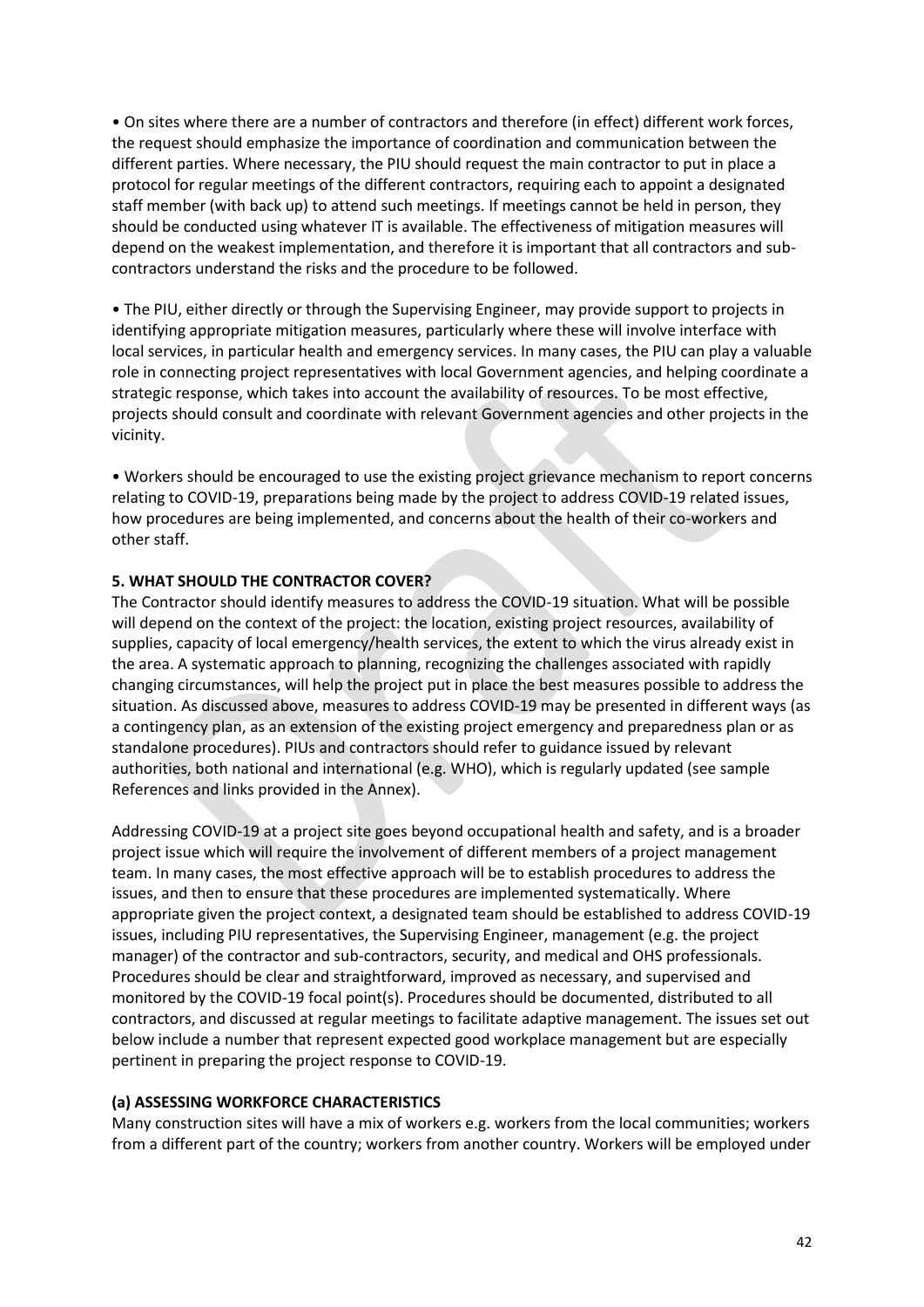different terms and conditions and be accommodated in different ways. Assessing these different aspects of the workforce will help in identifying appropriate mitigation measures:

• The Contractor should prepare a detailed profile of the project work force, key work activities, schedule for carrying out such activities, different durations of contract and rotations (e.g. 4 weeks on, 4 weeks off).

• This should include a breakdown of workers who reside at home (i.e. workers from the community), workers who lodge within the local community and workers in on-site accommodation. Where possible, it should also identify workers that may be more at risk from COVID-19, those with underlying health issues or who may be otherwise at risk.

• Consideration should be given to ways in which to minimize movement in and out of site. This could include lengthening the term of existing contracts, to avoid workers returning home to affected areas, or returning to site from affected areas.

• Workers accommodated on site should be required to minimize contact with people near the site, and in certain cases be prohibited from leaving the site for the duration of their contract, so that contact with local communities is avoided.

• Consideration should be given to requiring workers lodging in the local community to move to site accommodation (subject to availability) where they would be subject to the same restrictions.

• Workers from local communities, who return home daily, weekly or monthly, will be more difficult to manage. They should be subject to health checks at entry to the site (as set out above) and at some point, circumstances may make it necessary to require them to either use accommodation on site or not to come to work.

#### **(b) ENTRY/EXIT TO THE WORK SITE AND CHECKS ON COMMENCEMENT OF WORK**

Entry/exit to the work site should be controlled and documented for both workers and other parties, including support staff and suppliers. Possible measures may include:

• Establishing a system for controlling entry/exit to the site, securing the boundaries of the site, and establishing designating entry/exit points (if they do not already exist). Entry/exit to the site should be documented.

• Training security staff on the (enhanced) system that has been put in place for securing the site and controlling entry and exit, the behaviours required of them in enforcing such system and any COVID -19 specific considerations.

• Training staff who will be monitoring entry to the site, providing them with the resources they need to document entry of workers, conducting temperature checks and recording details of any worker that is denied entry.

• Confirming that workers are fit for work before they enter the site or start work. While procedures should already be in place for this, special attention should be paid to workers with underlying health issues or who may be otherwise at risk. Consideration should be given to demobilization of staff with underlying health issues.

• Checking and recording temperatures of workers and other people entering the site or requiring self-reporting prior to or on entering the site.

• Providing daily briefings to workers prior to commencing work, focusing on COVID-19 specific considerations including cough etiquette, hand hygiene and distancing measures, using demonstrations and participatory methods.

• During the daily briefings, reminding workers to self-monitor for possible symptoms (fever, cough) and to report to their supervisor or the COVID-19 focal point if they have symptoms or are feeling unwell.

• Preventing a worker from an affected area or who has been in contact with an infected person from returning to the site for 14 days or (if that is not possible) isolating such worker for 14 days.

• Preventing a sick worker from entering the site, referring them to local health facilities if necessary or requiring them to isolate at home for 14 days.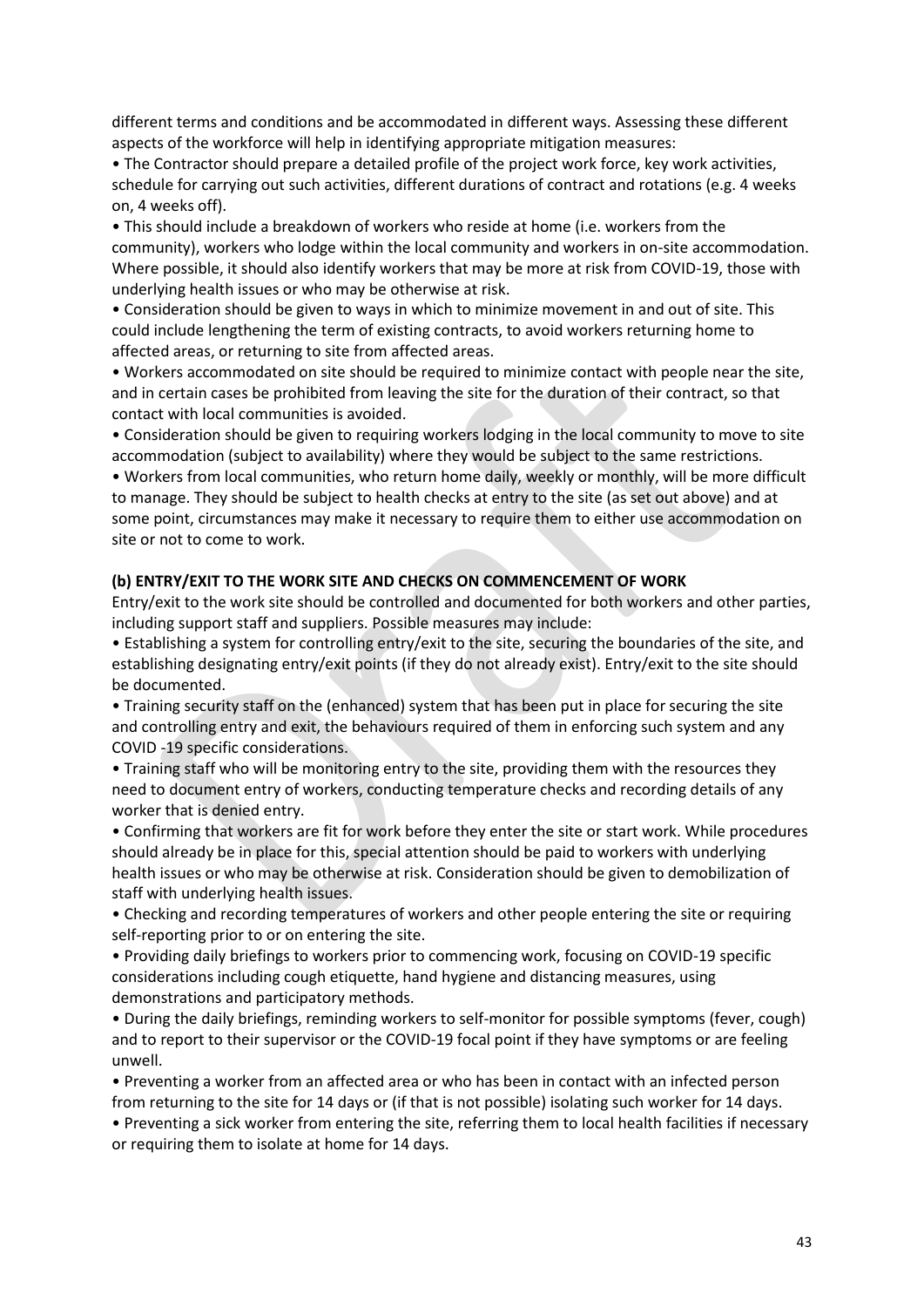### **(c) GENERAL HYGIENE**

Requirements on general hygiene should be communicated and monitored, to include:

• Training workers and staff on site on the signs and symptoms of COVID-19, how it is spread, how to protect themselves (including regular handwashing and social distancing) and what to do if they or other people have symptoms (for further information see WHO COVID-19 advice for the public).

• Placing posters and signs around the site, with images and text in local languages.

• Ensuring handwashing facilities supplied with soap, disposable paper towels and closed waste bins exist at key places throughout site, including at entrances/exits to work areas; where there is a toilet, canteen or food distribution, or provision of drinking water; in worker accommodation; at waste stations; at stores; and in common spaces. Where handwashing facilities do not exist or are not adequate, arrangements should be made to set them up. Alcohol based sanitizer (if available, 60-95% alcohol) can also be used.

• Review worker accommodations, and assess them in light of the requirements set out in IFC/EBRD guidance on Workers' Accommodation: processes and standards, which provides valuable guidance as to good practice for accommodation.

• Setting aside part of worker accommodation for precautionary self-quarantine as well as more formal isolation of staff who may be infected (see paragraph (f)).

### **(d) CLEANING AND WASTE DISPOSAL**

Conduct regular and thorough cleaning of all site facilities, including offices, accommodation, canteens, common spaces. Review cleaning protocols for key construction equipment (particularly if it is being operated by different workers). This should include:

• Providing cleaning staff with adequate cleaning equipment, materials and disinfectant.

• Review general cleaning systems, training cleaning staff on appropriate cleaning procedures and appropriate frequency in high use or high-risk areas.

• Where it is anticipated that cleaners will be required to clean areas that have been or are suspected to have been contaminated with COVID-19, providing them with appropriate PPE: gowns or aprons, gloves, eye protection (masks, goggles or face screens) and boots or closed work shoes. If appropriate PPE is not available, cleaners should be provided with best available alternatives.

• Training cleaners in proper hygiene (including handwashing) prior to, during and after conducting cleaning activities; how to safely use PPE (where required); in waste control (including for used PPE and cleaning materials).

• Any medical waste produced during the care of ill workers should be collected safely in designated containers or bags and treated and disposed of following relevant requirements (e.g., national, WHO). If open burning and incineration of medical wastes is necessary, this should be for as limited a duration as possible. Waste should be reduced and segregated, so that only the smallest amount of waste is incinerated (for further information see WHO interim guidance on water, sanitation and waste management for COVID-19).

### **(e) ADJUSTING WORK PRACTICES**

Consider changes to work processes and timings to reduce or minimize contact between workers, recognizing that this is likely to impact the project schedule. Such measures could include:

- Decreasing the size of work teams.
- Limiting the number of workers on site at any one time.
- Changing to a 24-hour work rotation.
- Adapting or redesigning work processes for specific work activities and tasks to enable social distancing, and training workers on these processes.

• Continuing with the usual safety trainings, adding COVID-19 specific considerations. Training should include proper use of normal PPE. While as of the date of this note, general advice is that construction workers do not require COVID-19 specific PPE, this should be kept under review (for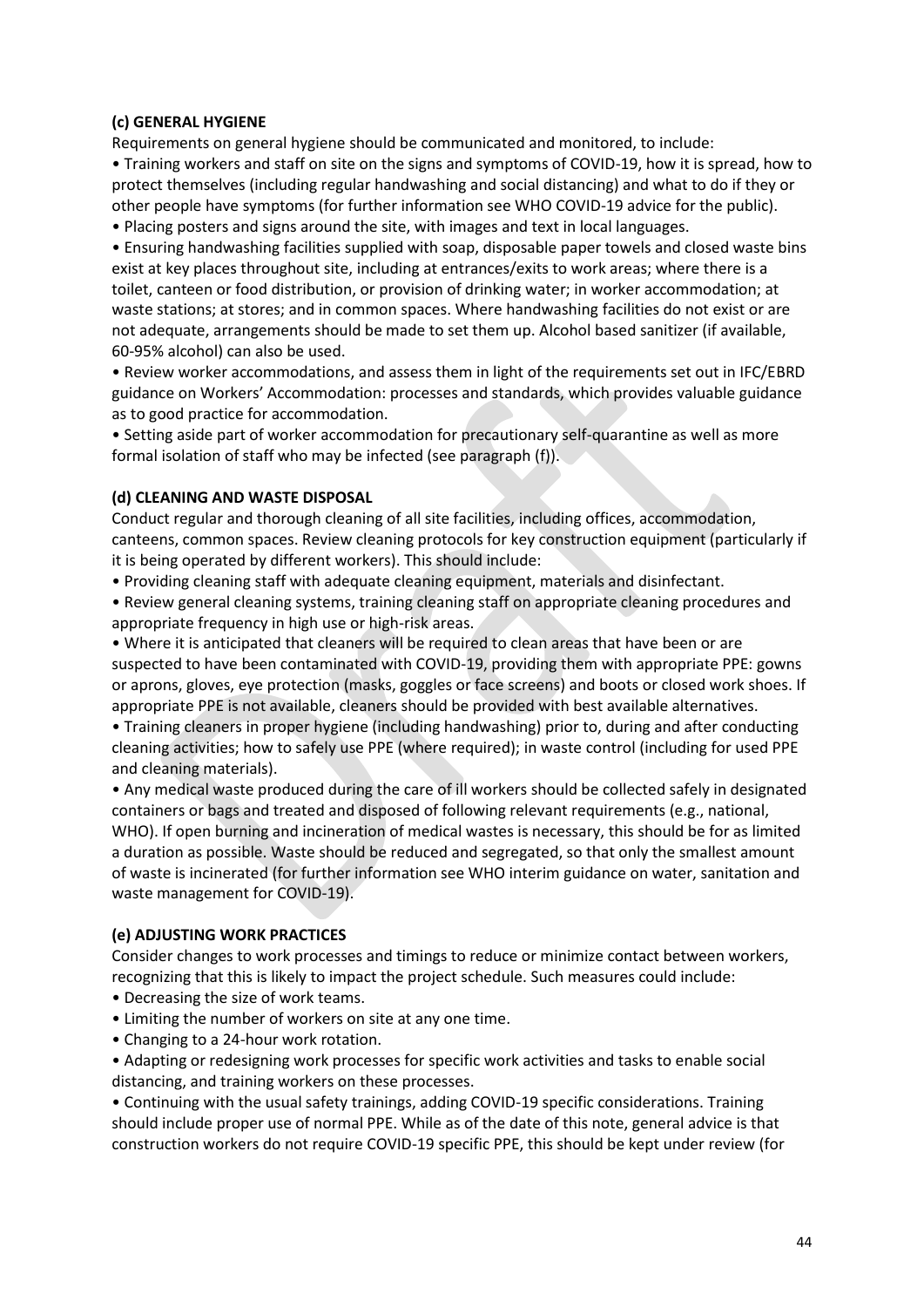further information see WHO interim guidance on rational use of personal protective equipment (PPE) for COVID-19).

• Reviewing work methods to reduce use of construction PPE, in case supplies become scarce or the PPE is needed for medical workers or cleaners. This could include, e.g. trying to reduce the need for dust masks by checking that water sprinkling systems are in good working order and are maintained or reducing the speed limit for haul trucks.

• Arranging (where possible) for work breaks to be taken in outdoor areas within the site.

• Consider changing canteen layouts and phasing meal times to allow for social distancing and phasing access to and/or temporarily restricting access to leisure facilities that may exist on site, including gyms.

• At some point, it may be necessary to review the overall project schedule, to assess the extent to which it needs to be adjusted (or work stopped completely) to reflect prudent work practices, potential exposure of both workers and the community and availability of supplies, taking into account Government advice and instructions.

#### **(f) PROJECT MEDICAL SERVICES**

Consider whether existing project medical services are adequate, taking into account existing infrastructure (size of clinic/medical post, number of beds, isolation facilities), medical staff, equipment and supplies, procedures and training. Where these are not adequate, consider upgrading services where possible, including:

• Expanding medical infrastructure and preparing areas where patients can be isolated. Guidance on setting up isolation facilities is set out in WHO interim guidance on considerations for quarantine of individuals in the context of containment for COVID-19). Isolation facilities should be located away from worker accommodation and ongoing work activities. Where possible, workers should be provided with a single well-ventilated room (open windows and door). Where this is not possible, isolation facilities should allow at least 1 meter between workers in the same room, separating workers with curtains, if possible. Sick workers should limit their movements, avoiding common areas and facilities and not be allowed visitors until they have been clear of symptoms for 14 days. If they need to use common areas and facilities (e.g. kitchens or canteens), they should only do so when unaffected workers are not present and the area/facilities should be cleaned prior to and after such use.

• Training medical staff, which should include current WHO advice on COVID-19 and recommendations on the specifics of COVID-19. Where COVID-19 infection is suspected, medical providers on site should follow WHO interim guidance on infection prevention and control during health care when novel coronavirus (nCoV) infection is suspected.

• Training medical staff in testing, if testing is available.

• Assessing the current stock of equipment, supplies and medicines on site, and obtaining additional stock, where required and possible. This could include medical PPE, such as gowns, aprons, medical masks, gloves, and eye protection. Refer to WHO guidance as to what is advised (for further information see WHO interim guidance on rational use of personal protective equipment (PPE) for COVID-19).

• If PPE items are unavailable due to world-wide shortages, medical staff on the project should agree on alternatives and try to procure them. Alternatives that may commonly be found on constructions sites include dust masks, construction gloves and eye goggles. While these items are not recommended, they should be used as a last resort if no medical PPE is available.

• Ventilators will not normally be available on work sites, and in any event, intubation should only be conducted by experienced medical staff. If a worker is extremely ill and unable to breathe properly on his or her own, they should be referred immediately to the local hospital (see (g) below).

• Review existing methods for dealing with medical waste, including systems for storage and disposal (for further information see WHO interim guidance on water, sanitation and waste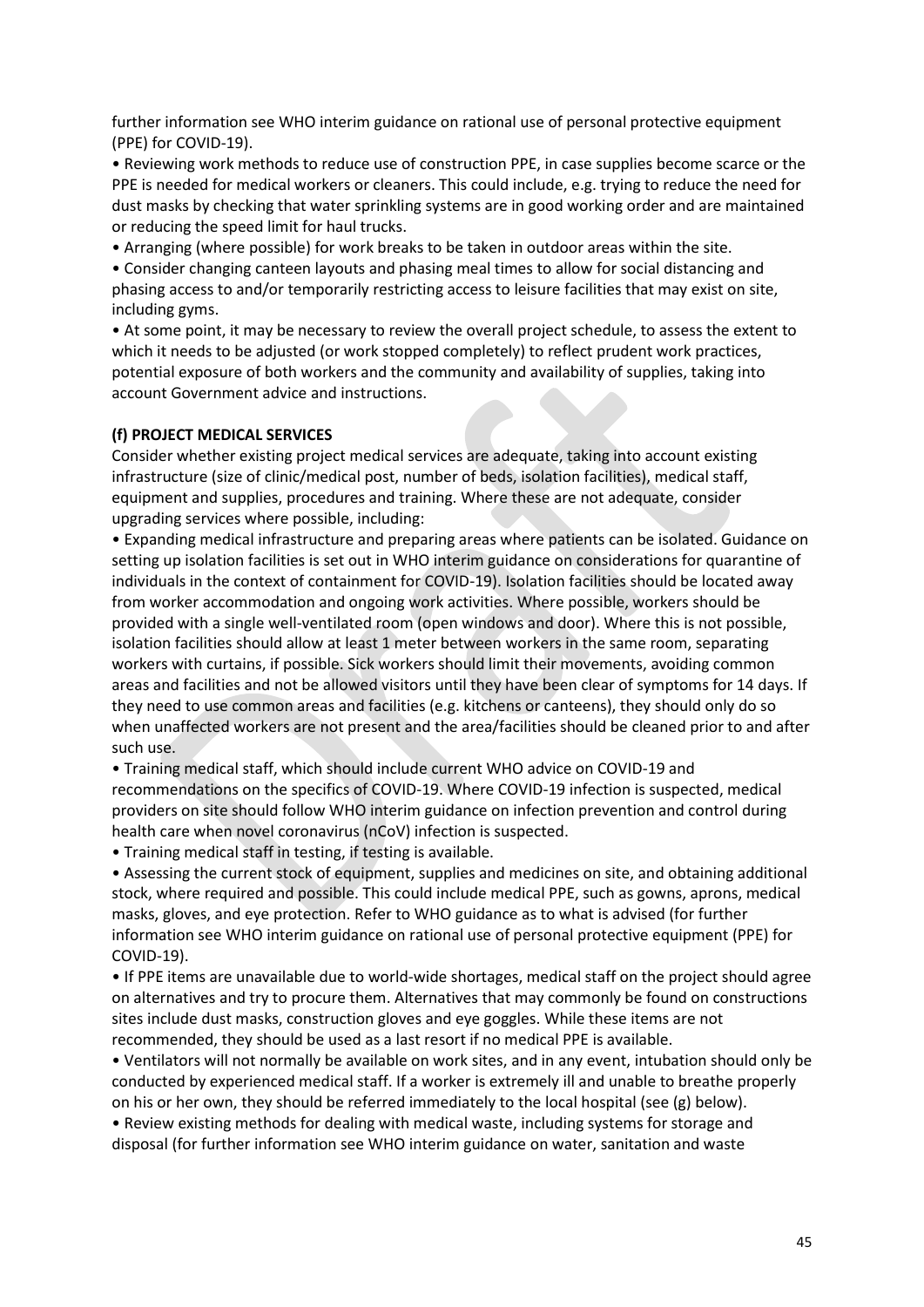management for COVID-19, and WHO guidance on safe management of wastes from health-care activities).

### **(g) LOCAL MEDICAL AND OTHER SERVICES**

Given the limited scope of project medical services, the project may need to refer sick workers to local medical services. Preparation for this includes:

• Obtaining information as to the resources and capacity of local medical services (e.g. number of beds, availability of trained staff and essential supplies).

• Conducting preliminary discussions with specific medical facilities, to agree what should be done in the event of ill workers needing to be referred.

• Considering ways in which the project may be able to support local medical services in preparing for members of the community becoming ill, recognizing that the elderly or those with pre-existing medical conditions require additional support to access appropriate treatment if they become ill.

• Clarifying the way in which an ill worker will be transported to the medical facility, and checking availability of such transportation.

• Establishing an agreed protocol for communications with local emergency/medical services.

• Agreeing with the local medical services/specific medical facilities the scope of services to be provided, the procedure for in-take of patients and (where relevant) any costs or payments that may be involved.

• A procedure should also be prepared so that project management knows what to do in the unfortunate event that a worker ill with COVID-19 dies. While normal project procedures will continue to apply, COVID-19 may raise other issues because of the infectious nature of the disease. The project should liaise with the relevant local authorities to coordinate what should be done, including any reporting or other requirements under national law.

#### **(h) INSTANCES OR SPREAD OF THE VIRUS**

WHO provides detailed advice on what should be done to treat a person who becomes sick or displays symptoms that could be associated with the COVID-19 virus (for further information see WHO interim guidance on infection prevention and control during health care when novel coronavirus (nCoV) infection is suspected). The project should set out risk-based procedures to be followed, with differentiated approaches based on case severity (mild, moderate, severe, critical) and risk factors (such as age, hypertension, diabetes) (for further information see WHO interim guidance on operational considerations for case management of COVID-19 in health facility and community). These may include the following:

• If a worker has symptoms of COVID-19 (e.g. fever, dry cough, fatigue) the worker should be removed immediately from work activities and isolated on site.

• If testing is available on site, the worker should be tested on site. If a test is not available at site, the worker should be transported to the local health facilities to be tested (if testing is available). • If the test is positive for COVID-19 or no testing is available, the worker should continue to be isolated. This will either be at the work site or at home. If at home, the worker should be transported to their home in transportation provided by the project.

• Extensive cleaning procedures with high-alcohol content disinfectant should be undertaken in the area where the worker was present, prior to any further work being undertaken in that area. Tools used by the worker should be cleaned using disinfectant and PPE disposed of.

• Co-workers (i.e. workers with whom the sick worker was in close contact) should be required to stop work, and be required to quarantine themselves for 14 days, even if they have no symptoms. • Family and other close contacts of the worker should be required to quarantine themselves for 14 days, even if they have no symptoms.

• If a case of COVID-19 is confirmed in a worker on the site, visitors should be restricted from entering the site and worker groups should be isolated from each other as much as possible.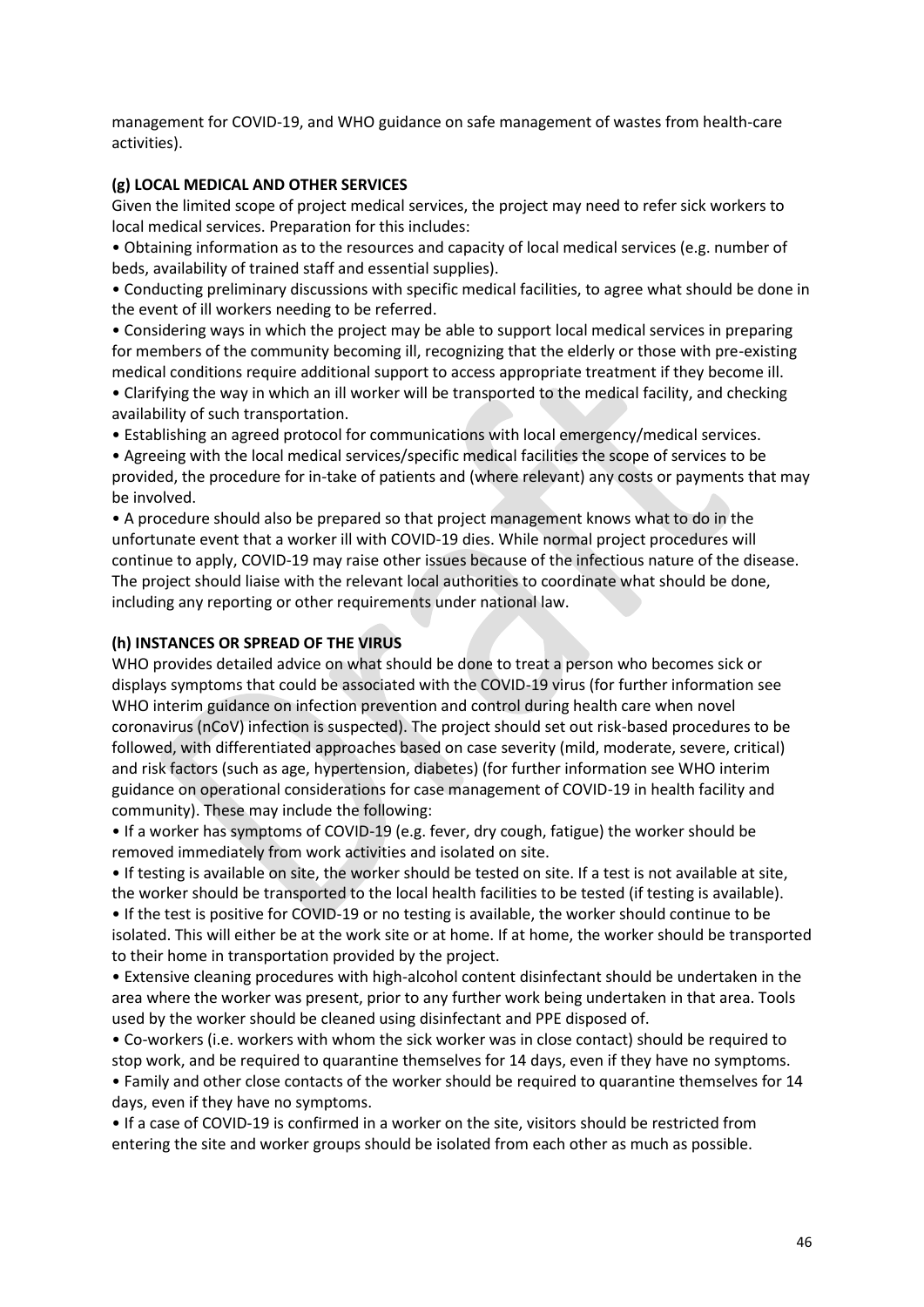• If workers live at home and has a family member who has a confirmed or suspected case of COVID-19, the worker should quarantine themselves and not be allowed on the project site for 14 days, even if they have no symptoms.

• Workers should continue to be paid throughout periods of illness, isolation or quarantine, or if they are required to stop work, in accordance with national law.

• Medical care (whether on site or in a local hospital or clinic) required by a worker should be paid for by the employer.

### **(i) CONTINUITY OF SUPPLIES AND PROJECT ACTIVITIES**

Where COVID-19 occurs, either in the project site or the community, access to the project site may be restricted, and movement of supplies may be affected.

• Identify back-up individuals, in case key people within the project management team (PIU, Supervising Engineer, Contractor, sub-contractors) become ill, and communicate who these are so that people are aware of the arrangements that have been put in place.

• Document procedures, so that people know what they are, and are not reliant on one person's knowledge.

• Understand the supply chain for necessary supplies of energy, water, food, medical supplies and cleaning equipment, consider how it could be impacted, and what alternatives are available. Early pro-active review of international, regional and national supply chains, especially for those supplies that are critical for the project, is important (e.g. fuel, food, medical, cleaning and other essential supplies). Planning for a 1-2 month interruption of critical goods may be appropriate for projects in more remote areas.

• Place orders for/procure critical supplies. If not available, consider alternatives (where feasible).

• Consider existing security arrangements, and whether these will be adequate in the event of interruption to normal project operations.

• Consider at what point it may become necessary for the project to significantly reduce activities or to stop work completely, and what should be done to prepare for this, and to re-start work when it becomes possible or feasible.

### **(j) TRAINING AND COMMUNICATION WITH WORKERS**

Workers need to be provided with regular opportunities to understand their situation, and how they can best protect themselves, their families and the community. They should be made aware of the procedures that have been put in place by the project, and their own responsibilities in implementing them.

• It is important to be aware that in communities close to the site and amongst workers without access to project management, social media is likely to be a major source of information. This raises the importance of regular information and engagement with workers (e.g. through training, town halls, tool boxes) that emphasizes what management is doing to deal with the risks of COVID-19. Allaying fear is an important aspect of work force peace of mind and business continuity. Workers should be given an opportunity to ask questions, express their concerns, and make suggestions.

• Training of workers should be conducted regularly, as discussed in the sections above, providing workers with a clear understanding of how they are expected to behave and carry out their work duties.

• Training should address issues of discrimination or prejudice if a worker becomes ill and provide an understanding of the trajectory of the virus, where workers return to work.

• Training should cover all issues that would normally be required on the work site, including use of safety procedures, use of construction PPE, occupational health and safety issues, and code of conduct, taking into account that work practices may have been adjusted.

• Communications should be clear, based on fact and designed to be easily understood by workers, for example by displaying posters on handwashing and social distancing, and what to do if a worker displays symptoms.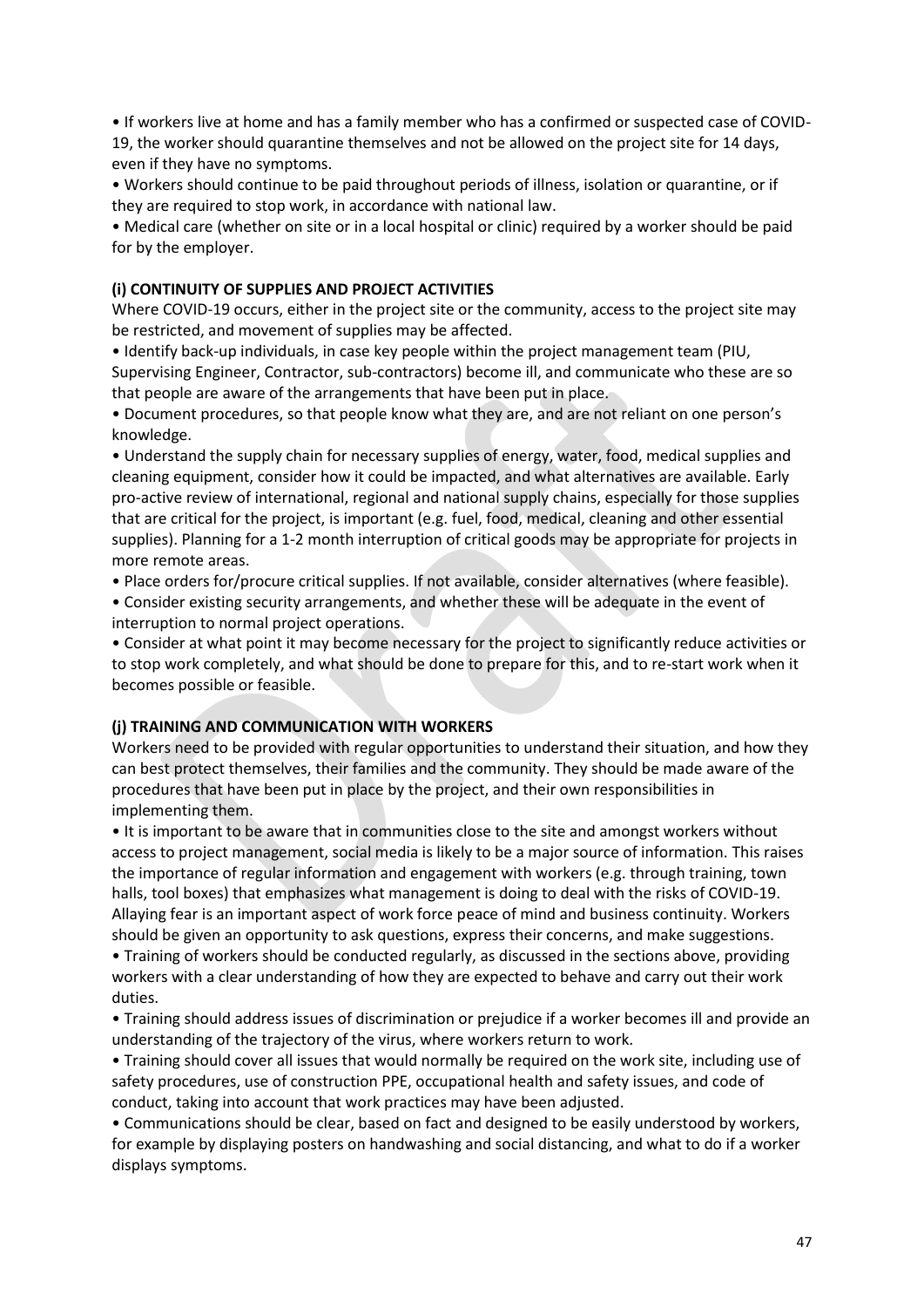### **(k) COMMUNICATION AND CONTACT WITH THE COMMUNITY**

Relations with the community should be carefully managed, with a focus on measures that are being implemented to safeguard both workers and the community. The community may be concerned about the presence of non-local workers, or the risks posed to the community by local workers presence on the project site. The project should set out risk-based procedures to be followed , which may reflect WHO guidance (for further information see WHO Risk Communication and Community Engagement (RCCE) Action Plan Guidance COVID-19 Preparedness and Response). The following good practice should be considered:

• Communications should be clear, regular, based on fact and designed to be easily understood by community members.

• Communications should utilize available means. In most cases, face-to-face meetings with the community or community representatives will not be possible. Other forms of communication should be used; posters, pamphlets, radio, text message, electronic meetings. The means used should take into account the ability of different members of the community to access them, to make sure that communication reaches these groups.

• The community should be made aware of procedures put in place at site to address issues related to COVID-19. This should include all measures being implemented to limit or prohibit contact between workers and the community. These need to be communicated clearly, as some measures will have financial implications for the community (e.g. if workers are paying for lodging or using local facilities). The community should be made aware of the procedure for entry/exit to the site, the training being given to workers and the procedure that will be followed by the project if a worker becomes sick.

• If project representatives, contractors or workers are interacting with the community, they should practice social distancing and follow other COVID-19 guidance issued by relevant authorities, both national and international (e.g. WHO).

#### **6. EMERGENCY POWERS AND LEGISLATION**

Many Borrowers are enacting emergency legislation. The scope of such legislation, and the way it interacts with other legal requirements, will vary from country to country. Such legislation can cover a range of issues, for example:

• Declaring a public health emergency

• Authorizing the use of police or military in certain activities (e.g. enforcing curfews or restrictions on movement)

• Ordering certain categories of employees to work longer hours, not to take holiday or not to leave their job (e.g. health workers)

• Ordering non-essential workers to stay at home, for reduced pay or compulsory holiday

Except in exceptional circumstances (after referral to the World Bank's Operations Environmental and Social Review Committee (OESRC)), projects will need to follow emergency legislation to the extent that these are mandatory or advisable. It is important that the Borrower understands how mandatory requirements of the legislation will impact the project. Teams should require Borrowers (and in turn, Borrowers should request Contractors) to consider how the emergency legislation will impact the obligations of the Borrower set out in the legal agreement and the obligations set out in the construction contracts. Where the legislation requires a material departure from existing contractual obligations, this should be documented, setting out the relevant provisions.

#### **RESOURCES**

**WHO Guidance Advice for the public**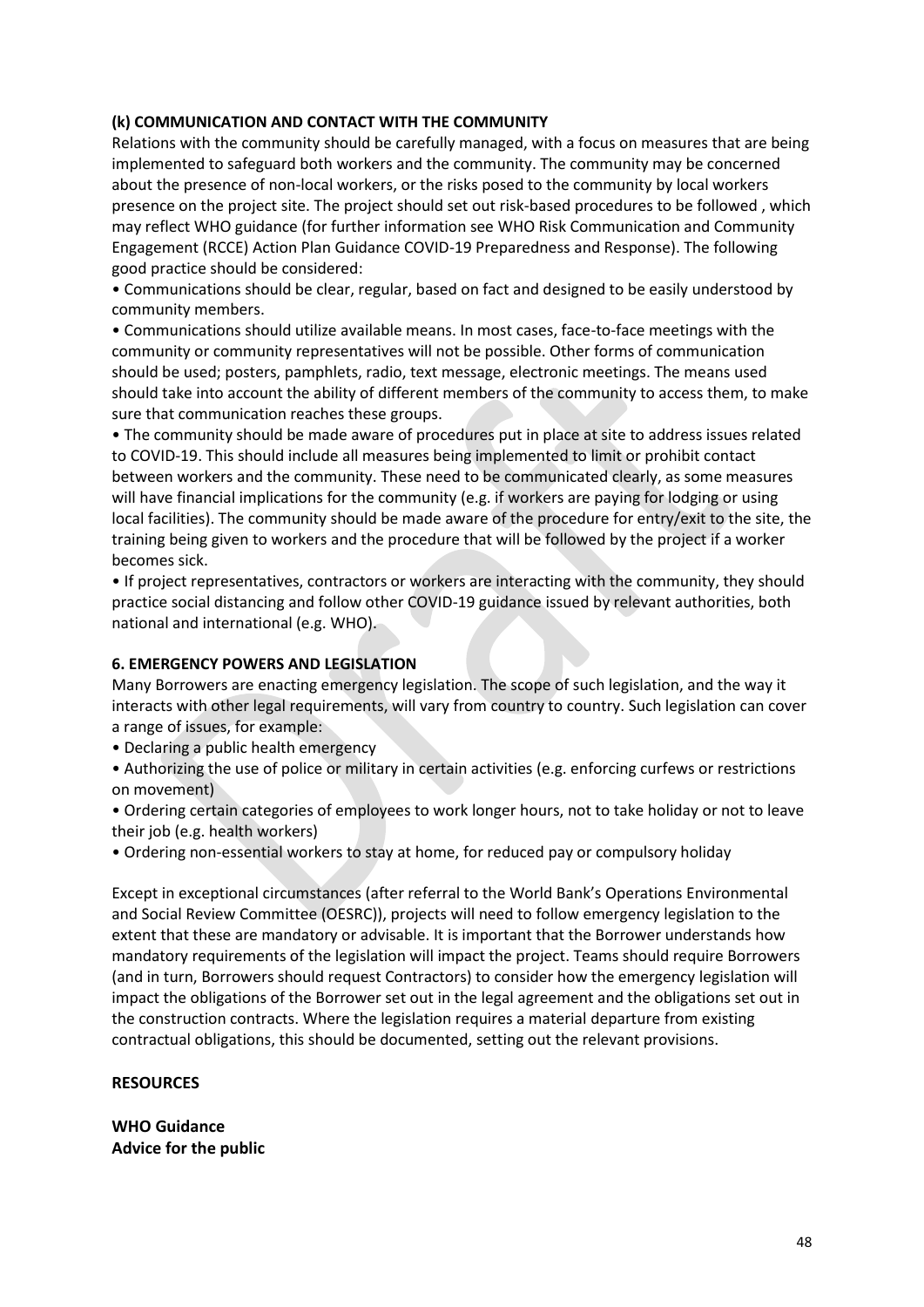WHO advice for the public, including on social distancing, respiratory hygiene, self-quarantine, and seeking medical advice, can be consulted on this WHO website:

https://www.who.int/emergencies/diseases/novel-coronavirus-2019/advice-for-public

### **Technical guidance**

Infection prevention and control during health care when novel coronavirus (nCoV) infection is suspected, issued on 19 March 2020

Coronavirus disease (COVID-19) outbreak: rights, roles and responsibilities of health workers, including key considerations for occupational safety and health, issued on 18 March 2020 Risk Communication and Community Engagement (RCCE) Action Plan Guidance COVID-19 Preparedness and Response, issued on 16 March 2020

Considerations for quarantine of individuals in the context of containment for coronavirus disease (COVID-19), issued on 19 March 2020

Operational considerations for case management of COVID-19 in health facility and community, issued on 19 March 2020

Rational use of personal protective equipment for coronavirus disease 2019 (COVID-19), issued on 27 February 2020

Getting your workplace ready for COVID-19, issued on 19 March 2020

Water, sanitation, hygiene and waste management for COVID-19, issued on 19 March 2020 Safe management of wastes from health-care activities issued in 2014

Advice on the use of masks in the community, during home care and in healthcare settings in the context of the novel coronavirus (COVID-19) outbreak, issued on March 19, 2020

### **ILO GUIDANCE**

ILO Standards and COVID-19 FAQ, issued on March 23, 2020 (provides a compilation of answers to most frequently asked questions related to international labor standards and COVID-19)

#### **MFI GUIDANCE**

IDB Invest Guidance for Infrastructure Projects on COVID-19: A Rapid Risk Profile and Decision Framework

KfW DEG COVID-19 Guidance for employers, issued on 31 March 2020 CDC Group COVID-19 Guidance for Employers, issued on 23 March 2020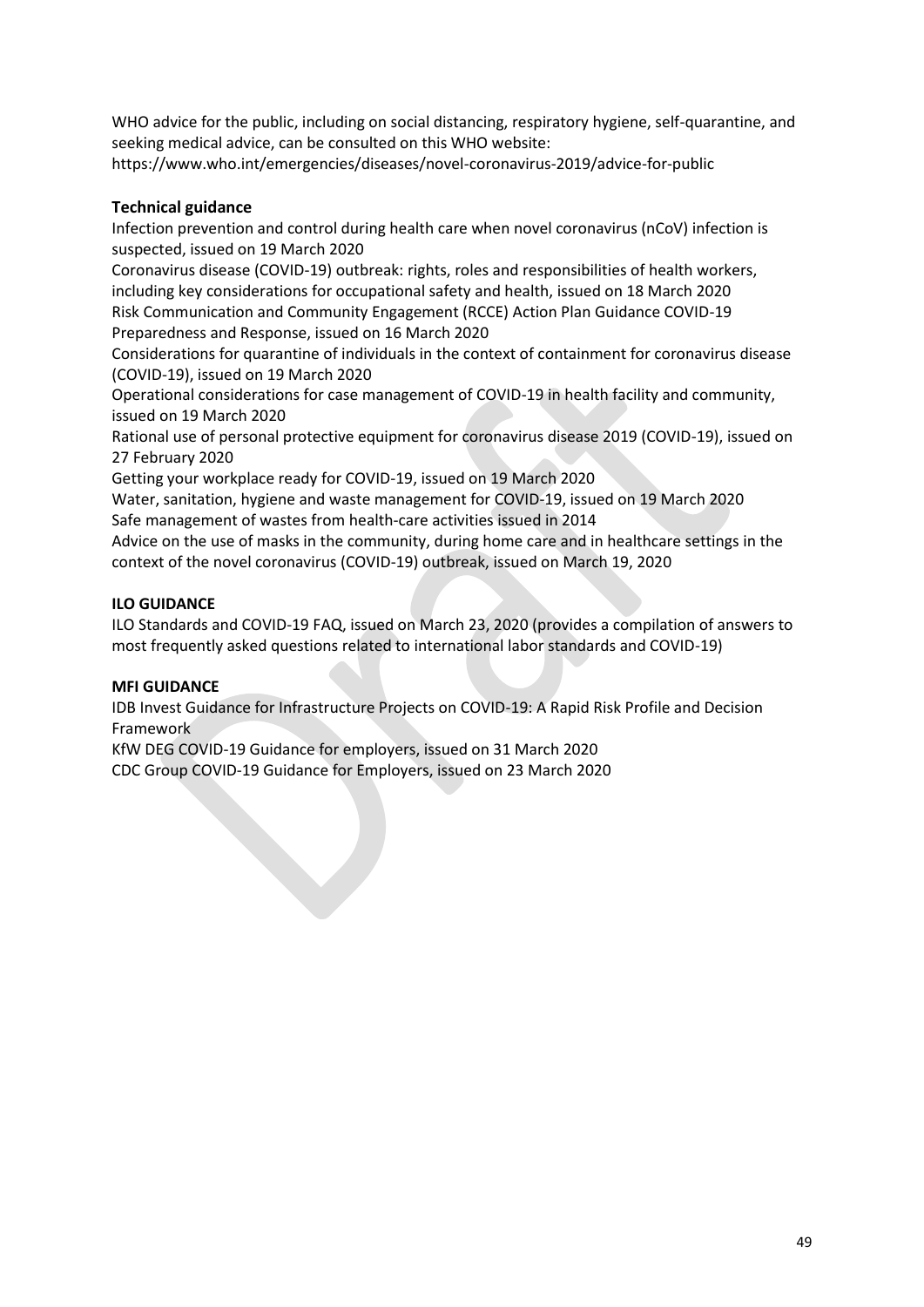## <span id="page-50-0"></span>Annex 3 GUIDANCE ON REPORTING OF INCIDENTS/ACCIDENTS

In case of incidents and accidents, the Project Implementation Unit (PIU) will notify the Bank within 24 hours after learning of the incident or accident. The submission of the subsequent report would be provided in a timeframe acceptable to the Bank and or as requested. The PIU will provide sufficient details about the incident or accident, indicating the immediate measures taken to address it, including information provided by any contractor and supervisory entity, as appropriate. Subsequently, at the Bank's request, the PIU will prepare more detailed report (s) on the incident or accident, where it will propose measures to prevent it from happening again. See Table A, format for reporting incident and accident.

These subsequent reports, among others, can be:

- 1. Root Cause Analysis (RCA). The main objective of the RCA is Prevention and it will be carried out by whoever is managing the site where the incident / accident occurred, for example grant, contractor, subcontractor, etc. The RCA $<sup>15</sup>$  will address the following:</sup>
	- a. Determine what happened by identifying and describing the incident / accident. Include photos.
		- i. What happened? Who was affected?
		- ii. Where and when it happened.
		- iii. What is the source of the information? How did you find out about the incident / accident?
		- iv. Are the basic facts of the incident / accident clear and indisputable, or are there contradictory versions?
		- v. What were the conditions or circumstances under which the incident / accident occurred?
		- vi. Is the incident ongoing or contained?
		- vii. Is it a loss of life / s or serious damage?
		- viii. How serious was the incident?
	- b. Determine the root cause (RCA) of the incident / accident
		- i. Understand and document the root cause (s) of the incident, which may be due to the following factors:
			- 1. Labour Procedures
			- 2. Equipment and technology
			- 3. Organizational / systemic
			- 4. Human factors.

**.** 

- ii. The RCA should be based on existing country processes, where available. It is only in the absence of systems or weak experience that consultants (national or international) need to be recruited to undertake the RCA.
- iii. The Borrower is responsible for funding the preparation of the RCA from project funds or other own resources.
- iv. RCA should be completed as soon as possible, ideally within 10 days.
- v. Findings of RCA will inform measures to be included in Corrective Action Plan (CAP)

<sup>&</sup>lt;sup>15</sup> While an RCA per se is not mandatory, especially in cases where information is clear and readily available., it is nonetheless essential that the Borrower and Bank understand very well the underlying cause(s) of the incident, in order to agree on measures to prevent recurrences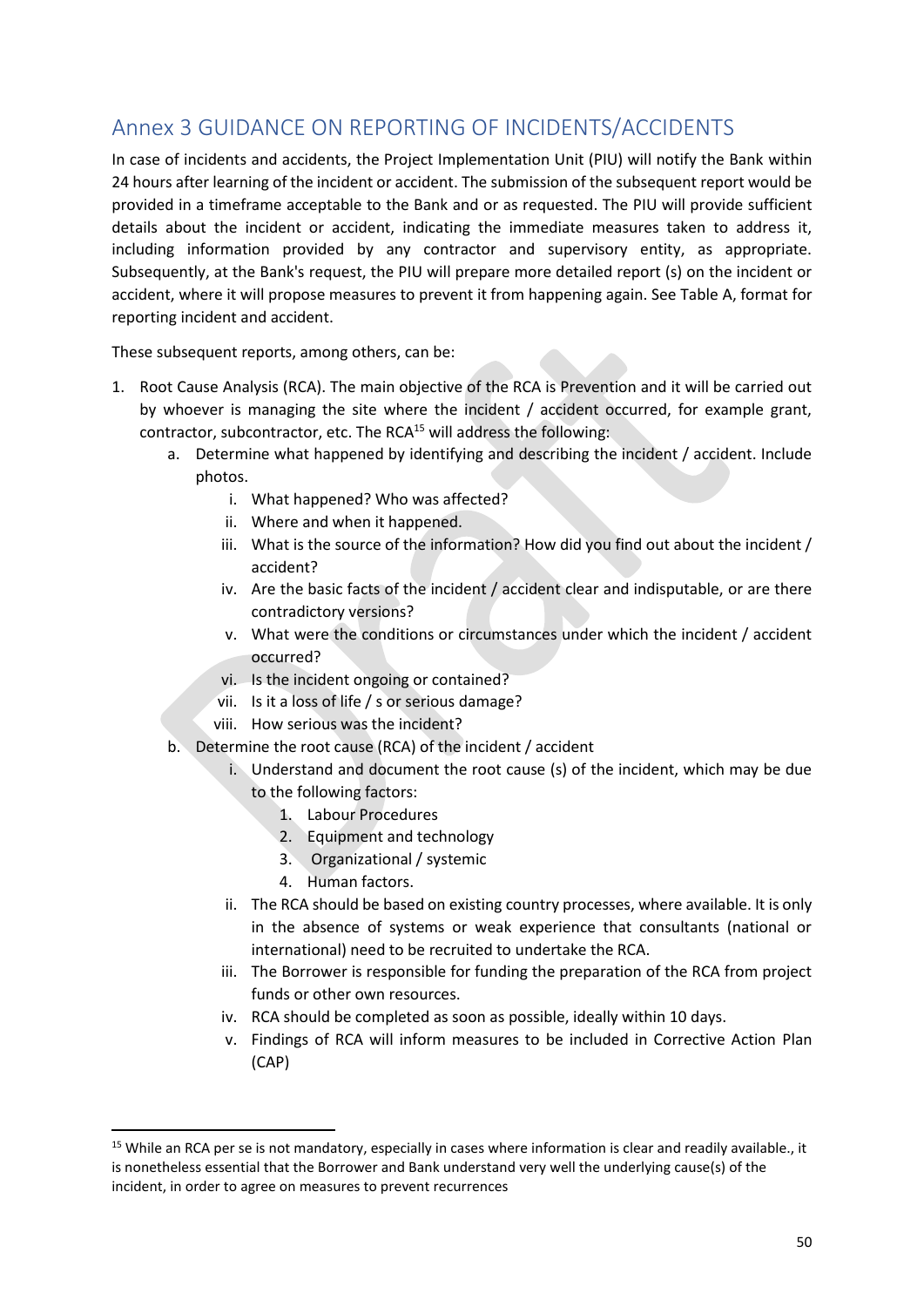- vi. Provide complete information about the incident to the Bank and facilitate site visit(s)
- c. Identify immediate corrective measures, as well as additional follow-up actions if any are required, with their associated deadlines. These additional follow-up actions may enter the
- 2. The CAP and with the aim of preventing similar incidents / accidents in the future. The CAP will have, among other elements, those indicated in Table C.
- 3. Any subsequent report would be provided within a time acceptable to the Bank.

### **Table A: INCIDENT / ACCIDENT REPORTING SHEET**

| <b>INCIDENT / ACCIDENT REPORT FORM</b>         |                                        |                                                    |                                         |
|------------------------------------------------|----------------------------------------|----------------------------------------------------|-----------------------------------------|
|                                                |                                        | <b>EVENT IDENTIFICATION -INCIDENTS / ACCIDENTS</b> |                                         |
| Project name and Id:                           |                                        |                                                    |                                         |
| Name and Id of subproject:                     |                                        |                                                    |                                         |
| Event -Incident / Accident #:                  |                                        |                                                    |                                         |
| Date:                                          |                                        | Hour:                                              |                                         |
| <b>Place of occurrence:</b>                    |                                        |                                                    |                                         |
| <b>UPI / Contractor:</b>                       |                                        |                                                    |                                         |
| Municipalities/ parishes:                      |                                        |                                                    |                                         |
| <b>Communities:</b>                            |                                        |                                                    |                                         |
| <b>Incident / accident Information Source:</b> |                                        |                                                    |                                         |
|                                                | <b>INCIDENT / ACCIDENT DESCRIPTION</b> |                                                    |                                         |
| <b>Event Severity Level</b>                    | <b>Weather condition</b>               | Scope of the event                                 | How the event<br>relates to the Project |
| $\Box$ Indicative                              | $\square$ Sunny                        | $\Box$ Local                                       | $\Box$ Linked with the<br>project       |
| $\square$ Serious                              | $\Box$ Cloudy                          | $\Box$ Regional                                    | $\Box$ Not linked with<br>the project   |
| $\square$ Severe                               | $\Box$ Rainy                           | □National                                          |                                         |
|                                                | $\Box$ Night                           | $\Box$ International                               |                                         |
|                                                | □Other (explain)                       |                                                    |                                         |
|                                                | Scope of the Incident / Accident       |                                                    |                                         |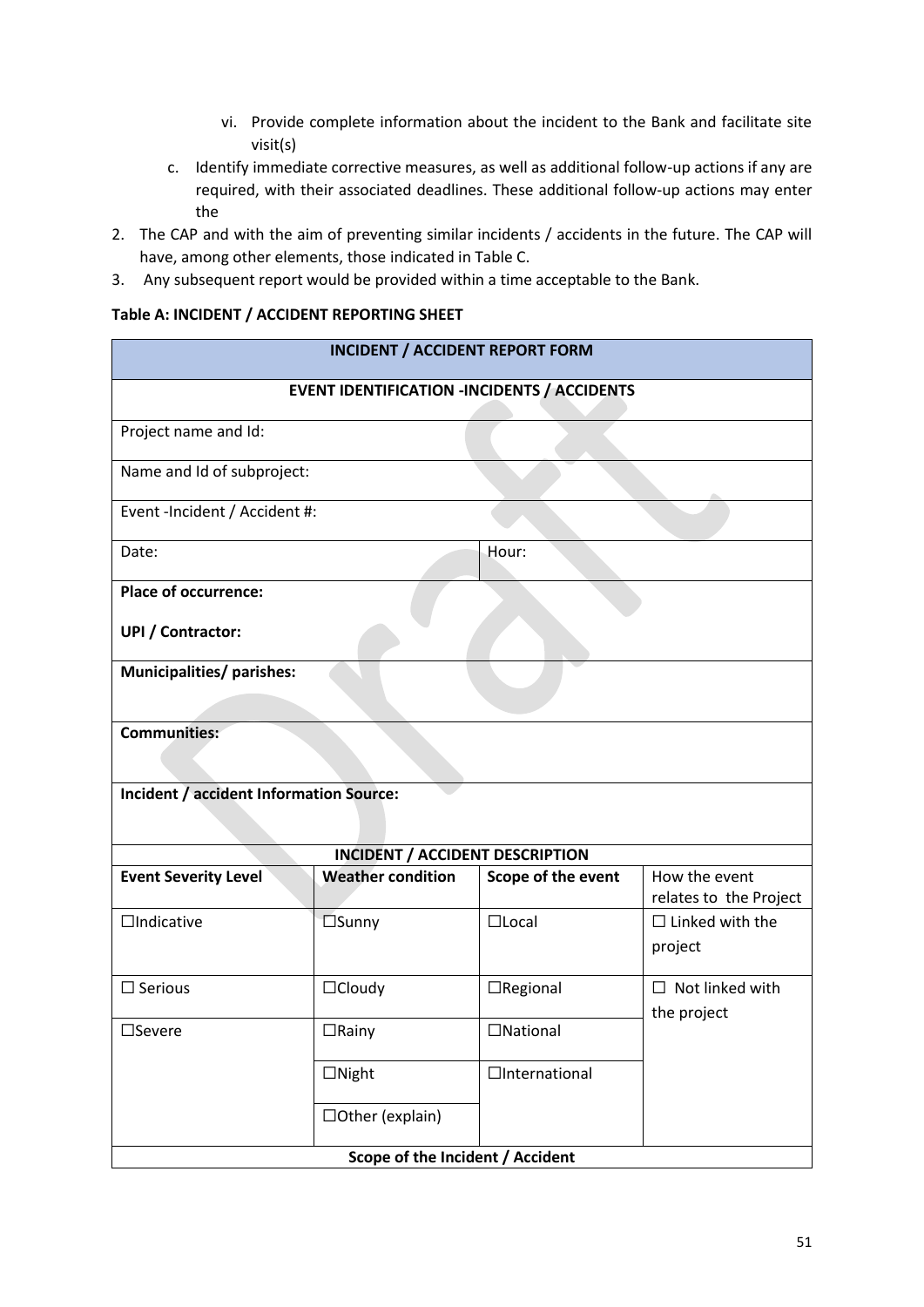| □Environmental<br>$\Box$ Social                                               | $\Box$ Occupational Health and                                                                             |  |  |  |
|-------------------------------------------------------------------------------|------------------------------------------------------------------------------------------------------------|--|--|--|
| Safety                                                                        |                                                                                                            |  |  |  |
| Detailed Description of the Incident / Accident Event                         |                                                                                                            |  |  |  |
|                                                                               |                                                                                                            |  |  |  |
| <b>RESPONSE ACTIONS FOR THE INCIDENT / Accident</b>                           |                                                                                                            |  |  |  |
| <b>Status of resolution</b>                                                   | Urgencia de Respuesta en el Terreno                                                                        |  |  |  |
| $\Box$ Resolved                                                               | $\square$ Need for immediate response                                                                      |  |  |  |
| $\Box$ In progress                                                            | $\Box$ No immediate response                                                                               |  |  |  |
| $\Box$ Other (explain)                                                        |                                                                                                            |  |  |  |
| Description of Response to Event - Incident / Accident                        |                                                                                                            |  |  |  |
|                                                                               |                                                                                                            |  |  |  |
| Recurrence of Similar Events / Incidents / Accidents                          |                                                                                                            |  |  |  |
| $\square$ No<br>$\Box$ yes                                                    | Number of times                                                                                            |  |  |  |
| In case of recurrence, indicate the period in which the events were repeated: |                                                                                                            |  |  |  |
| <b>IMPACT ON THE PROJECT</b>                                                  |                                                                                                            |  |  |  |
| Does the event affect the execution of the work?                              | Is there a need for additional specialized<br>resources to investigate, evaluate, or resolve<br>the event? |  |  |  |
| $\Box$ Yes                                                                    | $\Box$ Yes                                                                                                 |  |  |  |
| $\square$ NO                                                                  | $\square$ No                                                                                               |  |  |  |
|                                                                               | □Other (Explaine)                                                                                          |  |  |  |
| <b>Other observations</b>                                                     |                                                                                                            |  |  |  |
|                                                                               |                                                                                                            |  |  |  |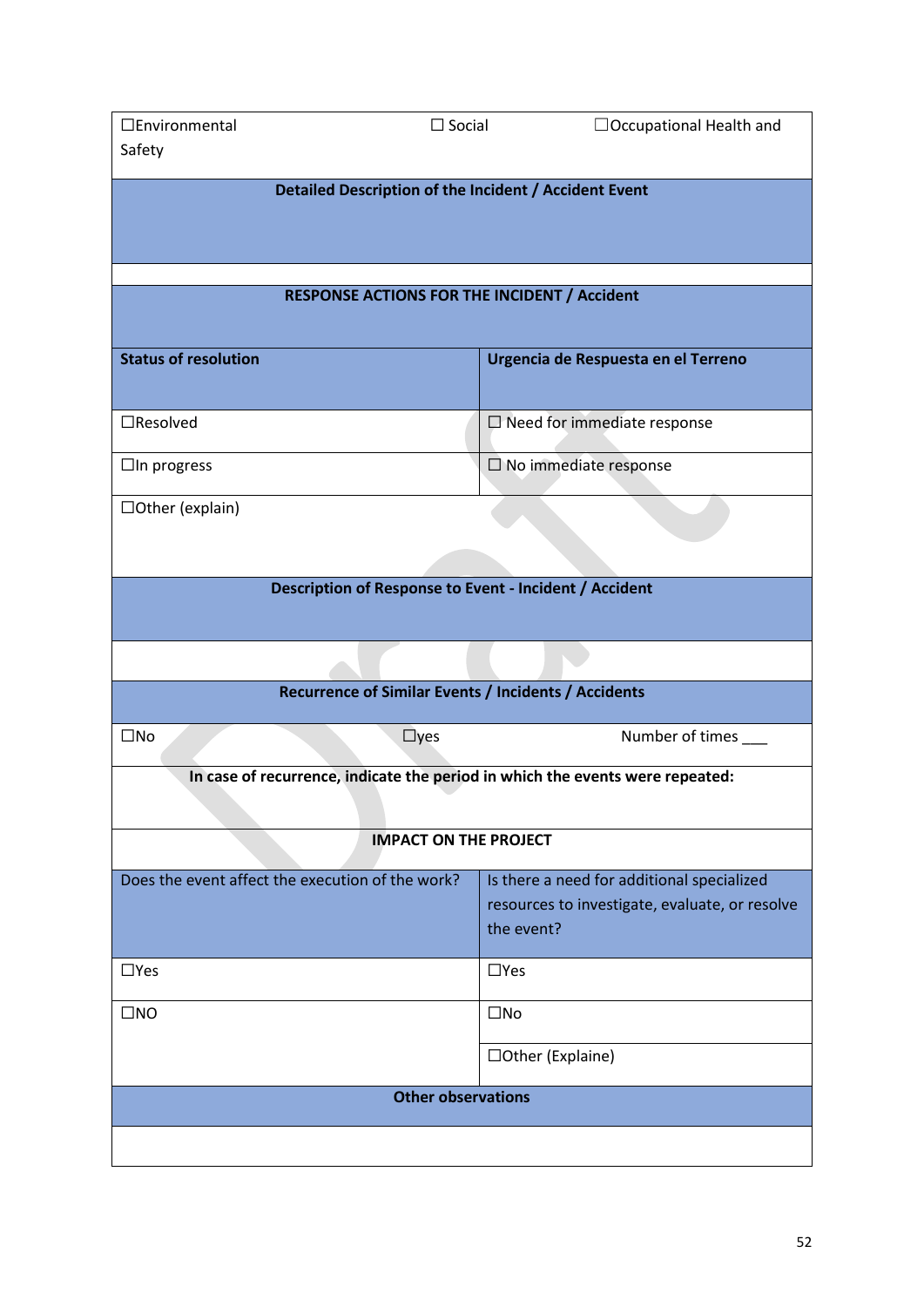#### **Table B: Incident classification guide**

### **Indicative**

A relatively minor and small-scale incident or non-compliance that is limited in its immediate effects but may be indicative of wider-scale issues within a project that could lead to serious or severe incidents. It may be escalated to serious or severe under certain circumstances, including recurrence of the incident within a six-month period, severity of impact of the incident, or inability to rectify the condition within the agreed timeframe.

#### **Serious**

An incident that is causing or will cause significant harm to the environment, workers, communities, or natural or cultural resources, is complex and/or costly to reverse and may result in some level of lasting damage or injury. This may include repeated non-compliance. Serious incidents for example could involve injuries to workers that require off-site medical attention and result in lost time, improper treatment of vulnerable groups, inadequate consultation, consistent lack of OHS plans in a civil works environment, and medium-scale deforestation. These types of incidents require an urgent response.

#### **Severe**

An incident or repeated pattern of non-compliance of sufficient seriousness that it may, in addition to the actual or potential harm caused, pose a corporate risk. A severe incident is complex and expensive to remedy, and likely irreversible. A fatality is automatically classified as severe, as are large-scale deforestation, major contamination, forced or child labour, human rights abuses of community members by security forces or other project workers, including SEA/SH, violent community protests against a project, and trafficking in endangered species.

| Timeframe:                                                                    | <b>Topics for</b>                                                                                                                                                                                          | <b>Actions/measures</b> | Responsible | Compliance | Compliance |
|-------------------------------------------------------------------------------|------------------------------------------------------------------------------------------------------------------------------------------------------------------------------------------------------------|-------------------------|-------------|------------|------------|
| - Immediate to<br>near term<br>actions<br>- Medium<br>term/ongoing<br>actions | example:<br>Documentation,<br>monitoring and<br>reporting;<br>Contractual<br>agreements<br>/enforcement;<br>Risk<br>assessment,<br>processes,<br>procedures and<br>training plans<br>for managing<br>risks |                         | parties     | date       | status     |
|                                                                               |                                                                                                                                                                                                            |                         |             |            |            |
|                                                                               |                                                                                                                                                                                                            |                         |             |            |            |

### **Table C: Elements of a corrective action plan:**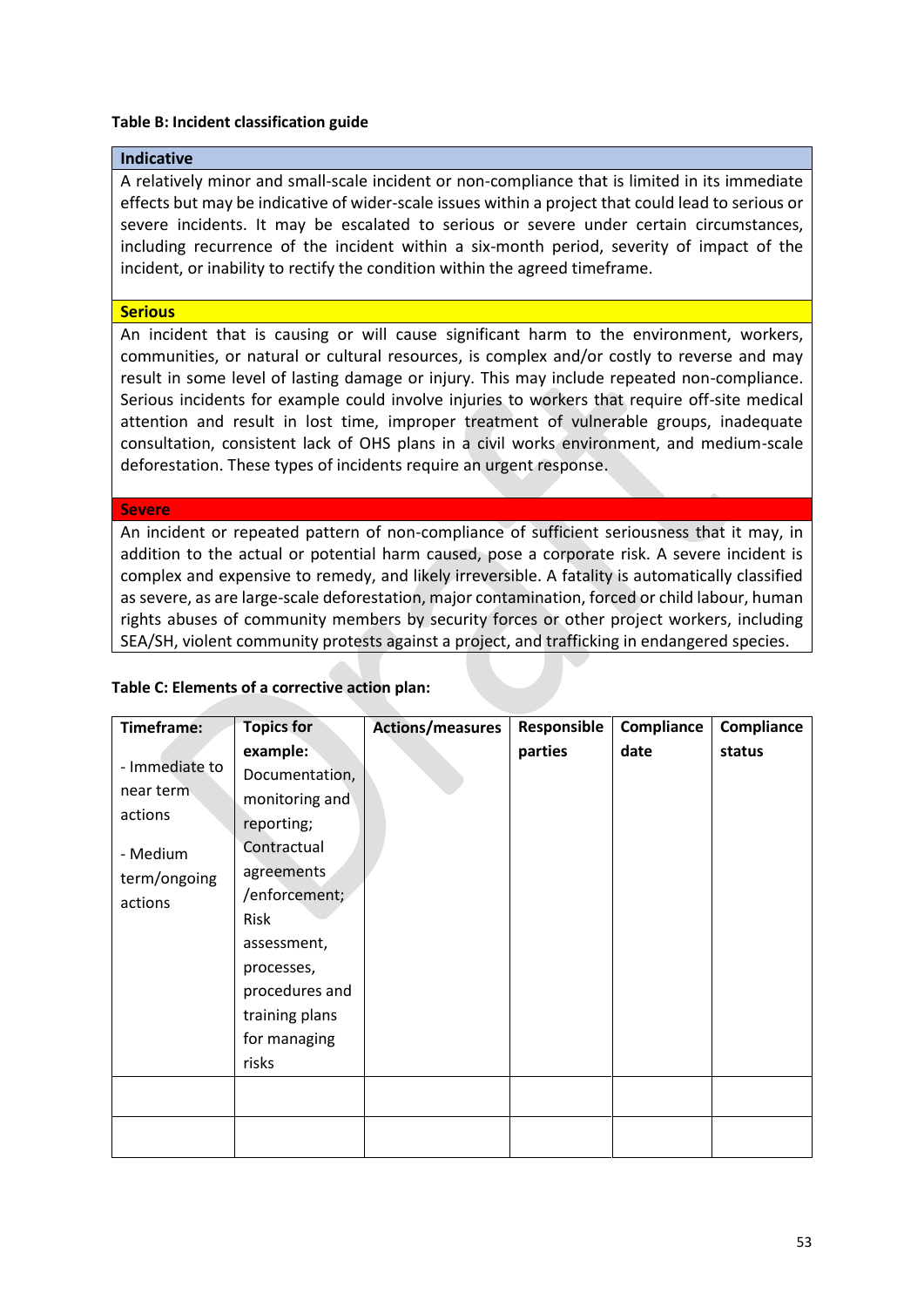# <span id="page-54-0"></span>Annex 4 LIST OF AVAILABLE SEA/SH SERVICES AND POINTS OF SERVICE

## **Grenada List of available SEA/SH services**

| Name of<br>Organisation                                          | <b>SEA/SH Service provided</b>                                                                                                                                                                                                                                                                                                                                                                                                                                                                                                            | <b>Contact</b>                                                                                                                                                                                 |  |
|------------------------------------------------------------------|-------------------------------------------------------------------------------------------------------------------------------------------------------------------------------------------------------------------------------------------------------------------------------------------------------------------------------------------------------------------------------------------------------------------------------------------------------------------------------------------------------------------------------------------|------------------------------------------------------------------------------------------------------------------------------------------------------------------------------------------------|--|
| <b>Division of</b><br><b>Family and</b><br><b>Gender Affairs</b> | Provides direct social and psychological<br>services to victims of IPV and adult victims of<br>sexual abuse.<br>This includes counselling, a<br>psychoeducational programme developed<br>specifically for survivors, child protection, and<br>social safety nets such as the Support for<br><b>Education, Empowerment and Development</b><br>(SEED) Programme which provides financial<br>payments to the poorest and most<br>vulnerable, and housing and relocation to<br>Cedars Home for Abused Women and Their<br>Children, if needed. | Sir Eric Matthew Gairy Botanical Gardens,<br>St. George's Grenada, W.I.<br>Tel: +1 (473) 440-2255<br>Fax: +1 (473) 440-4116  <br>+1 (473) 435-7285<br>Email: pmpress@gov.gd<br>Web: www.gov.gd |  |
| <b>Cedars Home</b><br>for Abused<br>Women                        | Shelter facility                                                                                                                                                                                                                                                                                                                                                                                                                                                                                                                          | Undisclosed. But information on services<br>available from the Division of Family and<br>Gender affairs (above).                                                                               |  |
| <b>Legal Aid Clinic</b>                                          | General legal advice and representation,<br>counselling, psychological services, psycho-<br>social, and mediation.                                                                                                                                                                                                                                                                                                                                                                                                                        | St. John's St., St. Georges.<br>Tel: 1 473-440-3785<br>Covid-19 emergency contact: 440 3788,<br>440 3785,419 4112 and 456 7571<br>WhatsApp: 405 8643.<br>Email:lacc@spiceisle.com.             |  |
| Royal Grenada<br>Police Force<br>(RGPF)                          | Emergency response, investigations, arrests,<br>and providing evidence for prosecution. SVU<br>Hotline                                                                                                                                                                                                                                                                                                                                                                                                                                    | Headquarters Fort George, St. George's<br>Grenada, W.I<br>Tel: (473) 440-3999   (473) 440-1043  <br>(473) 440-1047<br>Call 400 for SVU Hotline                                                 |  |
| <b>Civil Society Organisations</b>                               |                                                                                                                                                                                                                                                                                                                                                                                                                                                                                                                                           |                                                                                                                                                                                                |  |
| Sweet Water<br>Foundation                                        | Sexual Violence Help line. Branch of an<br>organisation located in Canada.                                                                                                                                                                                                                                                                                                                                                                                                                                                                | WhatsApp: Message 473-534-5787<br>Telephone: 473-800-4444<br>Email:helpline@sweetwaterfoundation.ca                                                                                            |  |
| Grenada<br>Planned<br>Parenthood<br>Association<br>(GPPA)        | Sexual and reproductive health services and<br>education to women and girls, including<br>through their youth arm (i.e. Youth Advocacy<br>Movement). They run two full time clinics in<br>St. George's and St. Andrew's.                                                                                                                                                                                                                                                                                                                  | Grenville, Grenada<br>Tel: 473-442-5442                                                                                                                                                        |  |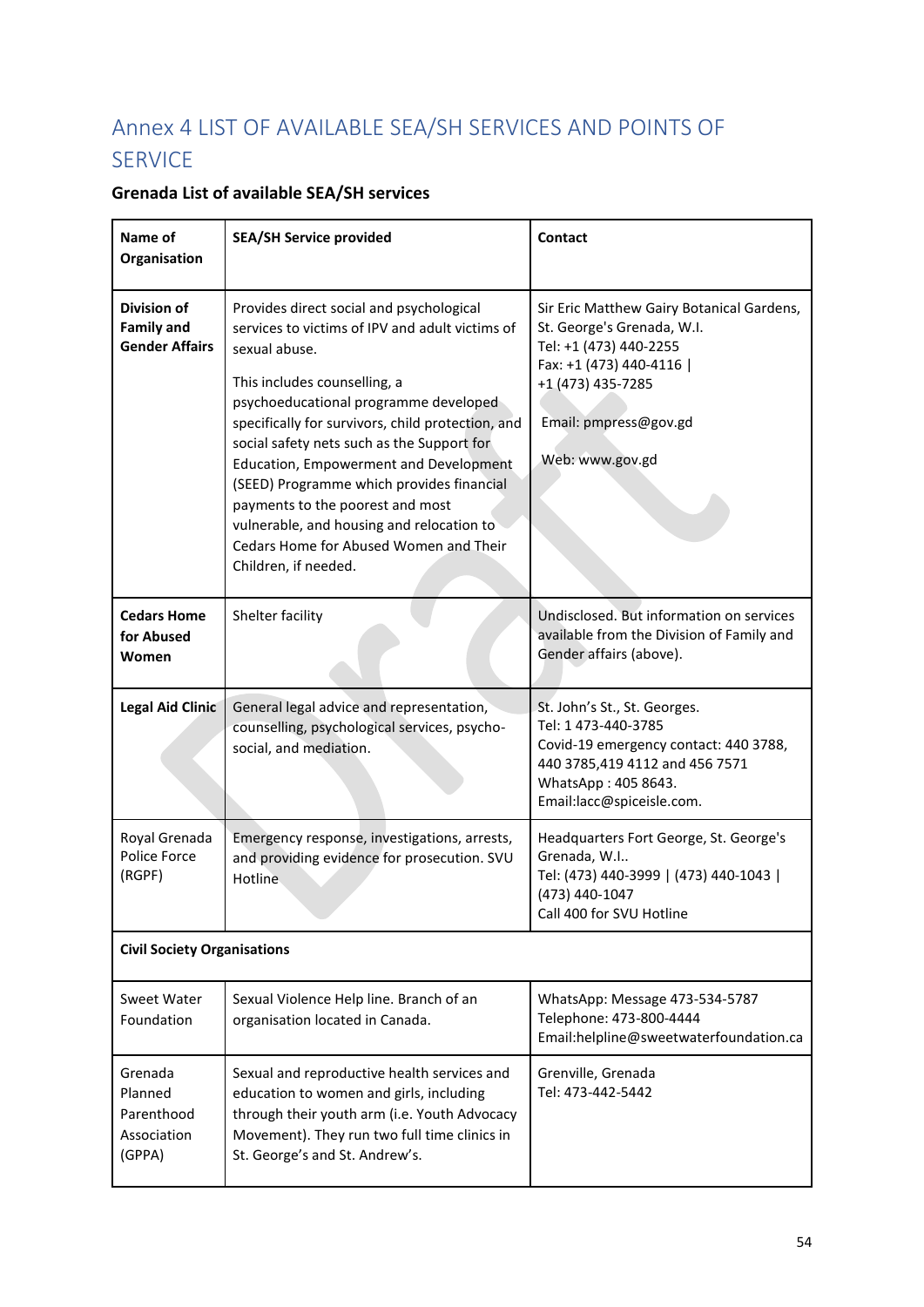|  |  | Saint Lucia List of available SEA/SH services |
|--|--|-----------------------------------------------|
|--|--|-----------------------------------------------|

| <b>Name of Organisation</b>       | <b>SEA/SH Service provided</b>                                                                                                                      | Contact                                                                                                            |
|-----------------------------------|-----------------------------------------------------------------------------------------------------------------------------------------------------|--------------------------------------------------------------------------------------------------------------------|
| <b>Government Organisations</b>   |                                                                                                                                                     |                                                                                                                    |
| Department of Gender<br>Relations | Hotline; counselling, legal services, skills<br>training, job placement, alternative<br>housing<br>Public education campaigns, referral<br>services | Ground Floor, Georgian Court<br>Building, John Compton<br>Highway, Castries, St. Lucia.<br>+1 758-716-3123 $\cdot$ |
| Women's Support Centre            | Residential shelter for women and<br>children (up to 5 families); legal services,<br>counselling                                                    | Contact via DGR                                                                                                    |
| <b>Family Court</b>               | Cases management, counselling for<br>survivors and perpetrators, Protection<br>Orders, Occupation Orders, Tenancy<br>Orders                         | City Courthouse, Castries<br>Tel: 758-453-2839                                                                     |
| Vulnerable Person<br>Team/Unit    | Emergency response, investigation, arrest,<br>and provision of evidence for prosecution.<br>Public education campaigns, referrals                   | Tel: 758-456-3980 (Southern<br>Division)<br>758-456-4050 (Northern<br>division).                                   |
| <b>Civil Society</b>              |                                                                                                                                                     |                                                                                                                    |
| St. Lucia Crisis Centre           | Emergency shelter facilities, hotline,<br>counselling, public education, referrals                                                                  | Ms. Rufina Paul/ Ms. Paul-<br>Akuffo<br>107 Chausee Rd. Castries<br>Tel: 758-453-6848                              |
| National Organisation of<br>Women | Public education campaigns, referrals.                                                                                                              | Ms. Virgina Albert<br>Tel: 758-450-5247                                                                            |
| United and Strong                 | Public education around SEA/SH and the<br>LGBTQI community; referrals                                                                               | <b>Adaryl Williams</b><br>Tel; 758-450-0976                                                                        |
| Raise Your Voice St. Lucia        | Training on SEA/SH prevention and<br>response using human rights based and<br>survivor centered approaches.                                         | <b>Manoel Street</b><br>Castries<br>Tel: 758-723-4227.                                                             |
|                                   |                                                                                                                                                     |                                                                                                                    |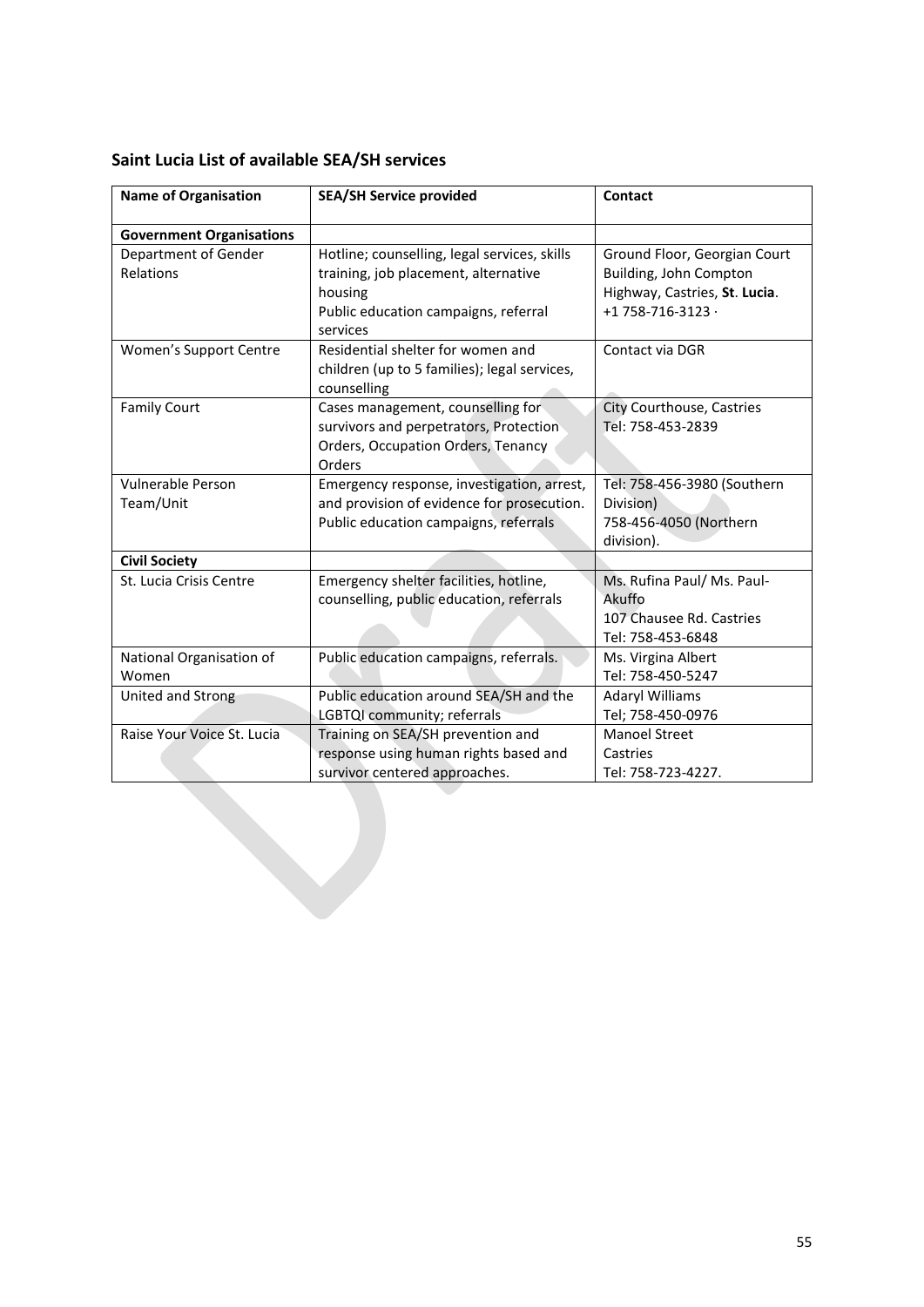| <b>Name</b>                                               | <b>SEA/SH Service</b>                                                                                                                                                                                                                                                                                                                                                     | Contact                                                                                                                                                                                                                                                                                                                                    |
|-----------------------------------------------------------|---------------------------------------------------------------------------------------------------------------------------------------------------------------------------------------------------------------------------------------------------------------------------------------------------------------------------------------------------------------------------|--------------------------------------------------------------------------------------------------------------------------------------------------------------------------------------------------------------------------------------------------------------------------------------------------------------------------------------------|
| <b>Gender Affairs</b><br><b>Division</b>                  | Receives reports and provides<br>direct social and psychological<br>services to victims of IPV and<br>adult victims of sexual abuse.<br>Report can be made via<br>telephone, email, mail or a visit<br>to the Bureau's office<br>Conducts capacity building and<br>training of other SEA/SH service<br>providers. Implements public<br>education programmes on<br>SEA/SH. | http://mobilization.gov.vc/mobilization/index.php/ge<br>nder-affairs<br>The Ministry of National Mobilisation, Social<br>Development, Family, Gender Affairs, Youth,<br>Housing and Informal Human Settlement<br><b>Halifax Street</b><br>Kingstown<br>Saint Vincent<br>Tel: (784) 453-2061<br>email: office.socialdevelopment@mail.gov.vc |
| <b>The Crisis</b><br>Centre                               | Counselling, Shelter services,<br>Small grants for reintegration<br>and relocation if needed, 24<br><b>Hour Hotline</b>                                                                                                                                                                                                                                                   | Contact through the Gender Affairs Division<br>Tel; 784-453-2061.                                                                                                                                                                                                                                                                          |
| <b>Royal Saint</b><br><b>Vincent Police</b><br>Force      | Emergency response,<br>investigations, arrests, and<br>providing evidence for<br>prosecution. Also has a Anti-<br>Trafficking Unit and a Sexual<br>Offences Unit.                                                                                                                                                                                                         | Criminal Investigation Division (CID)<br>1-784-456-1810                                                                                                                                                                                                                                                                                    |
| <b>Civil Society Organisations</b>                        |                                                                                                                                                                                                                                                                                                                                                                           |                                                                                                                                                                                                                                                                                                                                            |
| <b>Marion House</b>                                       | Skills training for survivors<br><b>Counselling services</b>                                                                                                                                                                                                                                                                                                              | <b>Marion House</b><br>Richmond Hill<br>Tel: 784-456-2161<br>Fax: 784-456-1318                                                                                                                                                                                                                                                             |
| <b>National</b><br><b>Council for</b><br><b>Women SVG</b> | Advocacy to encourage<br>legislative changes to improve<br>protection for women and<br>ensure that DV cases are<br>prosecuted.<br>It also provides training on<br>domestic violence prevention<br>and response                                                                                                                                                            | https://www.facebook.com/pages/category/Non-<br>Governmental-Organization--NGO-/National-Council-<br>of-Women-555847524550908/<br>Ms. Muriel Byam<br><b>National Council of Women</b><br>P.O. Box 1157 Kingstown St Vincent<br>Tel: 456 4743                                                                                               |

## **Saint Vincent & the Grenadines- Available SEA/SH services**